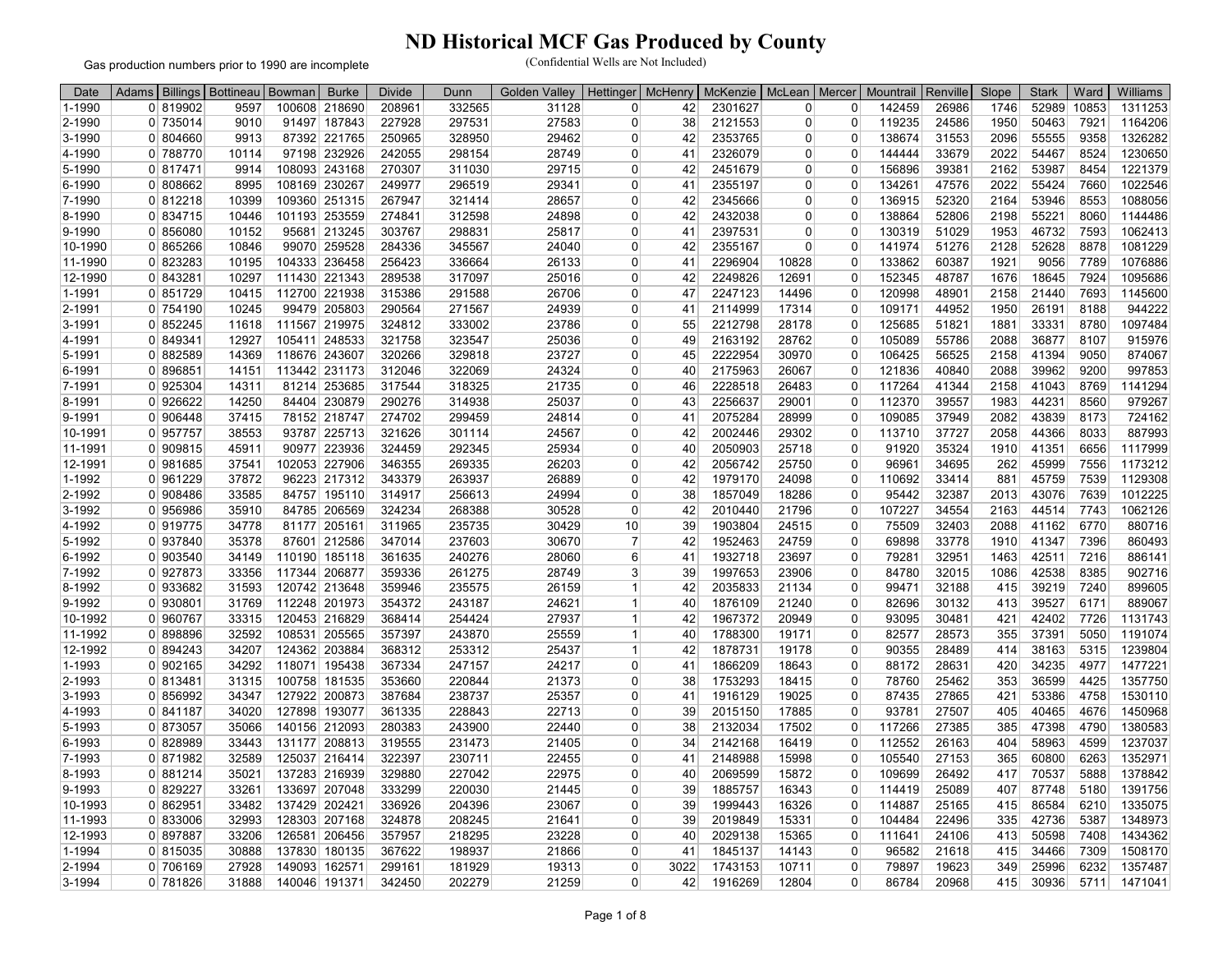Gas production numbers prior to 1990 are incomplete

| Date       | Adams Billings Bottineau Bowman |       |        | <b>Burke</b>  | <b>Divide</b> | Dunn   | <b>Golden Valley</b> |          |          | Hettinger   McHenry   McKenzie   McLean   Mercer |       |                | Mountrail   Renville |       | Slope | <b>Stark</b> | Ward | Williams |
|------------|---------------------------------|-------|--------|---------------|---------------|--------|----------------------|----------|----------|--------------------------------------------------|-------|----------------|----------------------|-------|-------|--------------|------|----------|
| 4-1994     | 0 775198                        | 31469 |        | 134705 198849 | 335048        | 196535 | 22025                | 0        | 37       | 1817342                                          | 13683 | $\overline{0}$ | 91410                | 20034 | 322   | 33191        | 5481 | 1473153  |
| 5-1994     | 0 787519                        | 31308 |        | 142055 213078 | 333340        | 199814 | 21006                | 0        | 40       | 1869640                                          | 12903 | $\overline{0}$ | 92889                | 21575 | 415   | 33798        | 4182 | 1566841  |
| 6-1994     | 0 739606                        | 29019 |        | 136611 202920 | 301319        | 190337 | 21156                | 0        | 38       | 1761143                                          | 11744 | $\overline{0}$ | 84347                | 20913 | 401   | 34056        | 4111 | 1502704  |
| 7-1994     | 0 781572                        | 31438 |        | 146234 223149 | 315611        | 200797 | 20615                | 0        | 31       | 1897689                                          | 11587 | $\overline{0}$ | 74802                | 21290 | 415   | 46449        | 4148 | 1274668  |
| 8-1994     | 0 796040                        | 25218 |        | 149800 219321 | 346030        | 196227 | 20450                | $\Omega$ | 33       | 1844784                                          | 10694 | $\Omega$       | 90004                | 20918 | 415   | 55089        | 3982 | 1543529  |
| 9-1994     | 0 743910                        | 25821 |        | 127045 203577 | 310501        | 187016 | 19444                | 0        | 39       | 1665983                                          | 9439  | $\overline{0}$ | 74818                | 20505 | 389   | 48604        | 3821 | 1324611  |
| 10-1994    | 0 764604                        | 26649 |        | 137041 211060 | 341937        | 189020 | 19216                | 0        | 38       | 1840958                                          | 11638 | 0              | 74958                | 19943 | 415   | 59517        | 4164 | 1426475  |
| 11-1994    | 0 700472                        | 18162 |        | 142130 203193 | 340367        | 180798 | 19553                | $\Omega$ | 37       | 1682099                                          | 11175 | $\Omega$       | 57812                | 18903 | 390   | 74478        | 4309 | 1390117  |
| 12-1994    | 0 688193                        | 21747 |        | 145028 211794 | 356188        | 181863 | 20894                | 0        | 35       | 1678601                                          | 9606  | $\overline{0}$ | 52430                | 18380 | 416   | 94671        | 4360 | 1255636  |
| 1-1995     | 0 690477                        | 22129 |        | 164956 230940 | 356464        | 179286 | 20268                | 0        | 39       | 1654563                                          | 8927  | $\overline{0}$ | 58849                | 18404 | 415   | 122267       | 4405 | 1380641  |
| 2-1995     | $\overline{0}$ 624271           | 19861 |        | 147982 198619 | 326237        | 157481 | 19150                | $\Omega$ | 34       | 1487803                                          | 8015  | $\overline{0}$ | 52367                | 17018 | 375   | 99385        | 3786 | 1321776  |
| 3-1995     | 0 716723                        | 21993 |        | 160245 213770 | 351700        | 173501 | 20424                | 0        | 33       | 1691615                                          | 8393  | $\overline{0}$ | 63158                | 18687 | 415   | 124945       | 4297 | 1437944  |
| 4-1995     | 0 687026                        | 21229 |        | 162127 207450 | 316043        | 168198 | 19929                | 0        | 38       | 1549675                                          | 8300  | $\overline{0}$ | 62952                | 18020 | 389   | 167513       | 2922 | 1366224  |
| 5-1995     | 0 703573                        | 21547 |        | 204916 215569 | 298116        | 172130 | 20491                | $\Omega$ | 38       | 1639734                                          | 8801  | $\overline{0}$ | 64000                | 19252 |       | 375 140153   | 3664 | 1349182  |
| 6-1995     | 0 688790                        | 18143 |        | 210906 216435 | 331395        | 198376 | 19223                | $\Omega$ | 36       | 1587979                                          | 10042 | $\Omega$       | 62139                | 22485 |       | 402 119952   | 3493 | 1293604  |
| 7-1995     | 0 723626                        | 21253 |        | 234138 204779 | 319389        | 210476 | 19719                | 0        | 37       | 1430476                                          | 8694  | $\overline{0}$ | 39471                | 23354 | 415   | 160119       | 3817 | 950954   |
| 8-1995     | 0 705930                        | 19989 |        | 230013 214481 | 366071        | 207004 | 24122                | 0        | 38       | 1626600                                          | 8659  | $\overline{0}$ | 44353                | 23486 |       | 417 154051   | 3652 | 1259108  |
| 9-1995     | 0 678102                        | 16566 |        | 227376 203646 | 354238        | 196151 | 23165                | $\Omega$ | 36       | 1577955                                          | 8288  | $\overline{0}$ | 40902                | 22895 | 367   | 141506       | 2910 | 1222085  |
| 10-1995    | 0 701331                        | 19160 |        | 234328 199341 | 334020        | 191871 | 22557                | 0        | 38       | 1658770                                          | 7157  | $\overline{0}$ | 35633                | 20273 | 408   | 153053       | 2882 | 1262352  |
| 11-1995    | 0 657118                        | 17939 |        | 209224 209241 | 323184        | 176920 | 22236                | $\Omega$ | 3149     | 1547539                                          | 6315  | $\overline{0}$ | 29209                | 19279 |       | 409 149611   | 3074 | 1193358  |
| 12-1995    | 0 659652                        | 18337 |        | 253496 212518 | 326748        | 184964 | 19238                | 0        | 37       | 1570616                                          | 7262  | $\overline{0}$ | 45492                | 17752 | 426   | 149138       | 3465 | 1214518  |
| 1-1996     | 0 631284                        | 18483 |        | 264397 200032 | 333798        | 181836 | 21340                | 0        | 39       | 1560066                                          | 7003  | $\Omega$       | 46943                | 17394 |       | 208 146007   | 3324 | 1310743  |
| 2-1996     | 0 581834                        | 17410 |        | 254360 173670 | 310970        | 163572 | 18784                | $\Omega$ | 35       | 1456800                                          | 6415  | $\overline{0}$ | 40736                | 17144 | 404   | 127155       | 2763 | 1131247  |
| 3-1996     | 0 628523                        | 18327 |        | 288070 187166 | 337748        | 174068 | 20423                | 0        | 36       | 1541278                                          | 6766  | $\overline{0}$ | 47430                | 18298 | 418   | 144084       | 2410 | 1222298  |
| 4-1996     | 0 613256                        | 18019 |        | 269404 193676 | 330873        | 159633 | 21551                | 0        | 36       | 1474808                                          | 6846  | $\overline{0}$ | 44594                | 17900 | 404   | 148004       | 2740 | 1233271  |
| 5-1996     | 0 618294                        | 18210 |        | 281665 204557 | 337532        | 174518 | 21532                | $\Omega$ | 37       | 1581072                                          | 7154  | $\overline{0}$ | 47771                | 19918 | 286   | 155661       | 2980 | 1278261  |
| 6-1996     | 0 595275                        | 17182 |        | 301985 206685 | 332149        | 170037 | 21535                | 0        | 36       | 1467569                                          | 6737  | $\overline{0}$ | 24036                | 28609 |       | 415 151243   | 2575 | 1212450  |
| 7-1996     | 0 600729                        | 16113 |        | 305461 211372 | 336425        | 171715 | 21559                | 0        | 14       | 1446316                                          | 6421  | $\overline{0}$ | 35733                | 30453 | 427   | 189915       | 2741 | 1241668  |
| 8-1996     | 0 605771                        | 16686 |        | 317190 208477 | 344095        | 175185 | 19977                | $\Omega$ | 38       | 1526677                                          | 6568  | $\Omega$       | 38486                | 31251 |       | 428 177325   | 2910 | 1237831  |
| 9-1996     | 582360<br>$\Omega$              | 16577 |        | 311754 195046 | 316318        | 163260 | 19864                | 0        | 35       | 1528516                                          | 6139  | $\Omega$       | 79126                | 28962 | 417   | 173488       | 3196 | 1328482  |
| 10-1996    | 0 613528                        | 17312 |        | 349802 171744 | 266092        | 177949 | 17798                | 0        | 35       | 1529204                                          | 6603  | $\overline{0}$ | 85261                | 28172 |       | 433 179626   | 3319 | 1364430  |
| 11-1996    | 0 570400                        | 16545 |        | 344093 181610 | 331581        | 173372 | 19509                | $\Omega$ | 36       | 1429746                                          | 5893  | $\overline{0}$ | 79627                | 19194 | 407   | 142097       | 2855 | 1335698  |
| 12-1996    | 0 547766                        | 15739 |        | 347439 160105 | 335838        | 167216 | 19067                | $\Omega$ | 37       | 1349474                                          | 5135  | $\overline{0}$ | 82118                | 18404 |       | 232 153802   | 2868 | 1400878  |
| 1-1997     | 0 522412                        | 16040 |        | 304641 136995 | 196199        | 162932 | 17595                | 0        | 37       | 1309462                                          | 4511  | $\overline{0}$ | 73487                | 18914 | 45    | 173480       | 2454 | 1352120  |
| 2-1997     | 0 497087                        | 13671 |        | 299450 150487 | 227982        | 157622 | 17415                | 0        | 33       | 1226853                                          | 5158  | $\overline{0}$ | 109957               | 17502 |       | 159 177754   | 2453 | 1346216  |
| 3-1997     | 0 537656                        | 15002 |        | 353588 150421 | 298222        | 158948 | 18909                | 0        | 36       | 1414725                                          | 5136  | $\Omega$       | 106579               | 17697 | 43    | 176848       | 2535 | 1493252  |
| 4-1997     | 508851<br>0 <sup>1</sup>        | 14519 | 315996 | 166625        | 305583        | 143771 | 18368                | 0        | 33       | 1385163                                          | 4740  | 0              | 98478                | 17094 | 2801  | 203675       | 2359 | 1457313  |
| 5-1997     | 0 537170                        | 14071 |        | 369263 177793 | 277726        | 155379 | 20226                | 0        | 36       | 1456977                                          | 6460  | $\overline{0}$ | 112993               | 16210 | 3299  | 254857       | 2151 | 1443417  |
| 6-1997     | 0 514122                        | 14111 |        | 328346 174505 | 248865        | 157049 | 18892                | 0        | 36       | 1416447                                          | 6250  | $\Omega$       | 106157               | 18691 | 3260  | 263804       | 2418 | 1393123  |
| 7-1997     | 0 535214                        | 14534 |        | 354130 193690 | 218108        | 156171 | 19528                | 0        | 36       | 1402018                                          | 6402  | 0              | 102420               | 19288 | 3231  | 280258       | 2255 | 1389107  |
| 8-1997     | 0 535731                        | 15129 |        | 354117 202767 | 199784        | 162075 | 18236                | $\Omega$ | 35       | 1562060                                          | 5571  | $\Omega$       | 81661                | 21261 | 8577  | 326226       | 2203 | 1324509  |
| 9-1997     | 0 509504                        | 15894 |        | 360584 189953 | 175039        | 150554 | 17679                | 0        | 35       | 1601120                                          | 5454  | $\overline{0}$ | 90486                | 19208 |       | 10463 314770 | 2213 | 1276180  |
| 10-1997    | 0 526336                        | 16029 |        | 385994 188946 | 227294        | 153506 | 19251                | 0        | 36       | 1608478                                          | 5654  | 0              | 122881               | 20137 |       | 13395 315951 | 2607 | 1239641  |
| 11-1997    | 504590<br>$\Omega$              | 14454 |        | 409828 173150 | 208291        | 149241 | 19056                | $\Omega$ | 34       | 1488058                                          | 6124  | $\Omega$       | 139023               | 18896 |       | 10496 306553 | 2420 | 1313157  |
| 12-1997    | 0 524050                        | 15294 |        | 421907 189931 | 199070        | 147626 | 19425                | 0        | 36       | 1544625                                          | 6285  | $\mathbf 0$    | 139642               | 19490 |       | 15188 318575 | 2931 | 1383462  |
| 1-1998     | 0 496014                        | 15067 |        | 445574 185821 | 197964        | 148248 | 18055                | 0        | 34       | 1534445                                          | 6146  | 0              | 125603               | 18995 |       | 17105 302967 | 3092 | 1415363  |
| 2-1998     | $0$   453823                    | 13458 |        | 408097 166452 | 167084        | 126377 | 17841                | $\Omega$ | 27       | 1316704                                          | 5706  | $\mathbf 0$    | 113586               | 17036 |       | 16315 271050 | 2648 | 1250058  |
| 3-1998     | 0 490711                        | 14884 |        | 428095 180147 | 168204        | 143367 | 16510                | 0        | 37       | 1429247                                          | 5988  | $\Omega$       | 115563               | 18640 |       | 19062 294356 | 1939 | 1357593  |
| 4-1998     | 0 480416                        | 14144 |        | 445844 182843 | 176700        | 143654 | 21966                | 0        | 34       | 1440849                                          | 5737  | 0              | 106644               | 18353 |       | 20565 296308 | 2748 | 1338082  |
| 5-1998     | 0 516405                        | 14409 |        | 489568 198513 | 171303        | 149015 | 33489                | 0        | 34       | 1487429                                          | 5663  | $\Omega$       | 110134               | 18524 |       | 21765 301301 | 3308 | 1424251  |
| $6 - 1998$ | $0$ 468594                      | 13826 |        | 486441 200863 | 167403        | 137864 | 43191                | 0        | $\Omega$ | 1405808                                          | 5520  | $\Omega$       | 131692               | 18020 |       | 19800 290950 | 3172 | 1373423  |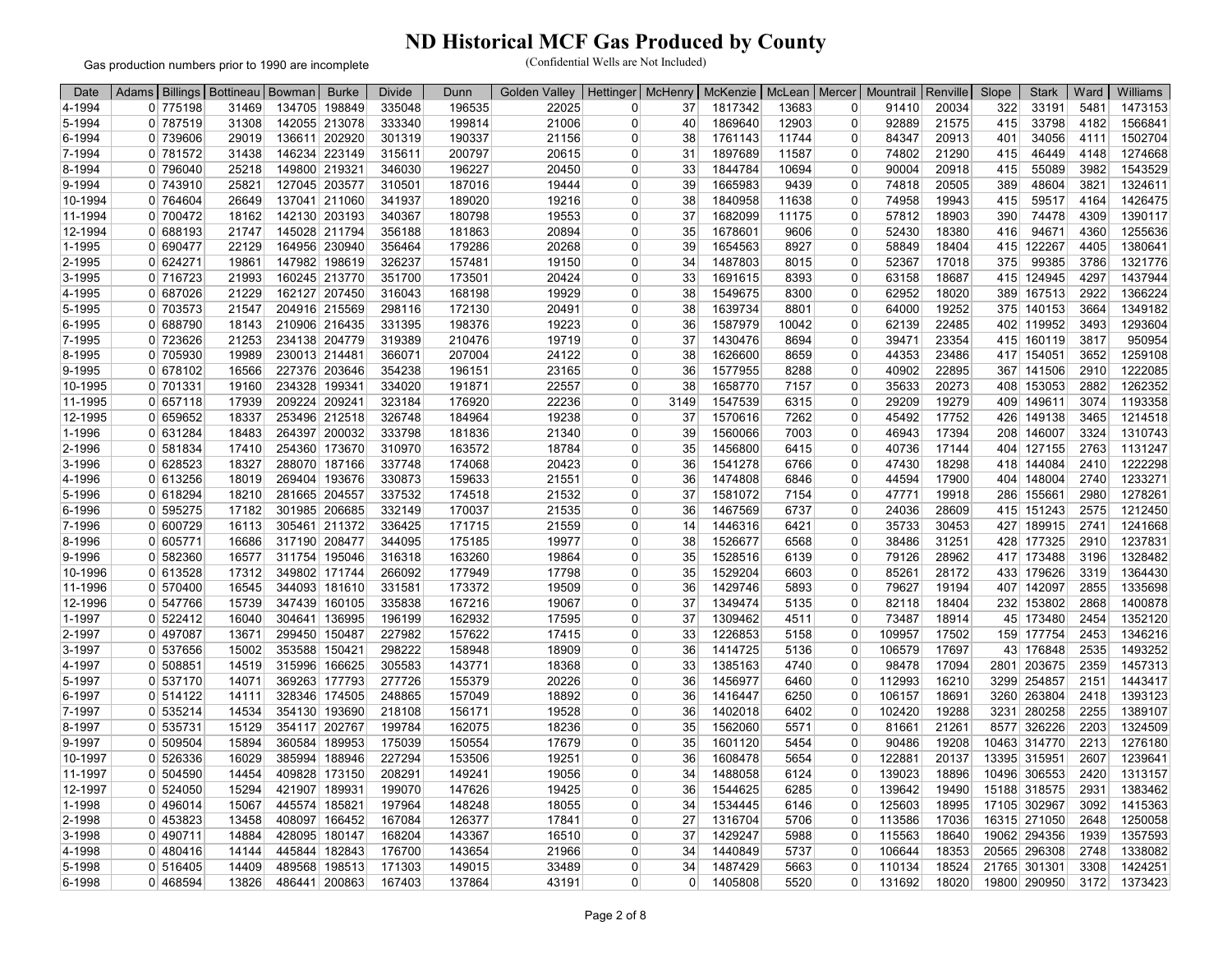Gas production numbers prior to 1990 are incomplete

| Date    | Adams               | Billings   Bottineau | Bowman | <b>Burke</b>                   | <b>Divide</b> | Dunn   | <b>Golden Valley</b> | Hettinger   | <b>McHenry</b> | <b>McKenzie</b> | McLean | Mercer                     | Mountrail | Renville       | Slope | <b>Stark</b> | Ward         | Williams           |
|---------|---------------------|----------------------|--------|--------------------------------|---------------|--------|----------------------|-------------|----------------|-----------------|--------|----------------------------|-----------|----------------|-------|--------------|--------------|--------------------|
| 7-1998  | 0 504550            | 16951                |        | 502012 181940                  | 158603        | 138489 | 28295                | $\Omega$    | $\Omega$       | 1443469         | 4900   | 0                          | 159400    | 18347          | 20883 | 298961       | 2917         | 1413582            |
| 8-1998  | 0 514629            | 16966                |        | 513518 188414                  | 90143         | 138768 | 42401                | $\Omega$    | $\Omega$       | 1442357         | 5271   | $\overline{0}$             | 275620    | 18023          |       | 20813 291538 | 2082         | 1427999            |
| 9-1998  | 0 481883            | 15168                |        | 459373 179787                  | 81392         | 135758 | 38565                | 0           | $\mathbf 0$    | 1396710         | 3428   | $\overline{0}$             | 281900    | 17103          |       | 17035 297841 | 2126         | 1356551            |
| 10-1998 | 0 476807            | 15760                |        | 450716 193605                  | 88781         | 137422 | 39571                | 0           | $\Omega$       | 1441351         | 4813   | $\Omega$                   | 290365    | 16935          |       | 16586 314097 | 2312         | 1447233            |
| 11-1998 | 0 469160            | 15459                |        | 421202 194064                  | 85945         | 127084 | 38488                | 0           | 0              | 1451270         | 4495   | 0                          | 272439    | 17007          |       | 15655 308007 | 2071         | 1380883            |
| 12-1998 | 0 475335            | 15849                |        | 424932 186171                  | 105922        | 126273 | 40266                | 0           | $\Omega$       | 1440016         | 5321   | $\Omega$                   | 267499    | 17124          |       | 15457 316997 | 2646         | 1413926            |
| 1-1999  | 0 453941            | 15315                |        | 387882 172876                  | 101013        | 123303 | 51940                | $\Omega$    | $\Omega$       | 1347772         | 4747   | $\Omega$                   | 261033    | 16760          |       | 14566 316896 | 2421         | 1367478            |
| 2-1999  | 0 399071            | 13291                |        | 332692 173046                  | 91694         | 105520 | 46698                | 0           | 0              | 1225377         | 3426   | $\overline{0}$             | 232323    | 15618          |       | 10811 301470 | 2420         | 1172370            |
| 3-1999  | 0 464121            | 14105                |        | 377209 187600                  | 132724        | 115864 | 45110                | $\Omega$    | $\Omega$       | 1322097         | 3461   | $\Omega$                   | 255221    | 16429          | 13508 | 331549       | 2740         | 1192358            |
| 4-1999  | 0 438961            | 14758                |        | 375930 196491                  | 131268        | 112044 | 47871                | $\Omega$    | $\Omega$       | 1297789         | 4284   | $\Omega$                   | 243023    | 17072          |       | 11989 313125 | 2180         | 1297225            |
| 5-1999  | 0 471628            | 14767                |        | 382043 205277                  | 136285        | 114169 | 47822                | $\Omega$    | $\Omega$       | 1342042         | 4659   | $\Omega$                   | 252162    | 17008          |       | 12253 333452 | 1922         | 1214359            |
| 6-1999  | 0 464161            | 15485                |        | 376998 193866                  | 129162        | 105395 | 54097                | 0           | $\mathbf 0$    | 1334068         | 4905   | $\overline{0}$             | 244304    | 17307          |       | 11442 327465 | 2122         | 1260310            |
| 7-1999  | 0 475536            | 15228                |        | 426850 211956                  | 136249        | 112909 | 54020                | ŋ           | $\Omega$       | 1362623         | 4249   | 0                          | 251236    | 17358          |       | 11815 334076 | 2114         | 1394115            |
| 8-1999  | 0 485006            | 15670                |        | 424466 212564                  | 133882        | 115838 | 55582                | 0           | $\Omega$       | 1428821         | 4856   | $\Omega$                   | 256738    | 17505          |       | 11227 330117 | 2421         | 1357098            |
| 9-1999  | 0 464990            | 15379                |        | 440430 196312                  | 125673        | 111077 | 50146                | 0           | $\Omega$       | 1340264         | 4214   | $\Omega$                   | 248803    | 17214          |       | 11992 310819 | 2589         | 1318164            |
| 10-1999 | 0 472487            | 15839                |        | 444541 206478                  | 129730        | 113830 | 56358                | 0           | $\Omega$       | 1358230         | 4970   | $\overline{0}$             | 261847    | 18123          |       | 12015 320558 | 2203         | 1421035            |
| 11-1999 | 0 437183            | 14882                |        | 428961 200446                  | 125223        | 110993 | 51739                | $\Omega$    | $\Omega$       | 1338073         | 4303   | $\Omega$                   | 251968    | 17909          |       | 11396 294980 | 2286         | 1426820            |
| 12-1999 | 0 444057            | 15419                |        | 448074 207876                  | 139714        | 112459 | 50574                | 0           | $\mathbf 0$    | 1359399         | 4857   | $\Omega$                   | 253100    | 18052          |       | 11012 292915 | 2664         | 1461130            |
| 1-2000  | $0$ 443816          | 14535                |        | 451059 203845                  | 133787        | 105781 | 50114                | $\Omega$    | $\Omega$       | 1407467         | 4537   | $\overline{0}$             | 242309    | 18039          |       | 11112 291359 | 2186         | 1428594            |
| 2-2000  | 0 439860            | 13613                |        | 436466 189445                  | 124127        | 100486 | 48864                | 0           | $\Omega$       | 1227778         | 4747   | $\Omega$                   | 214285    | 16793          |       | 10754 262567 | 1810         | 1238137            |
| 3-2000  | 0 493514            | 14803                |        | 488027 203246                  | 120829        | 106177 | 53705                | 0           | 0              | 1254193         | 4769   | 0                          | 224580    | 18135          |       | 11070 272835 | 2292         | 1244849            |
| 4-2000  | $0$ 476515          | 14201                |        | 467781 195057                  | 108984        | 103012 | 52003                | $\Omega$    | $\Omega$       | 1262820         | 4828   | $\Omega$                   | 222409    | 19551          |       | 10516 273617 | 2056         | 1297047            |
| 5-2000  | 0 498338            | 17207                |        | 481032 199839                  | 129509        | 114646 | 48294                | $\mathbf 0$ | $\Omega$       | 1348787         | 5140   | $\Omega$                   | 228309    | 18441          |       | 11231 275582 | 1899         | 1416935            |
|         |                     |                      |        |                                |               |        |                      |             | $\Omega$       |                 |        | $\mathbf 0$                |           |                |       |              |              |                    |
| 6-2000  | 0474281<br>0 482501 | 17764<br>17526       |        | 474953 201745<br>485290 215186 | 119104        | 116680 | 47938                | 0<br>0      | $\Omega$       | 1294681         | 5155   | $\Omega$                   | 208554    | 17572<br>17592 |       | 10725 269927 | 2012<br>1985 | 1328433<br>1405124 |
| 7-2000  |                     |                      |        |                                | 130132        | 135972 | 53921                |             |                | 1354742         | 5252   |                            | 202026    |                |       | 10205 272718 |              |                    |
| 8-2000  | 0 478157            | 16664                |        | 487205 214395                  | 114596        | 135076 | 58549                | 0           | $\mathbf 0$    | 1311941         | 5262   | $\overline{0}$<br>$\Omega$ | 210879    | 17210          |       | 10789 268192 | 1852         | 1309118            |
| 9-2000  | 0 472717            | 15365                |        | 438081 194577                  | 118947        | 138780 | 61462                | $\Omega$    | $\Omega$       | 1270142         | 4791   |                            | 206662    | 16364          |       | 10754 263220 | 1719         | 1405334            |
| 10-2000 | 0 472608            | 16333                |        | 457627 197011                  | 118520        | 154021 | 61672                | 0           | 0              | 1309033         | 4933   | $\Omega$                   | 215050    | 16379          |       | 10968 269540 | 1991         | 1511302            |
| 11-2000 | 0 437581            | 15430                |        | 424599 194126                  | 108924        | 140347 | 61581                | 0           | $\mathbf 0$    | 1206757         | 4959   | $\Omega$                   | 215968    | 15204          |       | 9799 245975  | 1726         | 1404223            |
| 12-2000 | 0 434856            | 14711                |        | 413978 185177                  | 138541        | 148409 | 68367                | $\Omega$    | $\Omega$       | 1296530         | 4882   | $\Omega$                   | 228353    | 15863          |       | 9483 246984  | 1579         | 1560957            |
| 1-2001  | 0 445184            | 15797                |        | 398253 185869                  | 160423        | 145955 | 74617                | 0           | 0              | 1324785         | 4731   | $\overline{0}$             | 218591    | 16269          | 9349  | 240848       | 1540         | 1544986            |
| 2-2001  | 0 411198            | 14025                |        | 372384 164046                  | 160732        | 131320 | 59555                | $\Omega$    | $\Omega$       | 1164063         | 4622   | $\Omega$                   | 172989    | 13929          |       | 8890 214472  | 1492         | 1367868            |
| 3-2001  | 0 535642            | 15781                |        | 456887 172659                  | 166015        | 149194 | 62075                | $\Omega$    | $\Omega$       | 1302747         | 4619   | $\Omega$                   | 212479    | 15951          |       | 9756 244660  | 2037         | 1472753            |
| 4-2001  | 0 525856            | 15156                |        | 469641 178746                  | 167674        | 142516 | 60778                | 0           | $\mathbf 0$    | 1251910         | 4353   | $\overline{0}$             | 215924    | 15631          |       | 7695 243614  | 1801         | 1515927            |
| 5-2001  | 0 530682            | 15295                |        | 483867 208818                  | 161324        | 143034 | 60267                | 0           | $\Omega$       | 1373700         | 4400   | $\overline{0}$             | 228905    | 16169          |       | 7635 236194  | 1781         | 1592774            |
| 6-2001  | 0 519170            | 14521                |        | 446500 202078                  | 147739        | 138953 | 47600                | 0           | $\Omega$       | 1245064         | 3753   | $\Omega$                   | 175305    | 15335          |       | 9068 221933  | 1790         | 1424922            |
| 7-2001  | 0 563395            | 15152                |        | 457154 236430                  | 161930        | 140884 | 50109                | $\Omega$    | $\Omega$       | 1323901         | 3928   | 0                          | 165017    | 15950          |       | 10166 224049 | 1755         | 1567913            |
| 8-2001  | 0 562807            | 14890                |        | 461493 241979                  | 151906        | 136989 | 48826                | 0           | $\mathbf 0$    | 1340922         | 4394   | $\overline{0}$             | 205726    | 15489          |       | 10909 225762 | 1714         | 1610485            |
| 9-2001  | 0 523143            | 14647                |        | 470175 212655                  | 142025        | 128880 | 45564                | 0           | 0              | 1263912         | 4309   | $\overline{0}$             | 183935    | 15391          |       | 10313 204280 | 1730         | 1527362            |
| 10-2001 | 0 489441            | 15106                |        | 460366 218360                  | 151510        | 138077 | 44872                | $\Omega$    | $\Omega$       | 1283577         | 4111   | $\Omega$                   | 221323    | 15826          |       | 8482 214548  | 1570         | 1571551            |
| 11-2001 | 0 505493            | 14465                |        | 462481 253512                  | 143899        | 127137 | 41850                | 0           | $\Omega$       | 1305907         | 3882   | $\Omega$                   | 239750    | 15576          |       | 10375 203810 | 1656         | 1594560            |
| 12-2001 | 0 505840            | 14175                |        | 476450 235725                  | 151022        | 126222 | 42991                | 0           | 0              | 1337240         | 3863   | $\overline{0}$             | 170125    | 15113          |       | 9377 209517  | 1621         | 1718676            |
| 1-2002  | 0 488886            | 14387                |        | 500838 224152                  | 143183        | 123659 | 40271                | 0           | $\Omega$       | 1325683         | 3730   | $\Omega$                   | 168162    | 15252          |       | 10018 205455 | 1492         | 1725154            |
| 2-2002  | 0 447988            | 12741                |        | 447547 189281                  | 126884        | 115084 | 33052                | 0           | 0              | 1176909         | 3462   | $\Omega$                   | 148938    | 14146          |       | 14623 179741 | 1450         | 1601149            |
| 3-2002  | $0$ 458153          | 14579                |        | 513059 207788                  | 130414        | 124312 | 37795                | $\Omega$    | $\Omega$       | 1279388         | 3904   | $\Omega$                   | 161776    | 15229          |       | 10789 196254 | 1591         | 1774373            |
| 4-2002  | 0 442364            | 13621                |        | 503624 199907                  | 125685        | 114098 | 38120                | 0           | $\Omega$       | 1266786         | 3516   | $\Omega$                   | 149718    | 14802          |       | 9882 199296  | 1537         | 1781339            |
| 5-2002  | 0 555348            | 12066                |        | 528300 201268                  | 131600        | 116991 | 44970                | $\Omega$    | $\Omega$       | 1354571         | 3342   | 0                          | 146023    | 15202          |       | 11161 204469 | 1453         | 1835814            |
| 6-2002  | 0 535920            | 12013                |        | 507156 197823                  | 128304        | 116362 | 36897                | $\Omega$    | $\Omega$       | 1280911         | 3226   | $\Omega$                   | 140105    | 15122          |       | 9811 202067  | 1334         | 1685629            |
| 7-2002  | 0 548048            | 12261                |        | 535670 201595                  | 127312        | 117678 | 35185                | 0           | $\Omega$       | 1342279         | 2501   | $\Omega$                   | 135581    | 15367          |       | 11462 207342 | 1447         | 1740405            |
| 8-2002  | 0 548912            | 12236                |        | 530376 193383                  | 125996        | 117357 | 35561                | 0           | $\Omega$       | 1266087         | 4070   | 0                          | 132679    | 15435          |       | 13269 204258 | 1543         | 1920696            |
| 9-2002  | 0 528910            | 11908                |        | 506660 200594                  | 143952        | 112505 | 33996                | 0           | $\Omega$       | 1237068         | 3273   | $\Omega$                   | 108338    | 11244          |       | 12683 194015 | 1523         | 1915033            |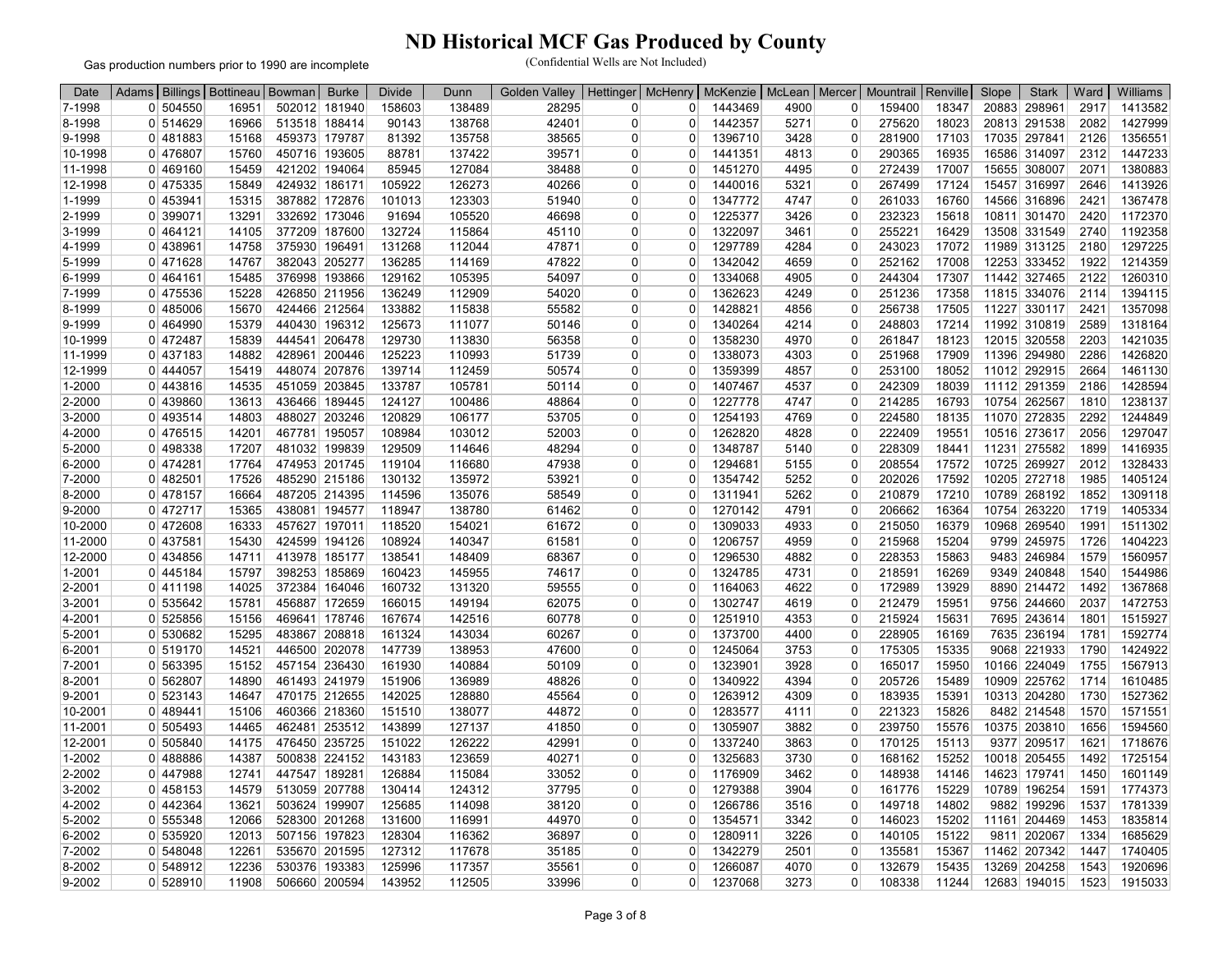Gas production numbers prior to 1990 are incomplete

| 10-2002<br>0 522796<br>513643 196592<br>131383<br>112648<br>35019<br>3770<br>128158<br>11569<br>15091 213908<br>1925725<br>11557<br>0<br>0<br>1268109<br>$\overline{0}$<br>1414<br>11-2002<br>34080<br>1193262<br>3606<br>1539<br>522359<br>10965<br>474180 193050<br>134751<br>108261<br>$\Omega$<br>$\Omega$<br>$\overline{0}$<br>125946<br>11926<br>16459 207273<br>1805298<br>$\Omega$<br>143250<br>3863<br>12266<br>19560 208671<br>1505<br>1880496<br>12-2002<br>0 502668<br>11312<br>497219 192562<br>111497<br>32941<br>$\Omega$<br>1202205<br>$\mathbf 0$<br>130916<br>0<br>140302<br>16546 206712<br>1-2003<br>0 464134<br>11754<br>478186 176674<br>120438<br>31207<br>$\mathbf 0$<br>1155179<br>3791<br>$\overline{0}$<br>131502<br>11858<br>1432<br>1866155<br>0<br>2-2003<br>10627<br>429892 154313<br>119044<br>107428<br>29780<br>1016720<br>3383<br>108719<br>11173<br>16031 182422<br>1325<br>1689409<br>0 419568<br>$\mathbf 0$<br>$\Omega$<br>0<br>3-2003<br>0 478097<br>498432 172782<br>127769<br>113247<br>31697<br>1104264<br>3729<br>$\mathbf 0$<br>125969<br>11823<br>15364 197730<br>1569<br>1856326<br>11624<br>$\Omega$<br>0<br>128998<br>32690<br>1072587<br>1669858<br>4-2003<br>0 500613<br>11146<br>453340 185840<br>107310<br>$\Omega$<br>3378<br>0<br>119882<br>11533<br>11217 185507<br>1472<br>O<br>1682029<br>5-2003<br>0 527638<br>504410 195606<br>144617<br>106409<br>32844<br>$\Omega$<br>1138469<br>$\Omega$<br>125068<br>11266<br>10902 185437<br>1527<br>11784<br>$\Omega$<br>3496<br>1811541<br>6-2003<br>0 519066<br>11217<br>511275 181145<br>138217<br>110451<br>29600<br>1131853<br>3637<br>$\Omega$<br>117580<br>11348<br>10789<br>180905<br>1506<br>0<br>$\Omega$<br>1868818<br>7-2003<br>0 544517<br>513815 186950<br>126182<br>118382<br>34085<br>1179718<br>3537<br>115222<br>11086<br>10604 184599<br>1655<br>11815<br>0<br>$\Omega$<br>0<br>8-2003<br>0 515539<br>11513<br>517291 195424<br>130967<br>115456<br>32403<br>$\Omega$<br>1149044<br>102925<br>12350<br>10433 177210<br>1709<br>1944526<br>3440<br>$\Omega$<br>0<br>122321<br>1169078<br>11521<br>2048936<br>9-2003<br>0 500283<br>11321<br>493358 181564<br>106951<br>30663<br>$\mathbf 0$<br>3610<br>$\mathbf 0$<br>103615<br>10206 163684<br>1577<br>0<br>10-2003<br>0 529419<br>502349 200699<br>138605<br>33621<br>1161450<br>115409<br>11717<br>10329 164744<br>1485<br>2005397<br>11727<br>111269<br>$\mathbf 0$<br>3669<br>$\mathbf 0$<br>O<br>11-2003<br>488382 182751<br>111493<br>32483<br>1137740<br>11210<br>9589 146697<br>2194828<br>$0$ 498589<br>11347<br>101572<br>3311<br>$\Omega$<br>106189<br>1466<br>$\Omega$<br>$\Omega$<br>0 529196<br>557502 179297<br>136039<br>109689<br>9495 140655<br>1584<br>2178940<br>12-2003<br>10143<br>33354<br>$\Omega$<br>1159492<br>3664<br>$\Omega$<br>109953<br>10460<br>0<br>1-2004<br>0 507316<br>10115<br>572451 157781<br>112450<br>110147<br>33554<br>1096902<br>3304<br>107770<br>10130<br>8177 158767<br>1403<br>2257694<br>0<br>$\Omega$<br>$\overline{0}$<br>2-2004<br>517394 139744<br>102303<br>95458<br>1014295<br>3206<br>9255<br>1060<br>2020627<br>0 474701<br>9120<br>32133<br>$\Omega$<br>$\mathbf 0$<br>105033<br>7893<br>151132<br>$\Omega$<br>0 509527<br>582216 191621<br>108338<br>32058<br>1140472<br>10278<br>9363<br>163341<br>2086631<br>3-2004<br>9605<br>110503<br>$\Omega$<br>3625<br>$\Omega$<br>111180<br>776<br>0<br>135761<br>1897376<br>4-2004<br>0 556831<br>9262<br>550608 195769<br>101634<br>34089<br>1136282<br>2835<br>$\mathbf 0$<br>108938<br>10026<br>9736 159134<br>706<br>0<br>0<br>568411 204837<br>1123821<br>1723593<br>5-2004<br>0 536009<br>9393<br>167730<br>105486<br>32968<br>$\Omega$<br>3348<br>$\Omega$<br>107589<br>9698<br>11546 163478<br>1027<br>0<br>33379<br>1653257<br>6-2004<br>0 551321<br>9074<br>530003 203303<br>149161<br>99448<br>1099417<br>3463<br>$\Omega$<br>114365<br>9172<br>12207 147343<br>883<br>0<br>$\Omega$<br>$7 - 2004$<br>0 597427<br>9354<br>603556 213813<br>148905<br>102949<br>37943<br>$\mathbf 0$<br>1113231<br>3735<br>0<br>133015<br>14105 135702<br>1666240<br>$\Omega$<br>9561<br>844<br>151501<br>104227<br>41798<br>1775483<br>8-2004<br>0 555211<br>9310<br>685406 189450<br>0<br>$\Omega$<br>1110116<br>3621<br>$\Omega$<br>139454<br>9355<br>13538 113649<br>889<br>155525<br>1896555<br>9-2004<br>564919<br>9091<br>661998 185788<br>97553<br>44187<br>$\Omega$<br>1089831<br>3694<br>$\Omega$<br>124358<br>9270<br>14176 121606<br>808<br>0<br>$\Omega$<br>10-2004<br>0 547169<br>652641 186611<br>152540<br>99051<br>43717<br>$\Omega$<br>1074741<br>3715<br>0<br>126599<br>9514<br>16952 125705<br>847<br>1991999<br>9345<br>O<br>145380<br>1908128<br>11-2004<br>0 563072<br>9157<br>642567 175855<br>94932<br>43520<br>$\Omega$<br>1089475<br>3822<br>107816<br>9110<br>16690<br>119089<br>800<br>$\Omega$<br>0<br>12-2004<br>0 577798<br>9633<br>510961 173207<br>140995<br>97141<br>39924<br>1104614<br>3649<br>$\Omega$<br>136235<br>9037<br>21391 120602<br>820<br>1987303<br>$\Omega$<br>0<br>1906846<br>1-2005<br>0 538862<br>9375<br>570138 155156<br>141537<br>38219<br>1057892<br>3449<br>140803<br>22820 114459<br>92981<br>$\Omega$<br>0<br>8998<br>863<br>O<br>124852<br>$\Omega$<br>971160<br>3284<br>$\Omega$<br>1712401<br>2-2005<br>0 487381<br>8761<br>533436 165352<br>84660<br>45054<br>$\Omega$<br>124473<br>8392<br>20444 104561<br>823<br>140586<br>90303<br>57255<br>2040067<br>3-2005<br>526694<br>9561<br>638738 173387<br>$\Omega$<br>1114887<br>3463<br>$\Omega$<br>132487<br>9508<br>25979<br>106509<br>838<br>0<br>$\Omega$<br>131665<br>1087074<br>8977<br>26327<br>1807315<br>4-2005<br>529962<br>9273<br>692915 182123<br>82818<br>51642<br>$\Omega$<br>3551<br>0<br>125373<br>97871<br>860<br>$\Omega$<br>O<br>$0$ 520725<br>9448<br>705016 200738<br>136720<br>1108822<br>3255<br>$\Omega$<br>120566<br>9431<br>26943<br>104532<br>801<br>1828553<br>5-2005<br>93138<br>50775<br>$\Omega$<br>$\Omega$<br>8925<br>694550 185927<br>134155<br>93058<br>52233<br>1093298<br>1930<br>8940<br>31504<br>101660<br>930<br>1753981<br>6-2005<br>0 483574<br>$\Omega$<br>$\Omega$<br>115440<br>0<br>7-2005<br>0 507834<br>791906 186036<br>131996<br>93348<br>47163<br>1114394<br>1993<br>125929<br>8622<br>25208 110056<br>1700154<br>9771<br>$\Omega$<br>$\Omega$<br>948<br>0<br>1732605<br>136737<br>56031<br>1090853<br>2200<br>119077<br>31212 105628<br>8-2005<br>0 525958<br>10078<br>798859 196486<br>96331<br>$\Omega$<br>$\Omega$<br>8944<br>865<br>0<br>143225<br>1672038<br>9-2005<br>0 503661<br>9540<br>821439 172908<br>96347<br>50830<br>$\Omega$<br>1005233<br>1984<br>$\Omega$<br>121614<br>8850<br>29480<br>95140<br>833<br>0<br>10-2005<br>0 518506<br>848459 171942<br>140446<br>97214<br>55267<br>$\Omega$<br>1023916<br>1812<br>119214<br>9386<br>34332<br>93611<br>853<br>1872558<br>9515<br>$\Omega$<br>$\Omega$<br>89211<br>1771485<br>11-2005<br>0 498264<br>8315<br>804250 174375<br>119512<br>111412<br>67294<br>$\Omega$<br>1030743<br>1814<br>$\mathbf 0$<br>125069<br>8217<br>34009<br>843<br>$\Omega$<br>1074232<br>1801738<br>12-2005<br>$0$ 485265<br>7118<br>896028 174514<br>113754<br>112572<br>76643<br>$\Omega$<br>1755<br>$\mathbf 0$<br>113306<br>7416<br>34640<br>85998<br>775<br>$\Omega$<br>121209<br>122304<br>1117295<br>34317<br>82896<br>1775460<br>1-2006<br>0 473783<br>808281<br>168090<br>64109<br>$\Omega$<br>1831<br>117033<br>8205<br>749<br>7815<br>$\Omega$<br>0<br>0 442241<br>6942<br>764019 163275<br>120232<br>104083<br>59406<br>949859<br>116834<br>7288<br>23345<br>75906<br>1493112<br>2-2006<br>$\Omega$<br>1215<br>$\Omega$<br>679<br>0<br>125973<br>20494<br>1674546<br>3-2006<br>0 521990<br>7861<br>948418 182475<br>108325<br>63977<br>1089284<br>1235<br>125911<br>7271<br>84052<br>753<br>0<br>$\overline{0}$<br>0<br>102227<br>0 595174<br>918180 178140<br>111834<br>1031663<br>1499<br>$\Omega$<br>145081<br>7321<br>25894<br>80765<br>1670450<br>4-2006<br>8747<br>61977<br>$\Omega$<br>705<br>0<br>9784<br>982354 195018<br>130503<br>116563<br>62567<br>1079740<br>6871<br>17514<br>85050<br>756<br>1666818<br>5-2006<br>649458<br>$\Omega$<br>$\Omega$<br>1461<br>$\Omega$<br>168688<br>$\Omega$<br>6-2006<br>0 698814<br>960283 196889<br>124202<br>111531<br>62643<br>1011396<br>$\overline{0}$<br>149806<br>7299<br>27245<br>79898<br>720<br>1628787<br>9465<br>0<br>$\Omega$<br>1158<br>0 662102<br>7154<br>979065 219561<br>120289<br>102487<br>$\Omega$<br>1016187<br>133412<br>7445<br>27666<br>78456<br>717<br>1856624<br>7-2006<br>67506<br>$\Omega$<br>1554<br>$\Omega$<br>1029816 201000<br>128969<br>102130<br>69029<br>$\Omega$<br>988498<br>1742<br>125927<br>31674<br>77691<br>753<br>1981271<br>8-2006<br>0 647545<br>7503<br>$\Omega$<br>7342<br>0<br>992396 192190<br>128553<br>30570<br>70813<br>2078648<br>9-2006<br>0 658933<br>6550<br>112091<br>60155<br>$\Omega$<br>1006620<br>1553<br>$\Omega$<br>116718<br>7096<br>698<br>0<br>10-2006<br>0 662954<br>1178836 208566<br>142635<br>117595<br>64939<br>1023647<br>1954<br>129442<br>32081<br>74687<br>2124862<br>7064<br>$\mathbf 0$<br>$\Omega$<br>7173<br>658<br>0 | Date |  | Adams   Billings   Bottineau   Bowman | <b>Burke</b> | <b>Divide</b> | Dunn | <b>Golden Valley</b> | Hettinger | <b>McHenry</b> | McKenzie | McLean   Mercer | Mountrail   Renville | Slope | <b>Stark</b> | Ward | Williams |
|----------------------------------------------------------------------------------------------------------------------------------------------------------------------------------------------------------------------------------------------------------------------------------------------------------------------------------------------------------------------------------------------------------------------------------------------------------------------------------------------------------------------------------------------------------------------------------------------------------------------------------------------------------------------------------------------------------------------------------------------------------------------------------------------------------------------------------------------------------------------------------------------------------------------------------------------------------------------------------------------------------------------------------------------------------------------------------------------------------------------------------------------------------------------------------------------------------------------------------------------------------------------------------------------------------------------------------------------------------------------------------------------------------------------------------------------------------------------------------------------------------------------------------------------------------------------------------------------------------------------------------------------------------------------------------------------------------------------------------------------------------------------------------------------------------------------------------------------------------------------------------------------------------------------------------------------------------------------------------------------------------------------------------------------------------------------------------------------------------------------------------------------------------------------------------------------------------------------------------------------------------------------------------------------------------------------------------------------------------------------------------------------------------------------------------------------------------------------------------------------------------------------------------------------------------------------------------------------------------------------------------------------------------------------------------------------------------------------------------------------------------------------------------------------------------------------------------------------------------------------------------------------------------------------------------------------------------------------------------------------------------------------------------------------------------------------------------------------------------------------------------------------------------------------------------------------------------------------------------------------------------------------------------------------------------------------------------------------------------------------------------------------------------------------------------------------------------------------------------------------------------------------------------------------------------------------------------------------------------------------------------------------------------------------------------------------------------------------------------------------------------------------------------------------------------------------------------------------------------------------------------------------------------------------------------------------------------------------------------------------------------------------------------------------------------------------------------------------------------------------------------------------------------------------------------------------------------------------------------------------------------------------------------------------------------------------------------------------------------------------------------------------------------------------------------------------------------------------------------------------------------------------------------------------------------------------------------------------------------------------------------------------------------------------------------------------------------------------------------------------------------------------------------------------------------------------------------------------------------------------------------------------------------------------------------------------------------------------------------------------------------------------------------------------------------------------------------------------------------------------------------------------------------------------------------------------------------------------------------------------------------------------------------------------------------------------------------------------------------------------------------------------------------------------------------------------------------------------------------------------------------------------------------------------------------------------------------------------------------------------------------------------------------------------------------------------------------------------------------------------------------------------------------------------------------------------------------------------------------------------------------------------------------------------------------------------------------------------------------------------------------------------------------------------------------------------------------------------------------------------------------------------------------------------------------------------------------------------------------------------------------------------------------------------------------------------------------------------------------------------------------------------------------------------------------------------------------------------------------------------------------------------------------------------------------------------------------------------------------------------------------------------------------------------------------------------------------------------------------------------------------------------------------------------------------------------------------------------------------------------------------------------------------------------------------------------------------------------------------------------------------------------------------------------------------------------------------------------------------------------------------------------------------------------------------------------------------------------------------------------------------------------------------------------------------------------------------------------------------------------------------------------------------------------------------------------------------------------------------------------------------------------------------------------------------------------------------------------------------------------------------------------------------------------------------------------------------------------------------------------------------------------------------------------------------------------------------------------------------------------------------------------------------------------------------------------------------------------------------------------------------------------------------------------------------------------------------------------------------------------------------------------------------------------------------------------------------------------------------------------------------------------------------------------------------------------------------------------------------------------------------------------------------------------------------------------------------------------------------------------------------------------------------------------------------------------------------------------------------------------------------------------------------------------------------------------------------------------------------------------------------------------------------------------------------------------------------------------------------------------------------------------------------------------------------------------------------------------------------------------------------------------------------------------------------------------------------------------------------------------------------------------------------------------------------------------------------------------------------------------|------|--|---------------------------------------|--------------|---------------|------|----------------------|-----------|----------------|----------|-----------------|----------------------|-------|--------------|------|----------|
|                                                                                                                                                                                                                                                                                                                                                                                                                                                                                                                                                                                                                                                                                                                                                                                                                                                                                                                                                                                                                                                                                                                                                                                                                                                                                                                                                                                                                                                                                                                                                                                                                                                                                                                                                                                                                                                                                                                                                                                                                                                                                                                                                                                                                                                                                                                                                                                                                                                                                                                                                                                                                                                                                                                                                                                                                                                                                                                                                                                                                                                                                                                                                                                                                                                                                                                                                                                                                                                                                                                                                                                                                                                                                                                                                                                                                                                                                                                                                                                                                                                                                                                                                                                                                                                                                                                                                                                                                                                                                                                                                                                                                                                                                                                                                                                                                                                                                                                                                                                                                                                                                                                                                                                                                                                                                                                                                                                                                                                                                                                                                                                                                                                                                                                                                                                                                                                                                                                                                                                                                                                                                                                                                                                                                                                                                                                                                                                                                                                                                                                                                                                                                                                                                                                                                                                                                                                                                                                                                                                                                                                                                                                                                                                                                                                                                                                                                                                                                                                                                                                                                                                                                                                                                                                                                                                                                                                                                                                                                                                                                                                                                                                                                                                                                                                                                                                                                                                                                                                                                                                                                                                                                                                                                                                                                                                                                                                                                                                                                                                                                                                                                                                                                                                                                                              |      |  |                                       |              |               |      |                      |           |                |          |                 |                      |       |              |      |          |
|                                                                                                                                                                                                                                                                                                                                                                                                                                                                                                                                                                                                                                                                                                                                                                                                                                                                                                                                                                                                                                                                                                                                                                                                                                                                                                                                                                                                                                                                                                                                                                                                                                                                                                                                                                                                                                                                                                                                                                                                                                                                                                                                                                                                                                                                                                                                                                                                                                                                                                                                                                                                                                                                                                                                                                                                                                                                                                                                                                                                                                                                                                                                                                                                                                                                                                                                                                                                                                                                                                                                                                                                                                                                                                                                                                                                                                                                                                                                                                                                                                                                                                                                                                                                                                                                                                                                                                                                                                                                                                                                                                                                                                                                                                                                                                                                                                                                                                                                                                                                                                                                                                                                                                                                                                                                                                                                                                                                                                                                                                                                                                                                                                                                                                                                                                                                                                                                                                                                                                                                                                                                                                                                                                                                                                                                                                                                                                                                                                                                                                                                                                                                                                                                                                                                                                                                                                                                                                                                                                                                                                                                                                                                                                                                                                                                                                                                                                                                                                                                                                                                                                                                                                                                                                                                                                                                                                                                                                                                                                                                                                                                                                                                                                                                                                                                                                                                                                                                                                                                                                                                                                                                                                                                                                                                                                                                                                                                                                                                                                                                                                                                                                                                                                                                                                              |      |  |                                       |              |               |      |                      |           |                |          |                 |                      |       |              |      |          |
|                                                                                                                                                                                                                                                                                                                                                                                                                                                                                                                                                                                                                                                                                                                                                                                                                                                                                                                                                                                                                                                                                                                                                                                                                                                                                                                                                                                                                                                                                                                                                                                                                                                                                                                                                                                                                                                                                                                                                                                                                                                                                                                                                                                                                                                                                                                                                                                                                                                                                                                                                                                                                                                                                                                                                                                                                                                                                                                                                                                                                                                                                                                                                                                                                                                                                                                                                                                                                                                                                                                                                                                                                                                                                                                                                                                                                                                                                                                                                                                                                                                                                                                                                                                                                                                                                                                                                                                                                                                                                                                                                                                                                                                                                                                                                                                                                                                                                                                                                                                                                                                                                                                                                                                                                                                                                                                                                                                                                                                                                                                                                                                                                                                                                                                                                                                                                                                                                                                                                                                                                                                                                                                                                                                                                                                                                                                                                                                                                                                                                                                                                                                                                                                                                                                                                                                                                                                                                                                                                                                                                                                                                                                                                                                                                                                                                                                                                                                                                                                                                                                                                                                                                                                                                                                                                                                                                                                                                                                                                                                                                                                                                                                                                                                                                                                                                                                                                                                                                                                                                                                                                                                                                                                                                                                                                                                                                                                                                                                                                                                                                                                                                                                                                                                                                                              |      |  |                                       |              |               |      |                      |           |                |          |                 |                      |       |              |      |          |
|                                                                                                                                                                                                                                                                                                                                                                                                                                                                                                                                                                                                                                                                                                                                                                                                                                                                                                                                                                                                                                                                                                                                                                                                                                                                                                                                                                                                                                                                                                                                                                                                                                                                                                                                                                                                                                                                                                                                                                                                                                                                                                                                                                                                                                                                                                                                                                                                                                                                                                                                                                                                                                                                                                                                                                                                                                                                                                                                                                                                                                                                                                                                                                                                                                                                                                                                                                                                                                                                                                                                                                                                                                                                                                                                                                                                                                                                                                                                                                                                                                                                                                                                                                                                                                                                                                                                                                                                                                                                                                                                                                                                                                                                                                                                                                                                                                                                                                                                                                                                                                                                                                                                                                                                                                                                                                                                                                                                                                                                                                                                                                                                                                                                                                                                                                                                                                                                                                                                                                                                                                                                                                                                                                                                                                                                                                                                                                                                                                                                                                                                                                                                                                                                                                                                                                                                                                                                                                                                                                                                                                                                                                                                                                                                                                                                                                                                                                                                                                                                                                                                                                                                                                                                                                                                                                                                                                                                                                                                                                                                                                                                                                                                                                                                                                                                                                                                                                                                                                                                                                                                                                                                                                                                                                                                                                                                                                                                                                                                                                                                                                                                                                                                                                                                                                              |      |  |                                       |              |               |      |                      |           |                |          |                 |                      |       |              |      |          |
|                                                                                                                                                                                                                                                                                                                                                                                                                                                                                                                                                                                                                                                                                                                                                                                                                                                                                                                                                                                                                                                                                                                                                                                                                                                                                                                                                                                                                                                                                                                                                                                                                                                                                                                                                                                                                                                                                                                                                                                                                                                                                                                                                                                                                                                                                                                                                                                                                                                                                                                                                                                                                                                                                                                                                                                                                                                                                                                                                                                                                                                                                                                                                                                                                                                                                                                                                                                                                                                                                                                                                                                                                                                                                                                                                                                                                                                                                                                                                                                                                                                                                                                                                                                                                                                                                                                                                                                                                                                                                                                                                                                                                                                                                                                                                                                                                                                                                                                                                                                                                                                                                                                                                                                                                                                                                                                                                                                                                                                                                                                                                                                                                                                                                                                                                                                                                                                                                                                                                                                                                                                                                                                                                                                                                                                                                                                                                                                                                                                                                                                                                                                                                                                                                                                                                                                                                                                                                                                                                                                                                                                                                                                                                                                                                                                                                                                                                                                                                                                                                                                                                                                                                                                                                                                                                                                                                                                                                                                                                                                                                                                                                                                                                                                                                                                                                                                                                                                                                                                                                                                                                                                                                                                                                                                                                                                                                                                                                                                                                                                                                                                                                                                                                                                                                                              |      |  |                                       |              |               |      |                      |           |                |          |                 |                      |       |              |      |          |
|                                                                                                                                                                                                                                                                                                                                                                                                                                                                                                                                                                                                                                                                                                                                                                                                                                                                                                                                                                                                                                                                                                                                                                                                                                                                                                                                                                                                                                                                                                                                                                                                                                                                                                                                                                                                                                                                                                                                                                                                                                                                                                                                                                                                                                                                                                                                                                                                                                                                                                                                                                                                                                                                                                                                                                                                                                                                                                                                                                                                                                                                                                                                                                                                                                                                                                                                                                                                                                                                                                                                                                                                                                                                                                                                                                                                                                                                                                                                                                                                                                                                                                                                                                                                                                                                                                                                                                                                                                                                                                                                                                                                                                                                                                                                                                                                                                                                                                                                                                                                                                                                                                                                                                                                                                                                                                                                                                                                                                                                                                                                                                                                                                                                                                                                                                                                                                                                                                                                                                                                                                                                                                                                                                                                                                                                                                                                                                                                                                                                                                                                                                                                                                                                                                                                                                                                                                                                                                                                                                                                                                                                                                                                                                                                                                                                                                                                                                                                                                                                                                                                                                                                                                                                                                                                                                                                                                                                                                                                                                                                                                                                                                                                                                                                                                                                                                                                                                                                                                                                                                                                                                                                                                                                                                                                                                                                                                                                                                                                                                                                                                                                                                                                                                                                                                              |      |  |                                       |              |               |      |                      |           |                |          |                 |                      |       |              |      |          |
|                                                                                                                                                                                                                                                                                                                                                                                                                                                                                                                                                                                                                                                                                                                                                                                                                                                                                                                                                                                                                                                                                                                                                                                                                                                                                                                                                                                                                                                                                                                                                                                                                                                                                                                                                                                                                                                                                                                                                                                                                                                                                                                                                                                                                                                                                                                                                                                                                                                                                                                                                                                                                                                                                                                                                                                                                                                                                                                                                                                                                                                                                                                                                                                                                                                                                                                                                                                                                                                                                                                                                                                                                                                                                                                                                                                                                                                                                                                                                                                                                                                                                                                                                                                                                                                                                                                                                                                                                                                                                                                                                                                                                                                                                                                                                                                                                                                                                                                                                                                                                                                                                                                                                                                                                                                                                                                                                                                                                                                                                                                                                                                                                                                                                                                                                                                                                                                                                                                                                                                                                                                                                                                                                                                                                                                                                                                                                                                                                                                                                                                                                                                                                                                                                                                                                                                                                                                                                                                                                                                                                                                                                                                                                                                                                                                                                                                                                                                                                                                                                                                                                                                                                                                                                                                                                                                                                                                                                                                                                                                                                                                                                                                                                                                                                                                                                                                                                                                                                                                                                                                                                                                                                                                                                                                                                                                                                                                                                                                                                                                                                                                                                                                                                                                                                                              |      |  |                                       |              |               |      |                      |           |                |          |                 |                      |       |              |      |          |
|                                                                                                                                                                                                                                                                                                                                                                                                                                                                                                                                                                                                                                                                                                                                                                                                                                                                                                                                                                                                                                                                                                                                                                                                                                                                                                                                                                                                                                                                                                                                                                                                                                                                                                                                                                                                                                                                                                                                                                                                                                                                                                                                                                                                                                                                                                                                                                                                                                                                                                                                                                                                                                                                                                                                                                                                                                                                                                                                                                                                                                                                                                                                                                                                                                                                                                                                                                                                                                                                                                                                                                                                                                                                                                                                                                                                                                                                                                                                                                                                                                                                                                                                                                                                                                                                                                                                                                                                                                                                                                                                                                                                                                                                                                                                                                                                                                                                                                                                                                                                                                                                                                                                                                                                                                                                                                                                                                                                                                                                                                                                                                                                                                                                                                                                                                                                                                                                                                                                                                                                                                                                                                                                                                                                                                                                                                                                                                                                                                                                                                                                                                                                                                                                                                                                                                                                                                                                                                                                                                                                                                                                                                                                                                                                                                                                                                                                                                                                                                                                                                                                                                                                                                                                                                                                                                                                                                                                                                                                                                                                                                                                                                                                                                                                                                                                                                                                                                                                                                                                                                                                                                                                                                                                                                                                                                                                                                                                                                                                                                                                                                                                                                                                                                                                                                              |      |  |                                       |              |               |      |                      |           |                |          |                 |                      |       |              |      |          |
|                                                                                                                                                                                                                                                                                                                                                                                                                                                                                                                                                                                                                                                                                                                                                                                                                                                                                                                                                                                                                                                                                                                                                                                                                                                                                                                                                                                                                                                                                                                                                                                                                                                                                                                                                                                                                                                                                                                                                                                                                                                                                                                                                                                                                                                                                                                                                                                                                                                                                                                                                                                                                                                                                                                                                                                                                                                                                                                                                                                                                                                                                                                                                                                                                                                                                                                                                                                                                                                                                                                                                                                                                                                                                                                                                                                                                                                                                                                                                                                                                                                                                                                                                                                                                                                                                                                                                                                                                                                                                                                                                                                                                                                                                                                                                                                                                                                                                                                                                                                                                                                                                                                                                                                                                                                                                                                                                                                                                                                                                                                                                                                                                                                                                                                                                                                                                                                                                                                                                                                                                                                                                                                                                                                                                                                                                                                                                                                                                                                                                                                                                                                                                                                                                                                                                                                                                                                                                                                                                                                                                                                                                                                                                                                                                                                                                                                                                                                                                                                                                                                                                                                                                                                                                                                                                                                                                                                                                                                                                                                                                                                                                                                                                                                                                                                                                                                                                                                                                                                                                                                                                                                                                                                                                                                                                                                                                                                                                                                                                                                                                                                                                                                                                                                                                                              |      |  |                                       |              |               |      |                      |           |                |          |                 |                      |       |              |      |          |
|                                                                                                                                                                                                                                                                                                                                                                                                                                                                                                                                                                                                                                                                                                                                                                                                                                                                                                                                                                                                                                                                                                                                                                                                                                                                                                                                                                                                                                                                                                                                                                                                                                                                                                                                                                                                                                                                                                                                                                                                                                                                                                                                                                                                                                                                                                                                                                                                                                                                                                                                                                                                                                                                                                                                                                                                                                                                                                                                                                                                                                                                                                                                                                                                                                                                                                                                                                                                                                                                                                                                                                                                                                                                                                                                                                                                                                                                                                                                                                                                                                                                                                                                                                                                                                                                                                                                                                                                                                                                                                                                                                                                                                                                                                                                                                                                                                                                                                                                                                                                                                                                                                                                                                                                                                                                                                                                                                                                                                                                                                                                                                                                                                                                                                                                                                                                                                                                                                                                                                                                                                                                                                                                                                                                                                                                                                                                                                                                                                                                                                                                                                                                                                                                                                                                                                                                                                                                                                                                                                                                                                                                                                                                                                                                                                                                                                                                                                                                                                                                                                                                                                                                                                                                                                                                                                                                                                                                                                                                                                                                                                                                                                                                                                                                                                                                                                                                                                                                                                                                                                                                                                                                                                                                                                                                                                                                                                                                                                                                                                                                                                                                                                                                                                                                                                              |      |  |                                       |              |               |      |                      |           |                |          |                 |                      |       |              |      |          |
|                                                                                                                                                                                                                                                                                                                                                                                                                                                                                                                                                                                                                                                                                                                                                                                                                                                                                                                                                                                                                                                                                                                                                                                                                                                                                                                                                                                                                                                                                                                                                                                                                                                                                                                                                                                                                                                                                                                                                                                                                                                                                                                                                                                                                                                                                                                                                                                                                                                                                                                                                                                                                                                                                                                                                                                                                                                                                                                                                                                                                                                                                                                                                                                                                                                                                                                                                                                                                                                                                                                                                                                                                                                                                                                                                                                                                                                                                                                                                                                                                                                                                                                                                                                                                                                                                                                                                                                                                                                                                                                                                                                                                                                                                                                                                                                                                                                                                                                                                                                                                                                                                                                                                                                                                                                                                                                                                                                                                                                                                                                                                                                                                                                                                                                                                                                                                                                                                                                                                                                                                                                                                                                                                                                                                                                                                                                                                                                                                                                                                                                                                                                                                                                                                                                                                                                                                                                                                                                                                                                                                                                                                                                                                                                                                                                                                                                                                                                                                                                                                                                                                                                                                                                                                                                                                                                                                                                                                                                                                                                                                                                                                                                                                                                                                                                                                                                                                                                                                                                                                                                                                                                                                                                                                                                                                                                                                                                                                                                                                                                                                                                                                                                                                                                                                                              |      |  |                                       |              |               |      |                      |           |                |          |                 |                      |       |              |      |          |
|                                                                                                                                                                                                                                                                                                                                                                                                                                                                                                                                                                                                                                                                                                                                                                                                                                                                                                                                                                                                                                                                                                                                                                                                                                                                                                                                                                                                                                                                                                                                                                                                                                                                                                                                                                                                                                                                                                                                                                                                                                                                                                                                                                                                                                                                                                                                                                                                                                                                                                                                                                                                                                                                                                                                                                                                                                                                                                                                                                                                                                                                                                                                                                                                                                                                                                                                                                                                                                                                                                                                                                                                                                                                                                                                                                                                                                                                                                                                                                                                                                                                                                                                                                                                                                                                                                                                                                                                                                                                                                                                                                                                                                                                                                                                                                                                                                                                                                                                                                                                                                                                                                                                                                                                                                                                                                                                                                                                                                                                                                                                                                                                                                                                                                                                                                                                                                                                                                                                                                                                                                                                                                                                                                                                                                                                                                                                                                                                                                                                                                                                                                                                                                                                                                                                                                                                                                                                                                                                                                                                                                                                                                                                                                                                                                                                                                                                                                                                                                                                                                                                                                                                                                                                                                                                                                                                                                                                                                                                                                                                                                                                                                                                                                                                                                                                                                                                                                                                                                                                                                                                                                                                                                                                                                                                                                                                                                                                                                                                                                                                                                                                                                                                                                                                                                              |      |  |                                       |              |               |      |                      |           |                |          |                 |                      |       |              |      |          |
|                                                                                                                                                                                                                                                                                                                                                                                                                                                                                                                                                                                                                                                                                                                                                                                                                                                                                                                                                                                                                                                                                                                                                                                                                                                                                                                                                                                                                                                                                                                                                                                                                                                                                                                                                                                                                                                                                                                                                                                                                                                                                                                                                                                                                                                                                                                                                                                                                                                                                                                                                                                                                                                                                                                                                                                                                                                                                                                                                                                                                                                                                                                                                                                                                                                                                                                                                                                                                                                                                                                                                                                                                                                                                                                                                                                                                                                                                                                                                                                                                                                                                                                                                                                                                                                                                                                                                                                                                                                                                                                                                                                                                                                                                                                                                                                                                                                                                                                                                                                                                                                                                                                                                                                                                                                                                                                                                                                                                                                                                                                                                                                                                                                                                                                                                                                                                                                                                                                                                                                                                                                                                                                                                                                                                                                                                                                                                                                                                                                                                                                                                                                                                                                                                                                                                                                                                                                                                                                                                                                                                                                                                                                                                                                                                                                                                                                                                                                                                                                                                                                                                                                                                                                                                                                                                                                                                                                                                                                                                                                                                                                                                                                                                                                                                                                                                                                                                                                                                                                                                                                                                                                                                                                                                                                                                                                                                                                                                                                                                                                                                                                                                                                                                                                                                                              |      |  |                                       |              |               |      |                      |           |                |          |                 |                      |       |              |      |          |
|                                                                                                                                                                                                                                                                                                                                                                                                                                                                                                                                                                                                                                                                                                                                                                                                                                                                                                                                                                                                                                                                                                                                                                                                                                                                                                                                                                                                                                                                                                                                                                                                                                                                                                                                                                                                                                                                                                                                                                                                                                                                                                                                                                                                                                                                                                                                                                                                                                                                                                                                                                                                                                                                                                                                                                                                                                                                                                                                                                                                                                                                                                                                                                                                                                                                                                                                                                                                                                                                                                                                                                                                                                                                                                                                                                                                                                                                                                                                                                                                                                                                                                                                                                                                                                                                                                                                                                                                                                                                                                                                                                                                                                                                                                                                                                                                                                                                                                                                                                                                                                                                                                                                                                                                                                                                                                                                                                                                                                                                                                                                                                                                                                                                                                                                                                                                                                                                                                                                                                                                                                                                                                                                                                                                                                                                                                                                                                                                                                                                                                                                                                                                                                                                                                                                                                                                                                                                                                                                                                                                                                                                                                                                                                                                                                                                                                                                                                                                                                                                                                                                                                                                                                                                                                                                                                                                                                                                                                                                                                                                                                                                                                                                                                                                                                                                                                                                                                                                                                                                                                                                                                                                                                                                                                                                                                                                                                                                                                                                                                                                                                                                                                                                                                                                                                              |      |  |                                       |              |               |      |                      |           |                |          |                 |                      |       |              |      |          |
|                                                                                                                                                                                                                                                                                                                                                                                                                                                                                                                                                                                                                                                                                                                                                                                                                                                                                                                                                                                                                                                                                                                                                                                                                                                                                                                                                                                                                                                                                                                                                                                                                                                                                                                                                                                                                                                                                                                                                                                                                                                                                                                                                                                                                                                                                                                                                                                                                                                                                                                                                                                                                                                                                                                                                                                                                                                                                                                                                                                                                                                                                                                                                                                                                                                                                                                                                                                                                                                                                                                                                                                                                                                                                                                                                                                                                                                                                                                                                                                                                                                                                                                                                                                                                                                                                                                                                                                                                                                                                                                                                                                                                                                                                                                                                                                                                                                                                                                                                                                                                                                                                                                                                                                                                                                                                                                                                                                                                                                                                                                                                                                                                                                                                                                                                                                                                                                                                                                                                                                                                                                                                                                                                                                                                                                                                                                                                                                                                                                                                                                                                                                                                                                                                                                                                                                                                                                                                                                                                                                                                                                                                                                                                                                                                                                                                                                                                                                                                                                                                                                                                                                                                                                                                                                                                                                                                                                                                                                                                                                                                                                                                                                                                                                                                                                                                                                                                                                                                                                                                                                                                                                                                                                                                                                                                                                                                                                                                                                                                                                                                                                                                                                                                                                                                                              |      |  |                                       |              |               |      |                      |           |                |          |                 |                      |       |              |      |          |
|                                                                                                                                                                                                                                                                                                                                                                                                                                                                                                                                                                                                                                                                                                                                                                                                                                                                                                                                                                                                                                                                                                                                                                                                                                                                                                                                                                                                                                                                                                                                                                                                                                                                                                                                                                                                                                                                                                                                                                                                                                                                                                                                                                                                                                                                                                                                                                                                                                                                                                                                                                                                                                                                                                                                                                                                                                                                                                                                                                                                                                                                                                                                                                                                                                                                                                                                                                                                                                                                                                                                                                                                                                                                                                                                                                                                                                                                                                                                                                                                                                                                                                                                                                                                                                                                                                                                                                                                                                                                                                                                                                                                                                                                                                                                                                                                                                                                                                                                                                                                                                                                                                                                                                                                                                                                                                                                                                                                                                                                                                                                                                                                                                                                                                                                                                                                                                                                                                                                                                                                                                                                                                                                                                                                                                                                                                                                                                                                                                                                                                                                                                                                                                                                                                                                                                                                                                                                                                                                                                                                                                                                                                                                                                                                                                                                                                                                                                                                                                                                                                                                                                                                                                                                                                                                                                                                                                                                                                                                                                                                                                                                                                                                                                                                                                                                                                                                                                                                                                                                                                                                                                                                                                                                                                                                                                                                                                                                                                                                                                                                                                                                                                                                                                                                                                              |      |  |                                       |              |               |      |                      |           |                |          |                 |                      |       |              |      |          |
|                                                                                                                                                                                                                                                                                                                                                                                                                                                                                                                                                                                                                                                                                                                                                                                                                                                                                                                                                                                                                                                                                                                                                                                                                                                                                                                                                                                                                                                                                                                                                                                                                                                                                                                                                                                                                                                                                                                                                                                                                                                                                                                                                                                                                                                                                                                                                                                                                                                                                                                                                                                                                                                                                                                                                                                                                                                                                                                                                                                                                                                                                                                                                                                                                                                                                                                                                                                                                                                                                                                                                                                                                                                                                                                                                                                                                                                                                                                                                                                                                                                                                                                                                                                                                                                                                                                                                                                                                                                                                                                                                                                                                                                                                                                                                                                                                                                                                                                                                                                                                                                                                                                                                                                                                                                                                                                                                                                                                                                                                                                                                                                                                                                                                                                                                                                                                                                                                                                                                                                                                                                                                                                                                                                                                                                                                                                                                                                                                                                                                                                                                                                                                                                                                                                                                                                                                                                                                                                                                                                                                                                                                                                                                                                                                                                                                                                                                                                                                                                                                                                                                                                                                                                                                                                                                                                                                                                                                                                                                                                                                                                                                                                                                                                                                                                                                                                                                                                                                                                                                                                                                                                                                                                                                                                                                                                                                                                                                                                                                                                                                                                                                                                                                                                                                                              |      |  |                                       |              |               |      |                      |           |                |          |                 |                      |       |              |      |          |
|                                                                                                                                                                                                                                                                                                                                                                                                                                                                                                                                                                                                                                                                                                                                                                                                                                                                                                                                                                                                                                                                                                                                                                                                                                                                                                                                                                                                                                                                                                                                                                                                                                                                                                                                                                                                                                                                                                                                                                                                                                                                                                                                                                                                                                                                                                                                                                                                                                                                                                                                                                                                                                                                                                                                                                                                                                                                                                                                                                                                                                                                                                                                                                                                                                                                                                                                                                                                                                                                                                                                                                                                                                                                                                                                                                                                                                                                                                                                                                                                                                                                                                                                                                                                                                                                                                                                                                                                                                                                                                                                                                                                                                                                                                                                                                                                                                                                                                                                                                                                                                                                                                                                                                                                                                                                                                                                                                                                                                                                                                                                                                                                                                                                                                                                                                                                                                                                                                                                                                                                                                                                                                                                                                                                                                                                                                                                                                                                                                                                                                                                                                                                                                                                                                                                                                                                                                                                                                                                                                                                                                                                                                                                                                                                                                                                                                                                                                                                                                                                                                                                                                                                                                                                                                                                                                                                                                                                                                                                                                                                                                                                                                                                                                                                                                                                                                                                                                                                                                                                                                                                                                                                                                                                                                                                                                                                                                                                                                                                                                                                                                                                                                                                                                                                                                              |      |  |                                       |              |               |      |                      |           |                |          |                 |                      |       |              |      |          |
|                                                                                                                                                                                                                                                                                                                                                                                                                                                                                                                                                                                                                                                                                                                                                                                                                                                                                                                                                                                                                                                                                                                                                                                                                                                                                                                                                                                                                                                                                                                                                                                                                                                                                                                                                                                                                                                                                                                                                                                                                                                                                                                                                                                                                                                                                                                                                                                                                                                                                                                                                                                                                                                                                                                                                                                                                                                                                                                                                                                                                                                                                                                                                                                                                                                                                                                                                                                                                                                                                                                                                                                                                                                                                                                                                                                                                                                                                                                                                                                                                                                                                                                                                                                                                                                                                                                                                                                                                                                                                                                                                                                                                                                                                                                                                                                                                                                                                                                                                                                                                                                                                                                                                                                                                                                                                                                                                                                                                                                                                                                                                                                                                                                                                                                                                                                                                                                                                                                                                                                                                                                                                                                                                                                                                                                                                                                                                                                                                                                                                                                                                                                                                                                                                                                                                                                                                                                                                                                                                                                                                                                                                                                                                                                                                                                                                                                                                                                                                                                                                                                                                                                                                                                                                                                                                                                                                                                                                                                                                                                                                                                                                                                                                                                                                                                                                                                                                                                                                                                                                                                                                                                                                                                                                                                                                                                                                                                                                                                                                                                                                                                                                                                                                                                                                                              |      |  |                                       |              |               |      |                      |           |                |          |                 |                      |       |              |      |          |
|                                                                                                                                                                                                                                                                                                                                                                                                                                                                                                                                                                                                                                                                                                                                                                                                                                                                                                                                                                                                                                                                                                                                                                                                                                                                                                                                                                                                                                                                                                                                                                                                                                                                                                                                                                                                                                                                                                                                                                                                                                                                                                                                                                                                                                                                                                                                                                                                                                                                                                                                                                                                                                                                                                                                                                                                                                                                                                                                                                                                                                                                                                                                                                                                                                                                                                                                                                                                                                                                                                                                                                                                                                                                                                                                                                                                                                                                                                                                                                                                                                                                                                                                                                                                                                                                                                                                                                                                                                                                                                                                                                                                                                                                                                                                                                                                                                                                                                                                                                                                                                                                                                                                                                                                                                                                                                                                                                                                                                                                                                                                                                                                                                                                                                                                                                                                                                                                                                                                                                                                                                                                                                                                                                                                                                                                                                                                                                                                                                                                                                                                                                                                                                                                                                                                                                                                                                                                                                                                                                                                                                                                                                                                                                                                                                                                                                                                                                                                                                                                                                                                                                                                                                                                                                                                                                                                                                                                                                                                                                                                                                                                                                                                                                                                                                                                                                                                                                                                                                                                                                                                                                                                                                                                                                                                                                                                                                                                                                                                                                                                                                                                                                                                                                                                                                              |      |  |                                       |              |               |      |                      |           |                |          |                 |                      |       |              |      |          |
|                                                                                                                                                                                                                                                                                                                                                                                                                                                                                                                                                                                                                                                                                                                                                                                                                                                                                                                                                                                                                                                                                                                                                                                                                                                                                                                                                                                                                                                                                                                                                                                                                                                                                                                                                                                                                                                                                                                                                                                                                                                                                                                                                                                                                                                                                                                                                                                                                                                                                                                                                                                                                                                                                                                                                                                                                                                                                                                                                                                                                                                                                                                                                                                                                                                                                                                                                                                                                                                                                                                                                                                                                                                                                                                                                                                                                                                                                                                                                                                                                                                                                                                                                                                                                                                                                                                                                                                                                                                                                                                                                                                                                                                                                                                                                                                                                                                                                                                                                                                                                                                                                                                                                                                                                                                                                                                                                                                                                                                                                                                                                                                                                                                                                                                                                                                                                                                                                                                                                                                                                                                                                                                                                                                                                                                                                                                                                                                                                                                                                                                                                                                                                                                                                                                                                                                                                                                                                                                                                                                                                                                                                                                                                                                                                                                                                                                                                                                                                                                                                                                                                                                                                                                                                                                                                                                                                                                                                                                                                                                                                                                                                                                                                                                                                                                                                                                                                                                                                                                                                                                                                                                                                                                                                                                                                                                                                                                                                                                                                                                                                                                                                                                                                                                                                                              |      |  |                                       |              |               |      |                      |           |                |          |                 |                      |       |              |      |          |
|                                                                                                                                                                                                                                                                                                                                                                                                                                                                                                                                                                                                                                                                                                                                                                                                                                                                                                                                                                                                                                                                                                                                                                                                                                                                                                                                                                                                                                                                                                                                                                                                                                                                                                                                                                                                                                                                                                                                                                                                                                                                                                                                                                                                                                                                                                                                                                                                                                                                                                                                                                                                                                                                                                                                                                                                                                                                                                                                                                                                                                                                                                                                                                                                                                                                                                                                                                                                                                                                                                                                                                                                                                                                                                                                                                                                                                                                                                                                                                                                                                                                                                                                                                                                                                                                                                                                                                                                                                                                                                                                                                                                                                                                                                                                                                                                                                                                                                                                                                                                                                                                                                                                                                                                                                                                                                                                                                                                                                                                                                                                                                                                                                                                                                                                                                                                                                                                                                                                                                                                                                                                                                                                                                                                                                                                                                                                                                                                                                                                                                                                                                                                                                                                                                                                                                                                                                                                                                                                                                                                                                                                                                                                                                                                                                                                                                                                                                                                                                                                                                                                                                                                                                                                                                                                                                                                                                                                                                                                                                                                                                                                                                                                                                                                                                                                                                                                                                                                                                                                                                                                                                                                                                                                                                                                                                                                                                                                                                                                                                                                                                                                                                                                                                                                                                              |      |  |                                       |              |               |      |                      |           |                |          |                 |                      |       |              |      |          |
|                                                                                                                                                                                                                                                                                                                                                                                                                                                                                                                                                                                                                                                                                                                                                                                                                                                                                                                                                                                                                                                                                                                                                                                                                                                                                                                                                                                                                                                                                                                                                                                                                                                                                                                                                                                                                                                                                                                                                                                                                                                                                                                                                                                                                                                                                                                                                                                                                                                                                                                                                                                                                                                                                                                                                                                                                                                                                                                                                                                                                                                                                                                                                                                                                                                                                                                                                                                                                                                                                                                                                                                                                                                                                                                                                                                                                                                                                                                                                                                                                                                                                                                                                                                                                                                                                                                                                                                                                                                                                                                                                                                                                                                                                                                                                                                                                                                                                                                                                                                                                                                                                                                                                                                                                                                                                                                                                                                                                                                                                                                                                                                                                                                                                                                                                                                                                                                                                                                                                                                                                                                                                                                                                                                                                                                                                                                                                                                                                                                                                                                                                                                                                                                                                                                                                                                                                                                                                                                                                                                                                                                                                                                                                                                                                                                                                                                                                                                                                                                                                                                                                                                                                                                                                                                                                                                                                                                                                                                                                                                                                                                                                                                                                                                                                                                                                                                                                                                                                                                                                                                                                                                                                                                                                                                                                                                                                                                                                                                                                                                                                                                                                                                                                                                                                                              |      |  |                                       |              |               |      |                      |           |                |          |                 |                      |       |              |      |          |
|                                                                                                                                                                                                                                                                                                                                                                                                                                                                                                                                                                                                                                                                                                                                                                                                                                                                                                                                                                                                                                                                                                                                                                                                                                                                                                                                                                                                                                                                                                                                                                                                                                                                                                                                                                                                                                                                                                                                                                                                                                                                                                                                                                                                                                                                                                                                                                                                                                                                                                                                                                                                                                                                                                                                                                                                                                                                                                                                                                                                                                                                                                                                                                                                                                                                                                                                                                                                                                                                                                                                                                                                                                                                                                                                                                                                                                                                                                                                                                                                                                                                                                                                                                                                                                                                                                                                                                                                                                                                                                                                                                                                                                                                                                                                                                                                                                                                                                                                                                                                                                                                                                                                                                                                                                                                                                                                                                                                                                                                                                                                                                                                                                                                                                                                                                                                                                                                                                                                                                                                                                                                                                                                                                                                                                                                                                                                                                                                                                                                                                                                                                                                                                                                                                                                                                                                                                                                                                                                                                                                                                                                                                                                                                                                                                                                                                                                                                                                                                                                                                                                                                                                                                                                                                                                                                                                                                                                                                                                                                                                                                                                                                                                                                                                                                                                                                                                                                                                                                                                                                                                                                                                                                                                                                                                                                                                                                                                                                                                                                                                                                                                                                                                                                                                                                              |      |  |                                       |              |               |      |                      |           |                |          |                 |                      |       |              |      |          |
|                                                                                                                                                                                                                                                                                                                                                                                                                                                                                                                                                                                                                                                                                                                                                                                                                                                                                                                                                                                                                                                                                                                                                                                                                                                                                                                                                                                                                                                                                                                                                                                                                                                                                                                                                                                                                                                                                                                                                                                                                                                                                                                                                                                                                                                                                                                                                                                                                                                                                                                                                                                                                                                                                                                                                                                                                                                                                                                                                                                                                                                                                                                                                                                                                                                                                                                                                                                                                                                                                                                                                                                                                                                                                                                                                                                                                                                                                                                                                                                                                                                                                                                                                                                                                                                                                                                                                                                                                                                                                                                                                                                                                                                                                                                                                                                                                                                                                                                                                                                                                                                                                                                                                                                                                                                                                                                                                                                                                                                                                                                                                                                                                                                                                                                                                                                                                                                                                                                                                                                                                                                                                                                                                                                                                                                                                                                                                                                                                                                                                                                                                                                                                                                                                                                                                                                                                                                                                                                                                                                                                                                                                                                                                                                                                                                                                                                                                                                                                                                                                                                                                                                                                                                                                                                                                                                                                                                                                                                                                                                                                                                                                                                                                                                                                                                                                                                                                                                                                                                                                                                                                                                                                                                                                                                                                                                                                                                                                                                                                                                                                                                                                                                                                                                                                                              |      |  |                                       |              |               |      |                      |           |                |          |                 |                      |       |              |      |          |
|                                                                                                                                                                                                                                                                                                                                                                                                                                                                                                                                                                                                                                                                                                                                                                                                                                                                                                                                                                                                                                                                                                                                                                                                                                                                                                                                                                                                                                                                                                                                                                                                                                                                                                                                                                                                                                                                                                                                                                                                                                                                                                                                                                                                                                                                                                                                                                                                                                                                                                                                                                                                                                                                                                                                                                                                                                                                                                                                                                                                                                                                                                                                                                                                                                                                                                                                                                                                                                                                                                                                                                                                                                                                                                                                                                                                                                                                                                                                                                                                                                                                                                                                                                                                                                                                                                                                                                                                                                                                                                                                                                                                                                                                                                                                                                                                                                                                                                                                                                                                                                                                                                                                                                                                                                                                                                                                                                                                                                                                                                                                                                                                                                                                                                                                                                                                                                                                                                                                                                                                                                                                                                                                                                                                                                                                                                                                                                                                                                                                                                                                                                                                                                                                                                                                                                                                                                                                                                                                                                                                                                                                                                                                                                                                                                                                                                                                                                                                                                                                                                                                                                                                                                                                                                                                                                                                                                                                                                                                                                                                                                                                                                                                                                                                                                                                                                                                                                                                                                                                                                                                                                                                                                                                                                                                                                                                                                                                                                                                                                                                                                                                                                                                                                                                                                              |      |  |                                       |              |               |      |                      |           |                |          |                 |                      |       |              |      |          |
|                                                                                                                                                                                                                                                                                                                                                                                                                                                                                                                                                                                                                                                                                                                                                                                                                                                                                                                                                                                                                                                                                                                                                                                                                                                                                                                                                                                                                                                                                                                                                                                                                                                                                                                                                                                                                                                                                                                                                                                                                                                                                                                                                                                                                                                                                                                                                                                                                                                                                                                                                                                                                                                                                                                                                                                                                                                                                                                                                                                                                                                                                                                                                                                                                                                                                                                                                                                                                                                                                                                                                                                                                                                                                                                                                                                                                                                                                                                                                                                                                                                                                                                                                                                                                                                                                                                                                                                                                                                                                                                                                                                                                                                                                                                                                                                                                                                                                                                                                                                                                                                                                                                                                                                                                                                                                                                                                                                                                                                                                                                                                                                                                                                                                                                                                                                                                                                                                                                                                                                                                                                                                                                                                                                                                                                                                                                                                                                                                                                                                                                                                                                                                                                                                                                                                                                                                                                                                                                                                                                                                                                                                                                                                                                                                                                                                                                                                                                                                                                                                                                                                                                                                                                                                                                                                                                                                                                                                                                                                                                                                                                                                                                                                                                                                                                                                                                                                                                                                                                                                                                                                                                                                                                                                                                                                                                                                                                                                                                                                                                                                                                                                                                                                                                                                                              |      |  |                                       |              |               |      |                      |           |                |          |                 |                      |       |              |      |          |
|                                                                                                                                                                                                                                                                                                                                                                                                                                                                                                                                                                                                                                                                                                                                                                                                                                                                                                                                                                                                                                                                                                                                                                                                                                                                                                                                                                                                                                                                                                                                                                                                                                                                                                                                                                                                                                                                                                                                                                                                                                                                                                                                                                                                                                                                                                                                                                                                                                                                                                                                                                                                                                                                                                                                                                                                                                                                                                                                                                                                                                                                                                                                                                                                                                                                                                                                                                                                                                                                                                                                                                                                                                                                                                                                                                                                                                                                                                                                                                                                                                                                                                                                                                                                                                                                                                                                                                                                                                                                                                                                                                                                                                                                                                                                                                                                                                                                                                                                                                                                                                                                                                                                                                                                                                                                                                                                                                                                                                                                                                                                                                                                                                                                                                                                                                                                                                                                                                                                                                                                                                                                                                                                                                                                                                                                                                                                                                                                                                                                                                                                                                                                                                                                                                                                                                                                                                                                                                                                                                                                                                                                                                                                                                                                                                                                                                                                                                                                                                                                                                                                                                                                                                                                                                                                                                                                                                                                                                                                                                                                                                                                                                                                                                                                                                                                                                                                                                                                                                                                                                                                                                                                                                                                                                                                                                                                                                                                                                                                                                                                                                                                                                                                                                                                                                              |      |  |                                       |              |               |      |                      |           |                |          |                 |                      |       |              |      |          |
|                                                                                                                                                                                                                                                                                                                                                                                                                                                                                                                                                                                                                                                                                                                                                                                                                                                                                                                                                                                                                                                                                                                                                                                                                                                                                                                                                                                                                                                                                                                                                                                                                                                                                                                                                                                                                                                                                                                                                                                                                                                                                                                                                                                                                                                                                                                                                                                                                                                                                                                                                                                                                                                                                                                                                                                                                                                                                                                                                                                                                                                                                                                                                                                                                                                                                                                                                                                                                                                                                                                                                                                                                                                                                                                                                                                                                                                                                                                                                                                                                                                                                                                                                                                                                                                                                                                                                                                                                                                                                                                                                                                                                                                                                                                                                                                                                                                                                                                                                                                                                                                                                                                                                                                                                                                                                                                                                                                                                                                                                                                                                                                                                                                                                                                                                                                                                                                                                                                                                                                                                                                                                                                                                                                                                                                                                                                                                                                                                                                                                                                                                                                                                                                                                                                                                                                                                                                                                                                                                                                                                                                                                                                                                                                                                                                                                                                                                                                                                                                                                                                                                                                                                                                                                                                                                                                                                                                                                                                                                                                                                                                                                                                                                                                                                                                                                                                                                                                                                                                                                                                                                                                                                                                                                                                                                                                                                                                                                                                                                                                                                                                                                                                                                                                                                                              |      |  |                                       |              |               |      |                      |           |                |          |                 |                      |       |              |      |          |
|                                                                                                                                                                                                                                                                                                                                                                                                                                                                                                                                                                                                                                                                                                                                                                                                                                                                                                                                                                                                                                                                                                                                                                                                                                                                                                                                                                                                                                                                                                                                                                                                                                                                                                                                                                                                                                                                                                                                                                                                                                                                                                                                                                                                                                                                                                                                                                                                                                                                                                                                                                                                                                                                                                                                                                                                                                                                                                                                                                                                                                                                                                                                                                                                                                                                                                                                                                                                                                                                                                                                                                                                                                                                                                                                                                                                                                                                                                                                                                                                                                                                                                                                                                                                                                                                                                                                                                                                                                                                                                                                                                                                                                                                                                                                                                                                                                                                                                                                                                                                                                                                                                                                                                                                                                                                                                                                                                                                                                                                                                                                                                                                                                                                                                                                                                                                                                                                                                                                                                                                                                                                                                                                                                                                                                                                                                                                                                                                                                                                                                                                                                                                                                                                                                                                                                                                                                                                                                                                                                                                                                                                                                                                                                                                                                                                                                                                                                                                                                                                                                                                                                                                                                                                                                                                                                                                                                                                                                                                                                                                                                                                                                                                                                                                                                                                                                                                                                                                                                                                                                                                                                                                                                                                                                                                                                                                                                                                                                                                                                                                                                                                                                                                                                                                                                              |      |  |                                       |              |               |      |                      |           |                |          |                 |                      |       |              |      |          |
|                                                                                                                                                                                                                                                                                                                                                                                                                                                                                                                                                                                                                                                                                                                                                                                                                                                                                                                                                                                                                                                                                                                                                                                                                                                                                                                                                                                                                                                                                                                                                                                                                                                                                                                                                                                                                                                                                                                                                                                                                                                                                                                                                                                                                                                                                                                                                                                                                                                                                                                                                                                                                                                                                                                                                                                                                                                                                                                                                                                                                                                                                                                                                                                                                                                                                                                                                                                                                                                                                                                                                                                                                                                                                                                                                                                                                                                                                                                                                                                                                                                                                                                                                                                                                                                                                                                                                                                                                                                                                                                                                                                                                                                                                                                                                                                                                                                                                                                                                                                                                                                                                                                                                                                                                                                                                                                                                                                                                                                                                                                                                                                                                                                                                                                                                                                                                                                                                                                                                                                                                                                                                                                                                                                                                                                                                                                                                                                                                                                                                                                                                                                                                                                                                                                                                                                                                                                                                                                                                                                                                                                                                                                                                                                                                                                                                                                                                                                                                                                                                                                                                                                                                                                                                                                                                                                                                                                                                                                                                                                                                                                                                                                                                                                                                                                                                                                                                                                                                                                                                                                                                                                                                                                                                                                                                                                                                                                                                                                                                                                                                                                                                                                                                                                                                                              |      |  |                                       |              |               |      |                      |           |                |          |                 |                      |       |              |      |          |
|                                                                                                                                                                                                                                                                                                                                                                                                                                                                                                                                                                                                                                                                                                                                                                                                                                                                                                                                                                                                                                                                                                                                                                                                                                                                                                                                                                                                                                                                                                                                                                                                                                                                                                                                                                                                                                                                                                                                                                                                                                                                                                                                                                                                                                                                                                                                                                                                                                                                                                                                                                                                                                                                                                                                                                                                                                                                                                                                                                                                                                                                                                                                                                                                                                                                                                                                                                                                                                                                                                                                                                                                                                                                                                                                                                                                                                                                                                                                                                                                                                                                                                                                                                                                                                                                                                                                                                                                                                                                                                                                                                                                                                                                                                                                                                                                                                                                                                                                                                                                                                                                                                                                                                                                                                                                                                                                                                                                                                                                                                                                                                                                                                                                                                                                                                                                                                                                                                                                                                                                                                                                                                                                                                                                                                                                                                                                                                                                                                                                                                                                                                                                                                                                                                                                                                                                                                                                                                                                                                                                                                                                                                                                                                                                                                                                                                                                                                                                                                                                                                                                                                                                                                                                                                                                                                                                                                                                                                                                                                                                                                                                                                                                                                                                                                                                                                                                                                                                                                                                                                                                                                                                                                                                                                                                                                                                                                                                                                                                                                                                                                                                                                                                                                                                                                              |      |  |                                       |              |               |      |                      |           |                |          |                 |                      |       |              |      |          |
|                                                                                                                                                                                                                                                                                                                                                                                                                                                                                                                                                                                                                                                                                                                                                                                                                                                                                                                                                                                                                                                                                                                                                                                                                                                                                                                                                                                                                                                                                                                                                                                                                                                                                                                                                                                                                                                                                                                                                                                                                                                                                                                                                                                                                                                                                                                                                                                                                                                                                                                                                                                                                                                                                                                                                                                                                                                                                                                                                                                                                                                                                                                                                                                                                                                                                                                                                                                                                                                                                                                                                                                                                                                                                                                                                                                                                                                                                                                                                                                                                                                                                                                                                                                                                                                                                                                                                                                                                                                                                                                                                                                                                                                                                                                                                                                                                                                                                                                                                                                                                                                                                                                                                                                                                                                                                                                                                                                                                                                                                                                                                                                                                                                                                                                                                                                                                                                                                                                                                                                                                                                                                                                                                                                                                                                                                                                                                                                                                                                                                                                                                                                                                                                                                                                                                                                                                                                                                                                                                                                                                                                                                                                                                                                                                                                                                                                                                                                                                                                                                                                                                                                                                                                                                                                                                                                                                                                                                                                                                                                                                                                                                                                                                                                                                                                                                                                                                                                                                                                                                                                                                                                                                                                                                                                                                                                                                                                                                                                                                                                                                                                                                                                                                                                                                                              |      |  |                                       |              |               |      |                      |           |                |          |                 |                      |       |              |      |          |
|                                                                                                                                                                                                                                                                                                                                                                                                                                                                                                                                                                                                                                                                                                                                                                                                                                                                                                                                                                                                                                                                                                                                                                                                                                                                                                                                                                                                                                                                                                                                                                                                                                                                                                                                                                                                                                                                                                                                                                                                                                                                                                                                                                                                                                                                                                                                                                                                                                                                                                                                                                                                                                                                                                                                                                                                                                                                                                                                                                                                                                                                                                                                                                                                                                                                                                                                                                                                                                                                                                                                                                                                                                                                                                                                                                                                                                                                                                                                                                                                                                                                                                                                                                                                                                                                                                                                                                                                                                                                                                                                                                                                                                                                                                                                                                                                                                                                                                                                                                                                                                                                                                                                                                                                                                                                                                                                                                                                                                                                                                                                                                                                                                                                                                                                                                                                                                                                                                                                                                                                                                                                                                                                                                                                                                                                                                                                                                                                                                                                                                                                                                                                                                                                                                                                                                                                                                                                                                                                                                                                                                                                                                                                                                                                                                                                                                                                                                                                                                                                                                                                                                                                                                                                                                                                                                                                                                                                                                                                                                                                                                                                                                                                                                                                                                                                                                                                                                                                                                                                                                                                                                                                                                                                                                                                                                                                                                                                                                                                                                                                                                                                                                                                                                                                                                              |      |  |                                       |              |               |      |                      |           |                |          |                 |                      |       |              |      |          |
|                                                                                                                                                                                                                                                                                                                                                                                                                                                                                                                                                                                                                                                                                                                                                                                                                                                                                                                                                                                                                                                                                                                                                                                                                                                                                                                                                                                                                                                                                                                                                                                                                                                                                                                                                                                                                                                                                                                                                                                                                                                                                                                                                                                                                                                                                                                                                                                                                                                                                                                                                                                                                                                                                                                                                                                                                                                                                                                                                                                                                                                                                                                                                                                                                                                                                                                                                                                                                                                                                                                                                                                                                                                                                                                                                                                                                                                                                                                                                                                                                                                                                                                                                                                                                                                                                                                                                                                                                                                                                                                                                                                                                                                                                                                                                                                                                                                                                                                                                                                                                                                                                                                                                                                                                                                                                                                                                                                                                                                                                                                                                                                                                                                                                                                                                                                                                                                                                                                                                                                                                                                                                                                                                                                                                                                                                                                                                                                                                                                                                                                                                                                                                                                                                                                                                                                                                                                                                                                                                                                                                                                                                                                                                                                                                                                                                                                                                                                                                                                                                                                                                                                                                                                                                                                                                                                                                                                                                                                                                                                                                                                                                                                                                                                                                                                                                                                                                                                                                                                                                                                                                                                                                                                                                                                                                                                                                                                                                                                                                                                                                                                                                                                                                                                                                                              |      |  |                                       |              |               |      |                      |           |                |          |                 |                      |       |              |      |          |
|                                                                                                                                                                                                                                                                                                                                                                                                                                                                                                                                                                                                                                                                                                                                                                                                                                                                                                                                                                                                                                                                                                                                                                                                                                                                                                                                                                                                                                                                                                                                                                                                                                                                                                                                                                                                                                                                                                                                                                                                                                                                                                                                                                                                                                                                                                                                                                                                                                                                                                                                                                                                                                                                                                                                                                                                                                                                                                                                                                                                                                                                                                                                                                                                                                                                                                                                                                                                                                                                                                                                                                                                                                                                                                                                                                                                                                                                                                                                                                                                                                                                                                                                                                                                                                                                                                                                                                                                                                                                                                                                                                                                                                                                                                                                                                                                                                                                                                                                                                                                                                                                                                                                                                                                                                                                                                                                                                                                                                                                                                                                                                                                                                                                                                                                                                                                                                                                                                                                                                                                                                                                                                                                                                                                                                                                                                                                                                                                                                                                                                                                                                                                                                                                                                                                                                                                                                                                                                                                                                                                                                                                                                                                                                                                                                                                                                                                                                                                                                                                                                                                                                                                                                                                                                                                                                                                                                                                                                                                                                                                                                                                                                                                                                                                                                                                                                                                                                                                                                                                                                                                                                                                                                                                                                                                                                                                                                                                                                                                                                                                                                                                                                                                                                                                                                              |      |  |                                       |              |               |      |                      |           |                |          |                 |                      |       |              |      |          |
|                                                                                                                                                                                                                                                                                                                                                                                                                                                                                                                                                                                                                                                                                                                                                                                                                                                                                                                                                                                                                                                                                                                                                                                                                                                                                                                                                                                                                                                                                                                                                                                                                                                                                                                                                                                                                                                                                                                                                                                                                                                                                                                                                                                                                                                                                                                                                                                                                                                                                                                                                                                                                                                                                                                                                                                                                                                                                                                                                                                                                                                                                                                                                                                                                                                                                                                                                                                                                                                                                                                                                                                                                                                                                                                                                                                                                                                                                                                                                                                                                                                                                                                                                                                                                                                                                                                                                                                                                                                                                                                                                                                                                                                                                                                                                                                                                                                                                                                                                                                                                                                                                                                                                                                                                                                                                                                                                                                                                                                                                                                                                                                                                                                                                                                                                                                                                                                                                                                                                                                                                                                                                                                                                                                                                                                                                                                                                                                                                                                                                                                                                                                                                                                                                                                                                                                                                                                                                                                                                                                                                                                                                                                                                                                                                                                                                                                                                                                                                                                                                                                                                                                                                                                                                                                                                                                                                                                                                                                                                                                                                                                                                                                                                                                                                                                                                                                                                                                                                                                                                                                                                                                                                                                                                                                                                                                                                                                                                                                                                                                                                                                                                                                                                                                                                                              |      |  |                                       |              |               |      |                      |           |                |          |                 |                      |       |              |      |          |
|                                                                                                                                                                                                                                                                                                                                                                                                                                                                                                                                                                                                                                                                                                                                                                                                                                                                                                                                                                                                                                                                                                                                                                                                                                                                                                                                                                                                                                                                                                                                                                                                                                                                                                                                                                                                                                                                                                                                                                                                                                                                                                                                                                                                                                                                                                                                                                                                                                                                                                                                                                                                                                                                                                                                                                                                                                                                                                                                                                                                                                                                                                                                                                                                                                                                                                                                                                                                                                                                                                                                                                                                                                                                                                                                                                                                                                                                                                                                                                                                                                                                                                                                                                                                                                                                                                                                                                                                                                                                                                                                                                                                                                                                                                                                                                                                                                                                                                                                                                                                                                                                                                                                                                                                                                                                                                                                                                                                                                                                                                                                                                                                                                                                                                                                                                                                                                                                                                                                                                                                                                                                                                                                                                                                                                                                                                                                                                                                                                                                                                                                                                                                                                                                                                                                                                                                                                                                                                                                                                                                                                                                                                                                                                                                                                                                                                                                                                                                                                                                                                                                                                                                                                                                                                                                                                                                                                                                                                                                                                                                                                                                                                                                                                                                                                                                                                                                                                                                                                                                                                                                                                                                                                                                                                                                                                                                                                                                                                                                                                                                                                                                                                                                                                                                                                              |      |  |                                       |              |               |      |                      |           |                |          |                 |                      |       |              |      |          |
|                                                                                                                                                                                                                                                                                                                                                                                                                                                                                                                                                                                                                                                                                                                                                                                                                                                                                                                                                                                                                                                                                                                                                                                                                                                                                                                                                                                                                                                                                                                                                                                                                                                                                                                                                                                                                                                                                                                                                                                                                                                                                                                                                                                                                                                                                                                                                                                                                                                                                                                                                                                                                                                                                                                                                                                                                                                                                                                                                                                                                                                                                                                                                                                                                                                                                                                                                                                                                                                                                                                                                                                                                                                                                                                                                                                                                                                                                                                                                                                                                                                                                                                                                                                                                                                                                                                                                                                                                                                                                                                                                                                                                                                                                                                                                                                                                                                                                                                                                                                                                                                                                                                                                                                                                                                                                                                                                                                                                                                                                                                                                                                                                                                                                                                                                                                                                                                                                                                                                                                                                                                                                                                                                                                                                                                                                                                                                                                                                                                                                                                                                                                                                                                                                                                                                                                                                                                                                                                                                                                                                                                                                                                                                                                                                                                                                                                                                                                                                                                                                                                                                                                                                                                                                                                                                                                                                                                                                                                                                                                                                                                                                                                                                                                                                                                                                                                                                                                                                                                                                                                                                                                                                                                                                                                                                                                                                                                                                                                                                                                                                                                                                                                                                                                                                                              |      |  |                                       |              |               |      |                      |           |                |          |                 |                      |       |              |      |          |
|                                                                                                                                                                                                                                                                                                                                                                                                                                                                                                                                                                                                                                                                                                                                                                                                                                                                                                                                                                                                                                                                                                                                                                                                                                                                                                                                                                                                                                                                                                                                                                                                                                                                                                                                                                                                                                                                                                                                                                                                                                                                                                                                                                                                                                                                                                                                                                                                                                                                                                                                                                                                                                                                                                                                                                                                                                                                                                                                                                                                                                                                                                                                                                                                                                                                                                                                                                                                                                                                                                                                                                                                                                                                                                                                                                                                                                                                                                                                                                                                                                                                                                                                                                                                                                                                                                                                                                                                                                                                                                                                                                                                                                                                                                                                                                                                                                                                                                                                                                                                                                                                                                                                                                                                                                                                                                                                                                                                                                                                                                                                                                                                                                                                                                                                                                                                                                                                                                                                                                                                                                                                                                                                                                                                                                                                                                                                                                                                                                                                                                                                                                                                                                                                                                                                                                                                                                                                                                                                                                                                                                                                                                                                                                                                                                                                                                                                                                                                                                                                                                                                                                                                                                                                                                                                                                                                                                                                                                                                                                                                                                                                                                                                                                                                                                                                                                                                                                                                                                                                                                                                                                                                                                                                                                                                                                                                                                                                                                                                                                                                                                                                                                                                                                                                                                              |      |  |                                       |              |               |      |                      |           |                |          |                 |                      |       |              |      |          |
|                                                                                                                                                                                                                                                                                                                                                                                                                                                                                                                                                                                                                                                                                                                                                                                                                                                                                                                                                                                                                                                                                                                                                                                                                                                                                                                                                                                                                                                                                                                                                                                                                                                                                                                                                                                                                                                                                                                                                                                                                                                                                                                                                                                                                                                                                                                                                                                                                                                                                                                                                                                                                                                                                                                                                                                                                                                                                                                                                                                                                                                                                                                                                                                                                                                                                                                                                                                                                                                                                                                                                                                                                                                                                                                                                                                                                                                                                                                                                                                                                                                                                                                                                                                                                                                                                                                                                                                                                                                                                                                                                                                                                                                                                                                                                                                                                                                                                                                                                                                                                                                                                                                                                                                                                                                                                                                                                                                                                                                                                                                                                                                                                                                                                                                                                                                                                                                                                                                                                                                                                                                                                                                                                                                                                                                                                                                                                                                                                                                                                                                                                                                                                                                                                                                                                                                                                                                                                                                                                                                                                                                                                                                                                                                                                                                                                                                                                                                                                                                                                                                                                                                                                                                                                                                                                                                                                                                                                                                                                                                                                                                                                                                                                                                                                                                                                                                                                                                                                                                                                                                                                                                                                                                                                                                                                                                                                                                                                                                                                                                                                                                                                                                                                                                                                                              |      |  |                                       |              |               |      |                      |           |                |          |                 |                      |       |              |      |          |
|                                                                                                                                                                                                                                                                                                                                                                                                                                                                                                                                                                                                                                                                                                                                                                                                                                                                                                                                                                                                                                                                                                                                                                                                                                                                                                                                                                                                                                                                                                                                                                                                                                                                                                                                                                                                                                                                                                                                                                                                                                                                                                                                                                                                                                                                                                                                                                                                                                                                                                                                                                                                                                                                                                                                                                                                                                                                                                                                                                                                                                                                                                                                                                                                                                                                                                                                                                                                                                                                                                                                                                                                                                                                                                                                                                                                                                                                                                                                                                                                                                                                                                                                                                                                                                                                                                                                                                                                                                                                                                                                                                                                                                                                                                                                                                                                                                                                                                                                                                                                                                                                                                                                                                                                                                                                                                                                                                                                                                                                                                                                                                                                                                                                                                                                                                                                                                                                                                                                                                                                                                                                                                                                                                                                                                                                                                                                                                                                                                                                                                                                                                                                                                                                                                                                                                                                                                                                                                                                                                                                                                                                                                                                                                                                                                                                                                                                                                                                                                                                                                                                                                                                                                                                                                                                                                                                                                                                                                                                                                                                                                                                                                                                                                                                                                                                                                                                                                                                                                                                                                                                                                                                                                                                                                                                                                                                                                                                                                                                                                                                                                                                                                                                                                                                                                              |      |  |                                       |              |               |      |                      |           |                |          |                 |                      |       |              |      |          |
|                                                                                                                                                                                                                                                                                                                                                                                                                                                                                                                                                                                                                                                                                                                                                                                                                                                                                                                                                                                                                                                                                                                                                                                                                                                                                                                                                                                                                                                                                                                                                                                                                                                                                                                                                                                                                                                                                                                                                                                                                                                                                                                                                                                                                                                                                                                                                                                                                                                                                                                                                                                                                                                                                                                                                                                                                                                                                                                                                                                                                                                                                                                                                                                                                                                                                                                                                                                                                                                                                                                                                                                                                                                                                                                                                                                                                                                                                                                                                                                                                                                                                                                                                                                                                                                                                                                                                                                                                                                                                                                                                                                                                                                                                                                                                                                                                                                                                                                                                                                                                                                                                                                                                                                                                                                                                                                                                                                                                                                                                                                                                                                                                                                                                                                                                                                                                                                                                                                                                                                                                                                                                                                                                                                                                                                                                                                                                                                                                                                                                                                                                                                                                                                                                                                                                                                                                                                                                                                                                                                                                                                                                                                                                                                                                                                                                                                                                                                                                                                                                                                                                                                                                                                                                                                                                                                                                                                                                                                                                                                                                                                                                                                                                                                                                                                                                                                                                                                                                                                                                                                                                                                                                                                                                                                                                                                                                                                                                                                                                                                                                                                                                                                                                                                                                                              |      |  |                                       |              |               |      |                      |           |                |          |                 |                      |       |              |      |          |
|                                                                                                                                                                                                                                                                                                                                                                                                                                                                                                                                                                                                                                                                                                                                                                                                                                                                                                                                                                                                                                                                                                                                                                                                                                                                                                                                                                                                                                                                                                                                                                                                                                                                                                                                                                                                                                                                                                                                                                                                                                                                                                                                                                                                                                                                                                                                                                                                                                                                                                                                                                                                                                                                                                                                                                                                                                                                                                                                                                                                                                                                                                                                                                                                                                                                                                                                                                                                                                                                                                                                                                                                                                                                                                                                                                                                                                                                                                                                                                                                                                                                                                                                                                                                                                                                                                                                                                                                                                                                                                                                                                                                                                                                                                                                                                                                                                                                                                                                                                                                                                                                                                                                                                                                                                                                                                                                                                                                                                                                                                                                                                                                                                                                                                                                                                                                                                                                                                                                                                                                                                                                                                                                                                                                                                                                                                                                                                                                                                                                                                                                                                                                                                                                                                                                                                                                                                                                                                                                                                                                                                                                                                                                                                                                                                                                                                                                                                                                                                                                                                                                                                                                                                                                                                                                                                                                                                                                                                                                                                                                                                                                                                                                                                                                                                                                                                                                                                                                                                                                                                                                                                                                                                                                                                                                                                                                                                                                                                                                                                                                                                                                                                                                                                                                                                              |      |  |                                       |              |               |      |                      |           |                |          |                 |                      |       |              |      |          |
|                                                                                                                                                                                                                                                                                                                                                                                                                                                                                                                                                                                                                                                                                                                                                                                                                                                                                                                                                                                                                                                                                                                                                                                                                                                                                                                                                                                                                                                                                                                                                                                                                                                                                                                                                                                                                                                                                                                                                                                                                                                                                                                                                                                                                                                                                                                                                                                                                                                                                                                                                                                                                                                                                                                                                                                                                                                                                                                                                                                                                                                                                                                                                                                                                                                                                                                                                                                                                                                                                                                                                                                                                                                                                                                                                                                                                                                                                                                                                                                                                                                                                                                                                                                                                                                                                                                                                                                                                                                                                                                                                                                                                                                                                                                                                                                                                                                                                                                                                                                                                                                                                                                                                                                                                                                                                                                                                                                                                                                                                                                                                                                                                                                                                                                                                                                                                                                                                                                                                                                                                                                                                                                                                                                                                                                                                                                                                                                                                                                                                                                                                                                                                                                                                                                                                                                                                                                                                                                                                                                                                                                                                                                                                                                                                                                                                                                                                                                                                                                                                                                                                                                                                                                                                                                                                                                                                                                                                                                                                                                                                                                                                                                                                                                                                                                                                                                                                                                                                                                                                                                                                                                                                                                                                                                                                                                                                                                                                                                                                                                                                                                                                                                                                                                                                                              |      |  |                                       |              |               |      |                      |           |                |          |                 |                      |       |              |      |          |
|                                                                                                                                                                                                                                                                                                                                                                                                                                                                                                                                                                                                                                                                                                                                                                                                                                                                                                                                                                                                                                                                                                                                                                                                                                                                                                                                                                                                                                                                                                                                                                                                                                                                                                                                                                                                                                                                                                                                                                                                                                                                                                                                                                                                                                                                                                                                                                                                                                                                                                                                                                                                                                                                                                                                                                                                                                                                                                                                                                                                                                                                                                                                                                                                                                                                                                                                                                                                                                                                                                                                                                                                                                                                                                                                                                                                                                                                                                                                                                                                                                                                                                                                                                                                                                                                                                                                                                                                                                                                                                                                                                                                                                                                                                                                                                                                                                                                                                                                                                                                                                                                                                                                                                                                                                                                                                                                                                                                                                                                                                                                                                                                                                                                                                                                                                                                                                                                                                                                                                                                                                                                                                                                                                                                                                                                                                                                                                                                                                                                                                                                                                                                                                                                                                                                                                                                                                                                                                                                                                                                                                                                                                                                                                                                                                                                                                                                                                                                                                                                                                                                                                                                                                                                                                                                                                                                                                                                                                                                                                                                                                                                                                                                                                                                                                                                                                                                                                                                                                                                                                                                                                                                                                                                                                                                                                                                                                                                                                                                                                                                                                                                                                                                                                                                                                              |      |  |                                       |              |               |      |                      |           |                |          |                 |                      |       |              |      |          |
|                                                                                                                                                                                                                                                                                                                                                                                                                                                                                                                                                                                                                                                                                                                                                                                                                                                                                                                                                                                                                                                                                                                                                                                                                                                                                                                                                                                                                                                                                                                                                                                                                                                                                                                                                                                                                                                                                                                                                                                                                                                                                                                                                                                                                                                                                                                                                                                                                                                                                                                                                                                                                                                                                                                                                                                                                                                                                                                                                                                                                                                                                                                                                                                                                                                                                                                                                                                                                                                                                                                                                                                                                                                                                                                                                                                                                                                                                                                                                                                                                                                                                                                                                                                                                                                                                                                                                                                                                                                                                                                                                                                                                                                                                                                                                                                                                                                                                                                                                                                                                                                                                                                                                                                                                                                                                                                                                                                                                                                                                                                                                                                                                                                                                                                                                                                                                                                                                                                                                                                                                                                                                                                                                                                                                                                                                                                                                                                                                                                                                                                                                                                                                                                                                                                                                                                                                                                                                                                                                                                                                                                                                                                                                                                                                                                                                                                                                                                                                                                                                                                                                                                                                                                                                                                                                                                                                                                                                                                                                                                                                                                                                                                                                                                                                                                                                                                                                                                                                                                                                                                                                                                                                                                                                                                                                                                                                                                                                                                                                                                                                                                                                                                                                                                                                                              |      |  |                                       |              |               |      |                      |           |                |          |                 |                      |       |              |      |          |
|                                                                                                                                                                                                                                                                                                                                                                                                                                                                                                                                                                                                                                                                                                                                                                                                                                                                                                                                                                                                                                                                                                                                                                                                                                                                                                                                                                                                                                                                                                                                                                                                                                                                                                                                                                                                                                                                                                                                                                                                                                                                                                                                                                                                                                                                                                                                                                                                                                                                                                                                                                                                                                                                                                                                                                                                                                                                                                                                                                                                                                                                                                                                                                                                                                                                                                                                                                                                                                                                                                                                                                                                                                                                                                                                                                                                                                                                                                                                                                                                                                                                                                                                                                                                                                                                                                                                                                                                                                                                                                                                                                                                                                                                                                                                                                                                                                                                                                                                                                                                                                                                                                                                                                                                                                                                                                                                                                                                                                                                                                                                                                                                                                                                                                                                                                                                                                                                                                                                                                                                                                                                                                                                                                                                                                                                                                                                                                                                                                                                                                                                                                                                                                                                                                                                                                                                                                                                                                                                                                                                                                                                                                                                                                                                                                                                                                                                                                                                                                                                                                                                                                                                                                                                                                                                                                                                                                                                                                                                                                                                                                                                                                                                                                                                                                                                                                                                                                                                                                                                                                                                                                                                                                                                                                                                                                                                                                                                                                                                                                                                                                                                                                                                                                                                                                              |      |  |                                       |              |               |      |                      |           |                |          |                 |                      |       |              |      |          |
|                                                                                                                                                                                                                                                                                                                                                                                                                                                                                                                                                                                                                                                                                                                                                                                                                                                                                                                                                                                                                                                                                                                                                                                                                                                                                                                                                                                                                                                                                                                                                                                                                                                                                                                                                                                                                                                                                                                                                                                                                                                                                                                                                                                                                                                                                                                                                                                                                                                                                                                                                                                                                                                                                                                                                                                                                                                                                                                                                                                                                                                                                                                                                                                                                                                                                                                                                                                                                                                                                                                                                                                                                                                                                                                                                                                                                                                                                                                                                                                                                                                                                                                                                                                                                                                                                                                                                                                                                                                                                                                                                                                                                                                                                                                                                                                                                                                                                                                                                                                                                                                                                                                                                                                                                                                                                                                                                                                                                                                                                                                                                                                                                                                                                                                                                                                                                                                                                                                                                                                                                                                                                                                                                                                                                                                                                                                                                                                                                                                                                                                                                                                                                                                                                                                                                                                                                                                                                                                                                                                                                                                                                                                                                                                                                                                                                                                                                                                                                                                                                                                                                                                                                                                                                                                                                                                                                                                                                                                                                                                                                                                                                                                                                                                                                                                                                                                                                                                                                                                                                                                                                                                                                                                                                                                                                                                                                                                                                                                                                                                                                                                                                                                                                                                                                                              |      |  |                                       |              |               |      |                      |           |                |          |                 |                      |       |              |      |          |
| 128784<br>68167<br>69732<br>2051221<br>11-2006<br>0 649145<br>7395 1101775 205663<br>104974<br>58598<br>994229<br>1542<br>$\Omega$<br>116409<br>7056<br>726<br>$\Omega$<br>0                                                                                                                                                                                                                                                                                                                                                                                                                                                                                                                                                                                                                                                                                                                                                                                                                                                                                                                                                                                                                                                                                                                                                                                                                                                                                                                                                                                                                                                                                                                                                                                                                                                                                                                                                                                                                                                                                                                                                                                                                                                                                                                                                                                                                                                                                                                                                                                                                                                                                                                                                                                                                                                                                                                                                                                                                                                                                                                                                                                                                                                                                                                                                                                                                                                                                                                                                                                                                                                                                                                                                                                                                                                                                                                                                                                                                                                                                                                                                                                                                                                                                                                                                                                                                                                                                                                                                                                                                                                                                                                                                                                                                                                                                                                                                                                                                                                                                                                                                                                                                                                                                                                                                                                                                                                                                                                                                                                                                                                                                                                                                                                                                                                                                                                                                                                                                                                                                                                                                                                                                                                                                                                                                                                                                                                                                                                                                                                                                                                                                                                                                                                                                                                                                                                                                                                                                                                                                                                                                                                                                                                                                                                                                                                                                                                                                                                                                                                                                                                                                                                                                                                                                                                                                                                                                                                                                                                                                                                                                                                                                                                                                                                                                                                                                                                                                                                                                                                                                                                                                                                                                                                                                                                                                                                                                                                                                                                                                                                                                                                                                                                                 |      |  |                                       |              |               |      |                      |           |                |          |                 |                      |       |              |      |          |
| 129238<br>1022293<br>126313<br>161123<br>68534<br>736<br>2014315<br>12-2006<br>0 666779<br>7238 1327581 190263<br>103181<br>66302<br>$\Omega$<br>2051<br>$\Omega$<br>7391<br>0                                                                                                                                                                                                                                                                                                                                                                                                                                                                                                                                                                                                                                                                                                                                                                                                                                                                                                                                                                                                                                                                                                                                                                                                                                                                                                                                                                                                                                                                                                                                                                                                                                                                                                                                                                                                                                                                                                                                                                                                                                                                                                                                                                                                                                                                                                                                                                                                                                                                                                                                                                                                                                                                                                                                                                                                                                                                                                                                                                                                                                                                                                                                                                                                                                                                                                                                                                                                                                                                                                                                                                                                                                                                                                                                                                                                                                                                                                                                                                                                                                                                                                                                                                                                                                                                                                                                                                                                                                                                                                                                                                                                                                                                                                                                                                                                                                                                                                                                                                                                                                                                                                                                                                                                                                                                                                                                                                                                                                                                                                                                                                                                                                                                                                                                                                                                                                                                                                                                                                                                                                                                                                                                                                                                                                                                                                                                                                                                                                                                                                                                                                                                                                                                                                                                                                                                                                                                                                                                                                                                                                                                                                                                                                                                                                                                                                                                                                                                                                                                                                                                                                                                                                                                                                                                                                                                                                                                                                                                                                                                                                                                                                                                                                                                                                                                                                                                                                                                                                                                                                                                                                                                                                                                                                                                                                                                                                                                                                                                                                                                                                                               |      |  |                                       |              |               |      |                      |           |                |          |                 |                      |       |              |      |          |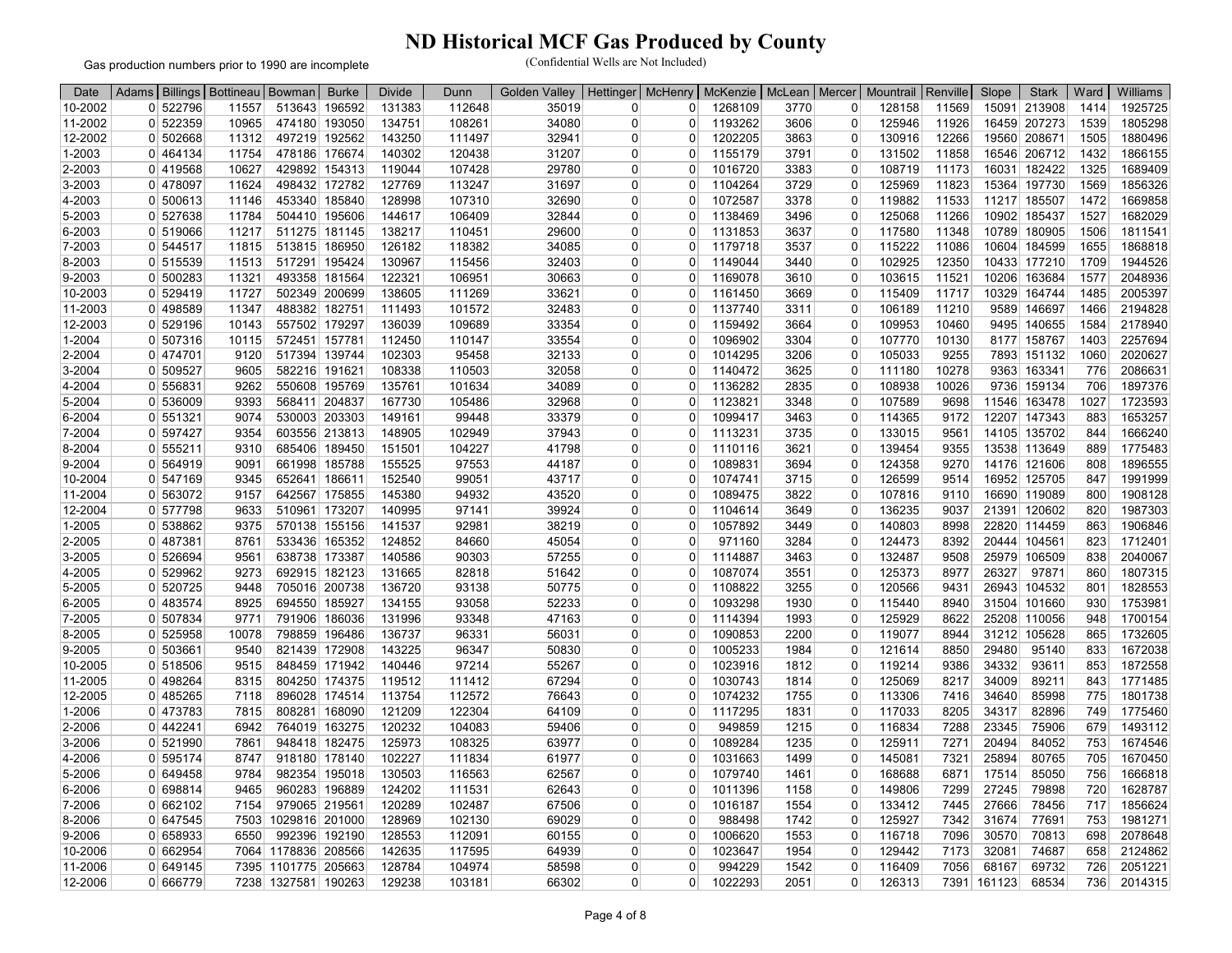Gas production numbers prior to 1990 are incomplete

| Date       | Adams          |                       | Billings   Bottineau   Bowman |                      | <b>Burke</b> | <b>Divide</b> | Dunn    | Golden<br>Valley | Hettinger | <b>McHenry</b> | McKenzie | McLean   Mercer |                | Mountrail Renville |      | Slope       | <b>Stark</b> | Ward | Williams |
|------------|----------------|-----------------------|-------------------------------|----------------------|--------------|---------------|---------|------------------|-----------|----------------|----------|-----------------|----------------|--------------------|------|-------------|--------------|------|----------|
| 1-2007     |                | 0 690457              |                               | 6555 1303150 197396  |              | 127766        | 95405   | 62414            | 0         | 0              | 1045835  | 1802            | 0              | 130967             | 5902 | 157600      | 67315        | 778  | 1871635  |
| 2-2007     |                | 0 608333              |                               | 6206 1213433 169482  |              | 121317        | 96482   | 52417            | 0         | $\Omega$       | 1017543  | 1715            | $\Omega$       | 122933             | 5454 | 129449      | 60709        | 716  | 1640898  |
| 3-2007     |                | 0 712825              | 6854                          | 1291784 195580       |              | 128282        | 116159  | 57433            | 0         | $\Omega$       | 1128086  | 1766            | 0              | 149988             |      | 5978 125193 | 66076        | 774  | 1724718  |
| 4-2007     |                | 0 704715              |                               | 7473 1215253 195002  |              | 121677        | 111915  | 54142            | 0         | $\Omega$       | 1094283  | 1629            | $\Omega$       | 157404             |      | 5789 139095 | 60111        | 767  | 1783724  |
| 5-2007     |                | 0 734579              |                               | 7865 1227018 206287  |              | 124704        | 124473  | 54721            | 0         | $\Omega$       | 1182628  | 1808            | 0              | 207056             |      | 6065 151102 | 62947        | 771  | 1797379  |
| 6-2007     |                | 0 681625              |                               | 7672 1236484 189518  |              | 128793        | 124122  | 54190            | 0         | $\Omega$       | 1118756  | 1728            | $\Omega$       | 197791             |      | 5716 149759 | 61601        | 828  | 1825833  |
| 7-2007     |                | 0 644285              | 7698                          | 1314102 214319       |              | 131978        | 116788  | 55627            | 0         | $\Omega$       | 1191237  | 1331            | $\Omega$       | 210283             |      | 5815 139669 | 59627        | 823  | 1957375  |
| 8-2007     |                | 0 614813              | 7502                          | 1511362 214347       |              | 123333        | 132473  | 57282            | 0         | $\Omega$       | 1225837  | 1891            | $\Omega$       | 211429             |      | 5835 133853 | 64576        | 758  | 1978456  |
| 9-2007     |                | 0 570038              | 8042                          | 1539660 197072       |              | 123299        | 122372  | 49966            | ŋ         | $\Omega$       | 1195172  | 1660            | $\Omega$       | 201897             |      | 5866 121581 | 55223        | 834  | 1849002  |
| 10-2007    |                | 0 580186              | 8157                          | 1607870 215461       |              | 120317        | 151634  | 55168            | $\Omega$  | $\Omega$       | 1213644  | 1919            | $\mathbf 0$    | 229647             |      | 5602 128782 | 60681        | 843  | 1877762  |
| 11-2007    |                | 0 537278              | 8875                          | 1687868 202980       |              | 118563        | 140269  | 56529            | 0         | $\mathbf 0$    | 1169166  | 1768            | $\Omega$       | 236881             |      | 5997 141014 | 60174        | 812  | 1803953  |
| 12-2007    |                | 0 552616              |                               | 9059 1176959 214828  |              | 124382        | 127556  | 59223            | 0         | 0              | 1202179  | 1681            | 0              | 271698             | 5734 | 41466       | 58370        | 828  | 1783927  |
| 1-2008     |                | 0 530163              |                               | 9051 1852670 219172  |              | 133669        | 149880  | 56577            | O         | $\Omega$       | 1151474  | 1675            | $\Omega$       | 323220             | 5831 | 149857      | 56599        | 816  | 1823508  |
| 2-2008     |                | 0 489942              |                               | 8510 1729316 193787  |              | 127191        | 141482  | 62104            | 0         | $\Omega$       | 1038547  | 873             | $\Omega$       | 313238             | 5352 | 139502      | 56862        | 724  | 1702572  |
| 3-2008     |                | 0 512556              | 8712                          | 1950335 200365       |              | 123458        | 163815  | 58817            | O         | $\Omega$       | 1178772  | 1666            | $\Omega$       | 402550             | 6455 | 132726      | 61012        | 811  | 1852602  |
| 4-2008     |                | 0 483535              | 8282                          | 1842014 211618       |              | 131494        | 209860  | 57872            | $\Omega$  | $\Omega$       | 1244143  | 1174            | $\Omega$       | 434199             | 5949 | 109939      | 55656        | 812  | 1833586  |
| 5-2008     |                | 0 450680              | 8754                          | 1922857 238550       |              | 128539        | 257772  | 57737            | $\Omega$  | $\Omega$       | 1292080  | 765             | $\mathbf 0$    | 655625             |      | 6295 144362 | 62073        | 823  | 1961636  |
| 6-2008     |                | 0 410763              | 8471                          | 2070319 239794       |              | 131373        | 264528  | 56776            | 0         | $\Omega$       | 1218645  | 1527            | $\Omega$       | 666506             |      | 6243 130450 | 60588        | 625  | 2031085  |
| 7-2008     |                | $0$   425360          |                               | 8004 2223229 249769  |              | 144447        | 306291  | 57014            | 0         | $\Omega$       | 1238425  | 1488            | 0              | 752371             |      | 6097 130428 | 62978        | 804  | 1919218  |
| 8-2008     |                | $\overline{0}$ 416612 |                               | 8649 2208910 230310  |              | 145197        | 371903  | 55256            | ŋ         | $\Omega$       | 1284363  | 1416            | 0              | 828413             |      | 6114 121478 | 61648        | 743  | 1973103  |
| 9-2008     |                | 0 404648              |                               | 8662 2275281 240148  |              | 162114        | 348266  | 55930            | 0         | $\Omega$       | 1278211  | 1237            | $\Omega$       | 848723             | 6041 | 147318      | 55427        | 1062 | 1961088  |
| 10-2008    |                | 0 451939              |                               | 9065 2303172 266130  |              | 160428        | 433174  | 58822            | 0         | $\Omega$       | 1416196  | 1566            | $\overline{0}$ | 1043330            |      | 6189 178515 | 56622        | 1734 | 1885935  |
| 11-2008    |                | 0 401807              |                               | 8549 2090600 262617  |              | 166217        | 446397  | 56101            | 0         | $\Omega$       | 1407937  | 1382            | $\overline{0}$ | 1118468            |      | 6201 191088 | 43673        | 1953 | 1876721  |
| 12-2008    |                | 0 336626              |                               | 8542 2141081 242831  |              | 181029        | 281577  | 45369            | $\Omega$  | $\Omega$       | 1163345  | 953             | $\Omega$       | 1055500            |      | 5974 188211 | 31358        | 1678 | 1838242  |
| 1-2009     |                | $0$ 373650            |                               | 8803 2082666 209466  |              | 143215        | 372170  | 55039            | $\Omega$  | $\Omega$       | 1313921  | 741             | $\overline{0}$ | 958409             |      | 5849 179521 | 51380        | 1493 | 1724785  |
| 2-2009     |                | 0 337293              |                               | 7891 1756172 189552  |              | 143651        | 367461  | 52092            | 0         | 0              | 1271950  | 4818            | $\overline{0}$ | 888294             |      | 5360 191979 | 46719        | 1430 | 1543996  |
| 3-2009     |                | 0 372025              |                               | 8453 1783350 219809  |              | 154892        | 424158  | 57575            | $\Omega$  | $\Omega$       | 1378469  | 4281            | $\Omega$       | 1135083            |      | 5955 256818 | 44439        | 1598 | 1735244  |
| 4-2009     |                | 0 369042              | 8673                          | 1699499 243813       |              | 204991        | 429522  | 52634            | O         | $\Omega$       | 1432932  | 8000            | $\overline{0}$ | 1050736            |      | 5784 194849 | 49488        | 1351 | 1760858  |
| $5 - 2009$ |                | 0 391963              | 8927                          | 1561179 240272       |              | 165345        | 494907  | 50104            | $\Omega$  | $\Omega$       | 1538225  | 5207            | $\overline{0}$ | 1179721            |      | 5968 212943 | 51321        | 2031 | 1753335  |
| 6-2009     |                | 0 367661              | 8372                          | 1558528 238420       |              | 161181        | 471323  | 51562            | $\Omega$  | $\Omega$       | 1411805  | 6755            | $\Omega$       | 1304372            |      | 5745 177389 | 51010        | 1722 | 1656185  |
| 7-2009     |                | 0 383849              | 8624                          | 1598617 239316       |              | 192551        | 540542  | 53344            | O         | $\Omega$       | 1536859  | 6446            | $\overline{0}$ | 1535955            |      | 5893 161884 | 46860        | 1458 | 1676423  |
| $8 - 2009$ |                | 0 377463              | 8974                          | 1601876 252388       |              | 191294        | 565050  | 52441            | O         | $\Omega$       | 1636692  | 4639            | $\Omega$       | 1592355            |      | 6566 152545 | 45362        | 1429 | 1655231  |
| 9-2009     |                | 0 358175              | 8374                          | 1496600 241959       |              | 193375        | 581620  | 49296            | 0         | $\Omega$       | 1535385  | 4099            | $\Omega$       | 1574798            |      | 5885 148011 | 44786        | 1389 | 1545635  |
| 10-2009    |                | 0 368597              |                               | 8632 1451399 240327  |              | 193072        | 572218  | 51525            | 0         | $\Omega$       | 1604114  | 8246            | 162            | 1614376            |      | 6134 132954 | 48386        | 1420 | 1609271  |
| 11-2009    |                | 0 361772              | 8412                          | 1468903 239867       |              | 200664        | 624687  | 54288            | O         | 0              | 1639061  | 4666            | 424            | 1606573            |      | 5830 118928 | 47712        | 1364 | 1633798  |
| 12-2009    |                | 0 348561              |                               | 8513 1473423 236630  |              | 202492        | 580130  | 55046            | 0         | $\Omega$       | 1673315  | 8929            | 706            | 1675465            |      | 6311 128073 | 48159        | 1344 | 1678275  |
| 1-2010     |                | 0 291675              | 8485                          | 1373748 198948       |              | 179868        | 526969  | 51114            | 0         | $\Omega$       | 1654148  | 29877           | 184            | 1681018            |      | 6056 124176 | 45477        | 1202 | 1640222  |
| 2-2010     |                | 0 300525              | 7809                          | 1328998 195369       |              | 172722        | 577901  | 48211            | $\Omega$  | $\Omega$       | 1638589  | 16114           | 3              | 1613759            |      | 5907 111628 | 42918        | 1144 | 1551981  |
| 3-2010     |                | 0 341566              | 9062                          | 1437199 246594       |              | 228216        | 665721  | 51544            | $\Omega$  | $\Omega$       | 1929946  | 12191           | $\overline{0}$ | 1899868            |      | 6283 123816 | 52254        | 1336 | 1634580  |
| 4-2010     |                | 0 335282              | 9909                          | 1354086 249353       |              | 230968        | 676027  | 47124            | 0         | $\Omega$       | 1747644  | 17639           | 150            | 1984785            | 6070 | 120853      | 50772        | 1429 | 1640379  |
| 5-2010     |                | 0 348214              | 10149                         | 1389893 287842       |              | 290760        | 728344  | 47741            | 0         | $\Omega$       | 2075455  | 17681           | 155            | 2175780            |      | 6021 122920 | 52016        | 1470 | 1804697  |
| 6-2010     |                | 0 325524              | 9711                          | 1326091 265117       |              | 283913        | 791101  | 43324            | O         | $\Omega$       | 2049637  | 15168           | 150            | 2278118            |      | 6186 119576 | 49953        | 1400 | 1594760  |
| 7-2010     |                | 0 342965              |                               | 10197 1370601 278102 |              | 372539        | 838854  | 48050            | 0         | $\Omega$       | 2359918  | 13740           | 155            | 2288367            |      | 6495 124905 | 50986        | 1352 | 1926442  |
| 8-2010     | $\Omega$       | 298561                | 10922                         | 1425691 312798       |              | 355462        | 936188  | 44640            | $\Omega$  | $\Omega$       | 2306647  | 15509           | 155            | 2375043            |      | 5965 122432 | 47647        | 1487 | 1985061  |
| 9-2010     | $\overline{0}$ | 320769                | 10401                         | 1349277 287034       |              | 368093        | 1003092 | 45593            | 0         | $\Omega$       | 2313387  | 17159           | 150            | 2466105            |      | 5106 110006 | 74774        | 1322 | 1917408  |
| 10-2010    | $\Omega$       | 328155                | 30781                         | 1403458 284599       |              | 401423        | 1036411 | 48560            | ŋ         | $\Omega$       | 2534777  | 18629           | 155            | 2531821            | 5265 | 100803      | 77281        | 1330 | 1985917  |
| 11-2010    |                | 0 315483              | 8957                          | 1353491 283170       |              | 426436        | 971733  | 45022            | 0         | $\Omega$       | 2611266  | 15914           | 150            | 2522606            | 5446 | 83557       | 68120        | 1277 | 2087035  |
| 12-2010    |                | 0 313121              | 8615                          | 1266361 277231       |              | 435086        | 980225  | 43037            | 0         | $\Omega$       | 2528038  | 18397           | 155            | 2503674            | 7288 | 83606       | 64491        | 1150 | 2098951  |
| $1 - 2011$ |                | 0 308128              | 8318                          | 1263220 262883       |              | 480964        | 959443  | 41000            | 0         | $\Omega$       | 2430292  | 13366           | 73             | 2486669            | 7763 | 53562       | 70991        | 851  | 2148837  |
| 2-2011     |                | 0 242304              |                               | 7564 1106115 222083  |              | 455589        | 927159  | 33352            | 0         | $\Omega$       | 2257154  | 17744           | 3              | 2282417            | 7242 | 50903       | 68203        | 666  | 1958718  |
| 3-2011     |                | 0 316811              |                               | 7984 1191567 248693  |              | 487286        | 986625  | 35118            | 0         |                | 2923052  | 17046           | 68             | 2620115            | 7353 | 62742       | 126609       | 746  | 2204976  |
|            |                |                       |                               |                      |              |               |         |                  |           |                |          |                 |                |                    |      |             |              |      |          |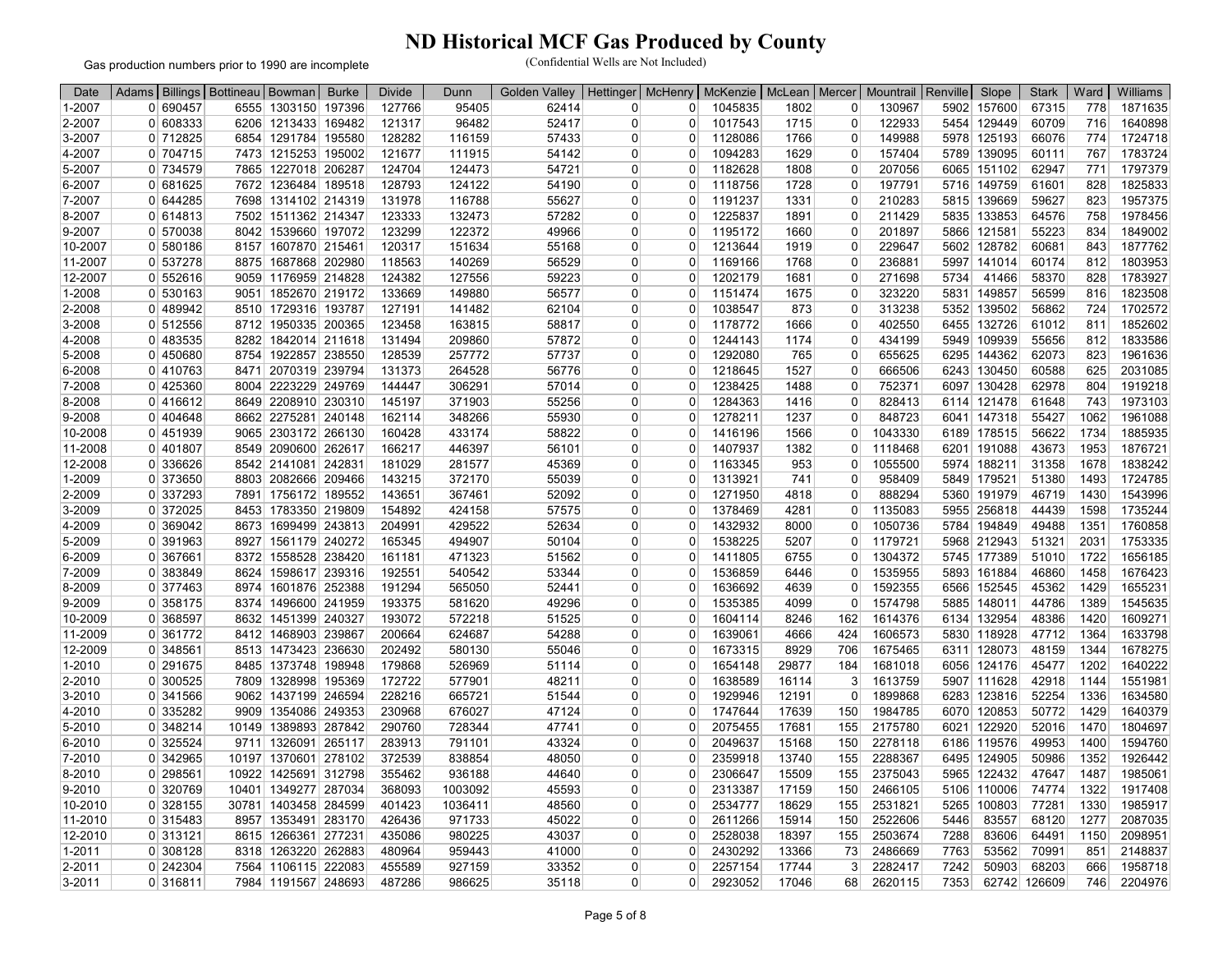Gas production numbers prior to 1990 are incomplete

| Date    | Adams   Billings   Bottineau   Bowman |       |                                    | <b>Burke</b>           | <b>Divide</b>          | Dunn    | <b>Golden Valley</b> | Hettinger | <b>McHenry</b>       | McKenzie   | McLean   Mercer |                | Mountrail   Renville |       | Slope | <b>Stark</b> | Ward | Williams |
|---------|---------------------------------------|-------|------------------------------------|------------------------|------------------------|---------|----------------------|-----------|----------------------|------------|-----------------|----------------|----------------------|-------|-------|--------------|------|----------|
| 4-2011  | 0 323195                              |       | 6165 1010192 243921                |                        | 480844                 | 999954  | 40423                | 0         | $\Omega$             | 2876067    | 12894           | 46             | 2459695              | 6150  |       | 64905 126249 | 657  | 2047358  |
| 5-2011  | 0 322168                              | 5637  |                                    | 961786 228972          | 343809                 | 1211064 | 42041                | $\Omega$  | $\Omega$             | 3062237    | 18626           | 80             | 2649462              | 6911  | 58560 | 139610       | 879  | 2166908  |
| 6-2011  | 0 309287                              | 5684  |                                    | 949373 190405          | 218460                 | 1271463 | 38299                | 0         | 0                    | 3414620    | 27583           | 44             | 2765627              | 6477  |       | 47041 149583 | 1093 | 2428978  |
| 7-2011  | 0 335055                              | 6262  |                                    | 985367 270210          | 443145                 | 1328083 | 37374                | 0         | $\Omega$             | 4062731    | 23660           | 61             | 2893279              | 6452  |       | 51647 162092 | 737  | 2813847  |
| 8-2011  | 0 364786                              | 6589  | 1152774 288447                     |                        | 548913                 | 1406705 | 45504                | 0         | 0                    | 4220732    | 23663           | 55             | 3132534              | 7638  |       | 51348 176793 | 996  | 3050497  |
| 9-2011  | 0 352697                              | 7375  | 1039012 311564                     |                        | 556434                 | 1320182 | 39467                | 0         | $\Omega$             | 4315602    | 26047           | 52             | 2953410              | 11881 |       | 42974 184313 | 1064 | 3364417  |
| 10-2011 | 0 396829                              | 7050  |                                    | 992725 328640          | 646850                 | 1629536 | 46409                | 0         | $\Omega$             | 4761815    | 36342           | 52             | 3214795              | 11453 |       | 38739 177520 | 1165 | 3553550  |
| 11-2011 | 0 433749                              | 5697  |                                    | 989358 350345          | 658724                 | 1655500 | 52552                | 0         | 0                    | 4765048    | 56369           | 28             | 3144814              | 10610 |       | 39615 191866 | 1113 | 3474986  |
| 12-2011 | 0 436470                              | 6003  |                                    | 873289 347686          | 776846                 | 1761008 | 47517                | 0         | $\Omega$             | 5008477    | 49455           | 70             | 3651383              | 10241 |       | 38861 202038 | 1165 | 3640810  |
| 1-2012  | 0 434533                              | 7037  | 1071902 316033                     |                        | 713280                 | 1983377 | 55236                | $\Omega$  | $\Omega$             | 5482591    | 57216           | 35             | 3702729              | 10064 |       | 37487 237867 | 713  | 3696566  |
| 2-2012  | 0 365343                              | 7560  |                                    | 859564 297475          | 660134                 | 1920689 | 47940                | O         | $\Omega$             | 5561967    | 67604           | 30             | 3462826              | 8724  |       | 36840 287479 | 1141 | 3506751  |
| 3-2012  | 0 430781                              | 7611  | 1044681 375537                     |                        | 712032                 | 2057898 | 52212                | 0         | 0                    | 6262780    | 63201           | $\overline{0}$ | 4087216              | 9455  |       | 32213 260106 | 1126 | 3766455  |
| 4-2012  | 0 449044                              | 10032 |                                    | 911116 369634          | 794850                 | 1975249 | 48199                | ŋ         | $\Omega$             | 6295299    | 79333           | 60             | 4048301              | 9324  |       | 31324 253846 | 948  | 3873602  |
| 5-2012  | 0 429694                              | 15869 |                                    | 900577 499720          | 952160                 | 2101027 | 59931                | 0         | $\Omega$             | 6847720    | 75761           | 55             | 4124953              | 9276  |       | 31906 316491 | 977  | 4618917  |
| 6-2012  | 0 484087                              | 17229 |                                    | 949151 504006          | 937517                 | 2164550 | 53373                | 0         | $\Omega$             | 6692842    | 70338           | 36             | 4019797              | 9209  |       | 24943 404555 | 862  | 4733687  |
| 7-2012  | 0 505168                              | 17034 |                                    | 919023 512215          | 1006596                | 2225768 | 56407                | 0         | $\Omega$             | 7242326    | 68632           | 31             | 4307568              | 9038  |       | 22623 448265 | 1039 | 4990112  |
| 8-2012  | 0 511992                              | 14145 |                                    | 902173 540470          | 1017552                | 2300395 | 61306                | $\Omega$  | $\Omega$             | 7859350    | 57583           | 32             | 4636002              | 8658  |       | 17663 410854 | 869  | 5312683  |
| 9-2012  | 0 490041                              | 13023 |                                    | 947717 501075          | 995966                 | 2404016 | 45317                | 0         | $\Omega$             | 8192768    | 73159           | $\overline{0}$ | 4573747              | 8785  |       | 17703 382665 | 999  | 5293107  |
| 10-2012 | 0 486746                              | 13397 |                                    | 930384 484902          | 1099295                | 2867881 | 57925                | 0         | $\Omega$             | 8203523    | 89657           | 83             | 4661173              | 8117  |       | 24920 425137 | 892  | 5434673  |
| 11-2012 | 0 436213                              | 14696 |                                    | 885568 490995          | 1011108                | 2563452 | 50909                | 0         | $\Omega$             | 7929298    | 65797           | $\Omega$       | 4688564              | 7802  |       | 22253 444294 | 1035 | 4872131  |
| 12-2012 | 0 447795                              | 14387 |                                    | 949602 558226          | 1108134                | 2795345 | 58025                | ŋ         | 0                    | 8576645    | 79824           | $\overline{0}$ | 4757697              | 7386  |       | 20628 639744 | 951  | 5362883  |
| 1-2013  | 0 473171                              | 13848 |                                    | 929389 514287          | 992840                 | 2771090 | 57607                | 0         | $\Omega$             | 8047091    | 79420           | 12             | 4891537              | 7805  |       | 18818 520704 | 1158 | 5313692  |
|         |                                       |       |                                    |                        | 960148                 |         |                      | 0         | $\Omega$             |            |                 | 114            |                      |       |       |              |      | 4969844  |
| 2-2013  | 0 415569                              | 13439 |                                    | 825579 522009          |                        | 2638733 | 51207                |           |                      | 7873577    | 66355           |                | 4604409              | 7118  |       | 16863 530818 | 980  |          |
| 3-2013  | 0 463751                              | 17433 |                                    | 928625 546953          | 1075221                | 2962179 | 57362                | 0         | $\Omega$<br>$\Omega$ | 9297643    | 63868           | 37             | 4967320              | 7655  |       | 17731 640599 | 1079 | 5369901  |
| 4-2013  | 0 453850                              | 21166 |                                    | 976859 517074 1172927  |                        | 2755790 | 56773                | 0         |                      | 9088111    | 64093           | 33             | 4560176              | 6916  |       | 15786 639836 | 1171 | 5236887  |
| 5-2013  | 0 500104                              | 24096 |                                    | 1158278 580194         | 1295735                | 3104635 | 60333                | 0         | 0                    | 10167344   | 62043           | 39             | 4895129              | 7680  |       | 12646 683374 | 1041 | 5670964  |
| 6-2013  | 0 484635                              | 25849 |                                    |                        | 1088995 601239 1336469 | 2953255 | 55978                | $\Omega$  | $\Omega$             | 10338481   | 60521           | 42             | 4937737              | 6789  |       | 13525 656720 | 972  | 5759195  |
| 7-2013  | 0 483439                              |       | 28018 1057615 628643               |                        | 1390730                | 3394217 | 55284                | 0         | $\overline{0}$       | 11539140   | 66857           | 32             | 5235039              | 9264  |       | 15535 708137 | 1081 | 6108292  |
| 8-2013  | 0 511623                              |       | 43644 1088482 628713 1365477       |                        |                        | 3607295 | 60779                | 0         |                      | 0 12340794 | 70885           | 32             | 5115622              | 16988 |       | 18648 695875 | 1089 | 6240472  |
| 9-2013  | 0 536036                              |       | 36972 1019482 604442 1397239       |                        |                        | 3654291 | 59392                | 0         | $\Omega$             | 12788167   | 63104           | $\overline{0}$ | 5384538              | 13804 |       | 14642 738536 | 1128 | 5935332  |
| 10-2013 | 0 537227                              |       | 32351   1030594   603257   1473638 |                        |                        | 4134849 | 58349                | 0         | $\overline{0}$       | 12930153   | 66869           | 20             | 5602782              | 13498 |       | 11518 755182 | 1075 | 5991777  |
| 11-2013 | 0 496864                              | 25907 |                                    | 1053382 545097 1292340 |                        | 3779826 | 58894                | $\Omega$  | $\mathbf{0}$         | 13193397   | 61523           | 12             | 5713514              | 11718 |       | 13628 712021 | 1197 | 5848782  |
| 12-2013 | 0 456552                              | 25162 |                                    | 878121 502215 1232081  |                        | 3436916 | 48149                | $\Omega$  | $\Omega$             | 12674748   | 52448           | 50             | 5788257              | 8219  |       | 17378 761072 | 904  | 5204071  |
| 1-2014  | 0 494124                              | 26726 |                                    |                        | 1005529 495701 1183355 | 3462433 | 57277                | 0         | 0 <sup>1</sup>       | 12964417   | 61156           | $\overline{0}$ | 5828466              | 10462 |       | 13886 751977 | 698  | 5137964  |
| 2-2014  | $0$ 430550                            | 24550 |                                    | 979098 503582 1104448  |                        | 3271692 | 51802                | 0         | $\Omega$             | 12328522   | 62704           | $\overline{0}$ | 5349268              | 9741  |       | 12021 638209 | 459  | 4987038  |
| 3-2014  | 0 469954                              | 30512 |                                    |                        | 983072 591973 1309009  | 3688975 | 52105                | 0         |                      | 0 14359197 | 67083           | $\overline{0}$ | 5846134              | 10620 |       | 13208 815484 | 719  | 5543227  |
| 4-2014  | 0 482246                              | 29898 |                                    | 969851 632366 1308331  |                        | 3620724 | 277507               | 0         | 0                    | 14412510   | 61437           | 0              | 5522236              | 9925  |       | 12965 821979 | 812  | 6055635  |
| 5-2014  | 0 491469                              | 32679 |                                    | 1034631 653821 1325619 |                        | 4174575 | 57694                | 0         | 0 <sup>1</sup>       | 15365367   | 63891           | $\overline{0}$ | 6411531              | 8514  |       | 13695 812785 | 800  | 6617224  |
| 6-2014  | 0 482067                              | 31404 |                                    | 991863 641628 1314911  |                        | 4297382 | 57929                | 0         | 0                    | 15662730   | 65222           | 0              | 6648863              | 7094  |       | 9115 766139  | 675  | 6640869  |
| 7-2014  | 0 583051                              | 30307 |                                    | 947021 646029 1475579  |                        | 4727949 | 51718                | $\Omega$  | $\mathbf{0}$         | 17006133   | 59794           | $\Omega$       | 6943022              | 8116  |       | 9543 721091  | 472  | 7044694  |
| 8-2014  | 0 572821                              | 29001 |                                    | 947623 744900 1431232  |                        | 4804647 | 52357                | 0         | $\overline{0}$       | 18218514   | 59398           | 0              | 7367780              | 7724  |       | 11316 759847 | 601  | 6871998  |
| 9-2014  | 0 512764                              | 28853 |                                    |                        | 935843 697018 1486949  | 4835111 | 47796                | 0         | $\overline{0}$       | 18374210   | 58124           | $\overline{0}$ | 7712873              | 8244  |       | 12210 809996 | 1035 | 7222445  |
| 10-2014 | 0 547236                              | 31500 |                                    |                        | 982177 661985 1533188  | 4913275 | 54824                | 0         |                      | 0 19944663 | 58848           | $\overline{0}$ | 7662045              | 6579  |       | 11667 800970 | 1065 | 7350732  |
| 11-2014 | 0 546362                              | 34526 |                                    | 949172 761032 1472684  |                        | 4760435 | 50473                | 0         | $\overline{0}$       | 18920556   | 52089           | 0              | 7309585              | 6395  |       | 9204 728322  | 1182 | 7682435  |
| 12-2014 | 0 636839                              | 29606 |                                    | 954677 774381 1508312  |                        | 5052935 | 57616                | $\Omega$  |                      | 0 21081420 | 50625           | $\overline{0}$ | 8040447              | 6657  |       | 10455 774520 | 1269 | 8030895  |
| 1-2015  | 0 593596                              | 29587 |                                    | 944506 714714 1488150  |                        | 5050998 | 50563                | 0         | $\Omega$             | 20048743   | 50923           | 0              | 8099649              | 6377  |       | 10995 802360 | 639  | 7850699  |
| 2-2015  | 0 515475                              | 28813 |                                    | 796749 596648 1368060  |                        | 4567321 | 43556                | $\Omega$  | $\overline{0}$       | 17771496   | 66591           | $\overline{0}$ | 7188217              | 5530  | 10740 | 735900       | 265  | 7753046  |
| 3-2015  | 0 660756                              | 27009 |                                    | 921965 648632 1537669  |                        | 5421809 | 51965                | $\Omega$  | $\Omega$             | 20707613   | 88005           | 0              | 7780236              | 5521  |       | 11082 746615 | 465  | 8719430  |
| 4-2015  | 0 639111                              | 26359 |                                    | 882994 701803          | 1441383                | 4749104 | 49062                | 0         | 0                    | 2072706    | 67897           | 0              | 7761163              | 5382  | 10555 | 739847       | 773  | 8222820  |
| 5-2015  | 0 639108                              | 27034 |                                    | 1032055 767910 1504984 |                        | 5255351 | 56907                | O         |                      | 0 22210942 | 63818           | 0              | 8069167              | 5617  |       | 9282 748273  | 1181 | 9983130  |
| 6-2015  | 0 615474                              | 27007 |                                    | 988560 666975 1462570  |                        | 5429930 | 54031                | 0         |                      | 0 22104332 | 60340           | 0              | 7944948              | 5290  |       | 9799 692119  | 1467 | 9583240  |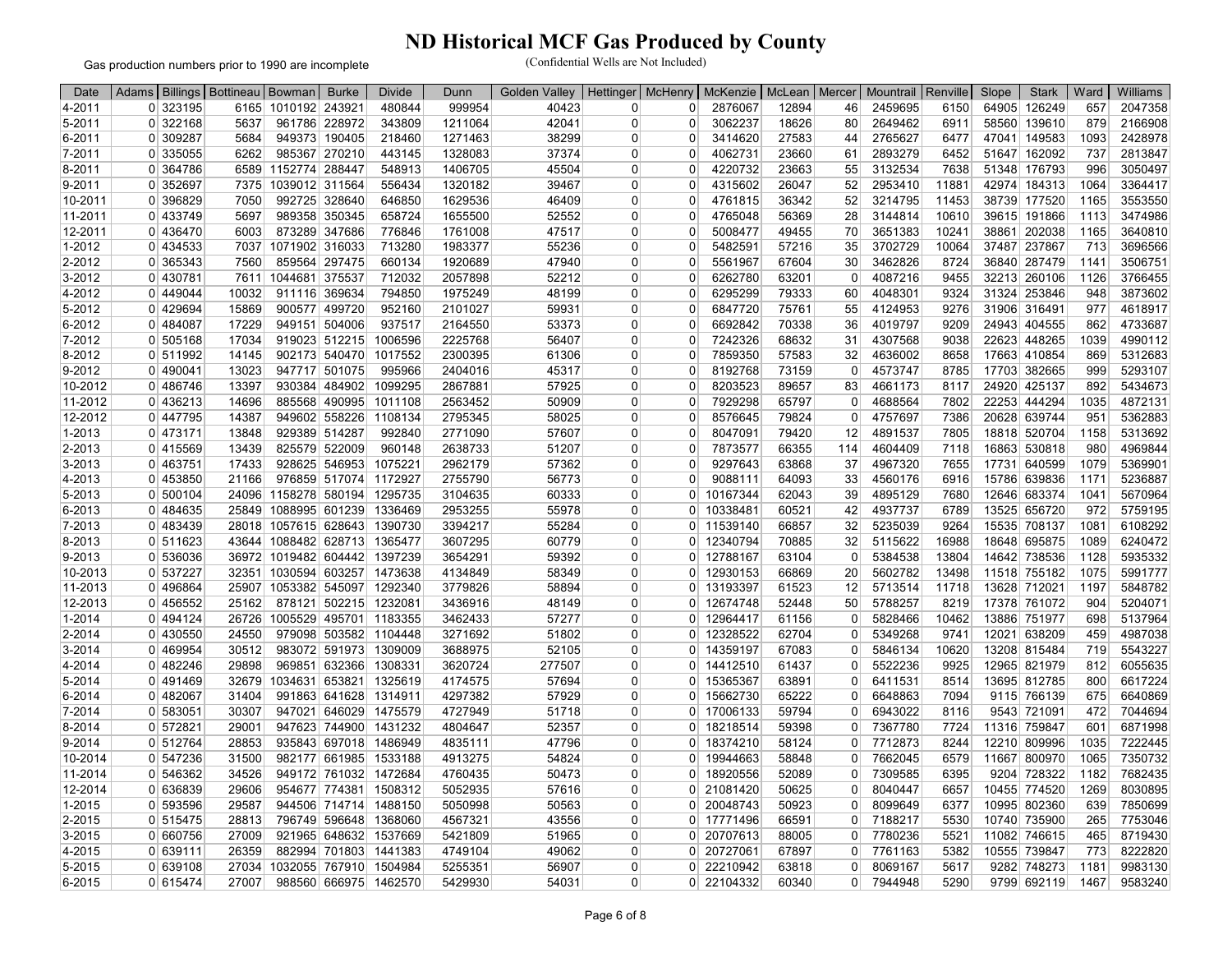Gas production numbers prior to 1990 are incomplete

| 7-2015<br>0 612824<br>5732428<br>6818 554929<br>1598<br>9906094<br>27292<br>995183 748544<br>1457107<br>56969<br>0 23046785<br>61078<br>8186163<br>5281<br>0<br>0<br>1404925<br>9992063<br>8-2015<br>0 565978<br>21795<br>963434 719248<br>5787428<br>57842<br>0 22497416<br>79792<br>8371172<br>7149<br>7441<br>501579<br>982<br>$\Omega$<br>0<br>5589114<br>47925<br>51795<br>4662<br>9637633<br>9-2015<br>0 500139<br>12468<br>880786 643120<br>1248193<br>0 20815853<br>8220071<br>6493 462425<br>1015<br>0<br>0<br>10-2015<br>0 542624<br>13342<br>910612 744184 1277368<br>5663359<br>51441<br>0 22713740<br>61914<br>8544400<br>7878 465811<br>529 10370885<br>6151<br>$\overline{0}$<br>$\Omega$<br>716 10000408<br>11-2015<br>0 502013<br>12269<br>925993 684067<br>1208291<br>5639155<br>53075<br>0 22692667<br>60252<br>8104187<br>4907<br>7651 445869<br>0<br>0<br>12-2015<br>0 506047<br>20975<br>937127 655483 1236199<br>5682141<br>56122<br>0 23746748<br>55180<br>8064763<br>4859<br>7918 426974<br>775 10458244<br>0<br>0<br>0 483205<br>20673<br>912584 661900 1195797<br>5779930<br>51915<br>23446904<br>47791<br>7678986<br>4475<br>7463 346840<br>10275268<br>1-2016<br>$\Omega$<br>0<br>822<br>0<br>0 22933297<br>43432<br>2-2016<br>0 444441<br>10138<br>851125 638070 1096353<br>5454881<br>48508<br>7447049<br>4392<br>6722 329431<br>808<br>9747462<br>0<br>0<br>0 443451<br>965429 694327 1193334<br>5657798<br>49082<br>7911930<br>10363771<br>3-2016<br>18763<br>47697<br>0 <sup>1</sup><br>25267436<br>0<br>4669<br>8155 467319<br>848<br>0<br>9783589<br>0 417242<br>9795<br>954901 698940 1142202<br>5223876<br>22712504<br>49478<br>7385333<br>4-2016<br>46648<br>0 <sup>1</sup><br>0<br>4178<br>7540 481582<br>739<br>$\Omega$<br>7548 527211<br>9852311<br>5-2016<br>0 422085<br>11976<br>1028242 724914 1154898<br>5091299<br>50064<br>0 24210328<br>49571<br>7869874<br>5524<br>0<br>0<br>746<br>0 416680<br>16627<br>982043 704106 1100760<br>5073329<br>46692<br>0 23310752<br>45578<br>7681505<br>5853<br>6857 575224<br>750 10015559<br>6-2016<br>0<br>0<br>0 433906<br>7969 608395<br>783 10932544<br>7-2016<br>16246<br>960308 736272 1134816<br>5380976<br>46724<br>0 24338158<br>51878<br>8002482<br>5858<br>0<br>0<br>22505<br>8293 509684<br>10641618<br>0 419095<br>950339 739488 1120106<br>5411460<br>50484<br>0 23130058<br>53901<br>7790240<br>4142<br>570<br>8-2016<br>0<br>0<br>0 381737<br>19970<br>918313 690782 1130714<br>5386591<br>42178<br>0 21704385<br>51363<br>7639775<br>4549<br>7682 504446<br>9927622<br>9-2016<br>0<br>521<br>0<br>9999085<br>10-2016<br>0 388757<br>13432<br>972181 611774 1160058<br>5925868<br>42568<br>25757914<br>60795<br>7800556<br>4430<br>8103 588443<br>735<br>0<br>$\Omega$<br>0<br>9393108<br>11-2016<br>0 395234<br>21732<br>924344 666010 1147258<br>5594294<br>40491<br>26238292<br>58851<br>7826971<br>4087<br>7717<br>540796<br>447<br>0<br>0 <sup>1</sup><br>0<br>12-2016<br>0 380204<br>19458<br>925017 600732 1050019<br>5007287<br>35705<br>0 23451705<br>81362<br>7149273<br>3270<br>6971 529272<br>392<br>8558706<br>0<br>0<br>0 375596<br>1063376<br>5123311<br>120071<br>7335020<br>3499<br>6624 518448<br>8879086<br>1-2017<br>20187<br>892574 557612<br>39615<br>0 23518842<br>661<br>$\overline{0}$<br>0<br>0 349401<br>791902 601829<br>977617<br>4782768<br>0 24116105<br>94744<br>7104182<br>3334<br>6823 475929<br>1040<br>8662301<br>2-2017<br>18578<br>43086<br>0<br>0<br>9330575<br>887975 655876<br>1074263<br>5635386<br>45917<br>0 27593638<br>87676<br>7654760<br>7958 482336<br>1071<br>3-2017<br>0 391863<br>21140<br>3147<br>0<br>0<br>4-2017<br>0 378374<br>19415<br>841705 691184 1091327<br>5688226<br>51978<br>0 28881624<br>80159<br>0<br>7623109<br>3171<br>7099 457188<br>1046<br>9351673<br>0<br>0 382587<br>19515<br>873431 742089 1170289<br>6413626<br>54811<br>29324623<br>71778<br>8028768<br>3231<br>7776 433006<br>1202<br>10078914<br>5-2017<br>0<br>$\overline{0}$<br>0<br>839741 707731 1144121<br>6452168<br>27768225<br>74362<br>7777925<br>3171<br>7735 514398<br>9931630<br>6-2017<br>0 378383<br>18072<br>56560<br>$\overline{0}$<br>0<br>1173<br>0<br>0 377801<br>812160 745260 1167608<br>6789475<br>0 29722125<br>3202<br>7701 571615<br>991 10621295<br>7-2017<br>19619<br>54571<br>76188<br>7948514<br>0<br>0<br>8-2017<br>0 386872<br>18460<br>829214 745406<br>1131827<br>6947356<br>54080<br>0 30379318<br>63815<br>8210092<br>2852<br>8704 615895<br>1266 11188680<br>$\overline{0}$<br>0<br>0 348417<br>819170 692366 1087702<br>8264 623820<br>9-2017<br>18274<br>6665774<br>52888<br>0 29045137<br>58912<br>8066057<br>2946<br>1121 10914193<br>$\overline{0}$<br>0<br>10-2017<br>0 358959<br>19576<br>855149 722044 1110262<br>7156684<br>52586<br>32339877<br>58635<br>8966326<br>3437<br>7598 637492<br>1358 11791626<br>0 <sup>1</sup><br>0<br>0<br>11-2017<br>0 346692<br>19136<br>805400 712707 1145711<br>6635035<br>47736<br>0 32216730<br>74359<br>8701593<br>3299<br>7330 625955<br>1392 11667013<br>$\Omega$<br>$\overline{0}$<br>12-2017<br>20247<br>830534 591334 1133743<br>6559947<br>61249<br>33655552<br>83297<br>9113752<br>668057<br>1259 11648954<br>0 361021<br>3101<br>7501<br>0<br>$\Omega$<br>0<br>0 345610<br>860028 651027 1121165<br>6728585<br>33216996<br>79073<br>9271551<br>2608<br>6546 635707<br>1330 11343109<br>1-2018<br>21351<br>58296<br>0 <sup>1</sup><br>0<br>0<br>0 350862<br>19090<br>744551 597401 1013821<br>6534741<br>0 <sup>1</sup><br>29988376<br>68012<br>8466616<br>2720<br>6656 570348<br>1167 10654811<br>2-2018<br>53112<br>0<br>0<br>0 376262<br>21883<br>837259 634009<br>1087519<br>6963660<br>60069<br>70537<br>9969853<br>2863<br>7429 581366<br>1072 12087967<br>3-2018<br>0 33051187<br>0<br>0<br>4-2018<br>0 357303<br>22250<br>802593 624334 1010742<br>7319834<br>51125<br>0 34250631<br>64578<br>10165970<br>2881<br>8120 567261<br>855 12188122<br>0<br>0<br>0 375348<br>805766 675911 1049903<br>8621228<br>54115<br>35937869<br>74032<br>10173232<br>9054 582606<br>705 13825004<br>5-2018<br>21257<br>3135<br>0 <sup>1</sup><br>0<br>0<br>0 362983<br>41329<br>8098 535240<br>6-2018<br>19857<br>772756 664225 1125321<br>8443046<br>0 33614629<br>68417<br>10084020<br>2605<br>846 13469029<br>0<br>0<br>7-2018<br>0 377421<br>20655<br>802005 712220 1118004<br>8876078<br>53145<br>37278043<br>60119<br>10879713<br>2275<br>7962 571733<br>775 13633769<br>0<br>$\overline{0}$<br>0<br>8-2018<br>359588<br>20854<br>834465 696361 1107026<br>9105823<br>48744<br>37692348<br>51401<br>11544516<br>1791<br>6796 509830<br>1243 13688744<br>$\Omega$<br>0<br>$\Omega$<br>0<br>0 338401<br>808931 710312 1129427<br>12057396<br>6111 488067<br>999 14022270<br>9-2018<br>19003<br>8899606<br>53343<br>37192752<br>56509<br>2359<br>0<br>$\Omega$<br>0<br>9442178<br>7143 542832<br>1072 14039312<br>10-2018<br>0 380637<br>18815<br>828454 711914 1150945<br>52172<br>39793545<br>56907<br>12617906<br>2172<br>0<br>0 <sup>1</sup><br>0<br>11-2018<br>0 412311<br>733006 676301 1101959<br>8771306<br>0 37366055<br>53738<br>0 12335273<br>2701<br>6656 550566<br>967 13749495<br>18898<br>47146<br>0<br>7533 565709<br>909 15270198<br>12-2018<br>0 491532<br>20775<br>777503 684825 1086686<br>9601748<br>46052<br>0 41403852<br>52922<br>12287924<br>2719<br>0<br>0<br>$0$ 499508<br>17333<br>782885 671207 1041261<br>9339903<br>0 43043531<br>46596<br>12090525<br>2482<br>8038 565147<br>1117 15988285<br>1-2019<br>46541<br>0<br>0<br>0 510441<br>13296<br>707376 598135<br>916791<br>8055443<br>40587<br>38195290<br>41121<br>10617319<br>2315<br>6237<br>524063<br>714 13386762<br>2-2019<br>0<br>$\Omega$<br>$\Omega$<br>3-2019<br>0 573017<br>15918<br>758285 654706<br>1033879<br>9606022<br>43660<br>45559038<br>53456<br>12135219<br>2077<br>5626 592928<br>793 15885315<br>0 <sup>1</sup><br>0<br>0<br>0 584600<br>17369<br>706558 641409<br>991832<br>10171019<br>42796<br>11561924<br>5484 561054<br>15092110<br>4-2019<br>43633<br>$\overline{0}$<br>44387089<br>0<br>1561<br>791<br>0<br>0 590459<br>683386 791135<br>1063510<br>10704774<br>45603<br>44460339<br>40889<br>12652735<br>626 15651185<br>5-2019<br>18288<br>$\Omega$<br>1746<br>5845 565118<br>0<br>0<br>1014143<br>0 11870784<br>792 15976174<br>6-2019<br>0 550846<br>17319<br>673569 770561<br>10440784<br>41971<br>0 44665358<br>35905<br>1525<br>5866 550686<br>0<br>7-2019<br>0 547870<br>18848<br>735611 764377<br>1016490<br>12562460<br>48321<br>45801994<br>38305<br>12199253<br>1709<br>6788 547855<br>818 17053103<br>0<br>0 <sup>1</sup><br>0<br>661390 833913 1000094<br>0 544435<br>17744<br>13046310<br>44727<br>0 46684912<br>40009<br>0 12527270<br>1851<br>6675 510631<br>643 17604598<br>8-2019<br>0<br>649660 795674 1029754<br>0 479155<br>0 43280337<br>5670 507941<br>420 17307684<br>0 | Date   | Adams | Billings   Bottineau   Bowman | <b>Burke</b> | <b>Divide</b> | Dunn     | <b>Golden Valley</b> | Hettinger | <b>McHenry</b> | McKenzie | McLean   Mercer |   | Mountrail   Renville |      | Slope | <b>Stark</b> | Ward | Williams |
|----------------------------------------------------------------------------------------------------------------------------------------------------------------------------------------------------------------------------------------------------------------------------------------------------------------------------------------------------------------------------------------------------------------------------------------------------------------------------------------------------------------------------------------------------------------------------------------------------------------------------------------------------------------------------------------------------------------------------------------------------------------------------------------------------------------------------------------------------------------------------------------------------------------------------------------------------------------------------------------------------------------------------------------------------------------------------------------------------------------------------------------------------------------------------------------------------------------------------------------------------------------------------------------------------------------------------------------------------------------------------------------------------------------------------------------------------------------------------------------------------------------------------------------------------------------------------------------------------------------------------------------------------------------------------------------------------------------------------------------------------------------------------------------------------------------------------------------------------------------------------------------------------------------------------------------------------------------------------------------------------------------------------------------------------------------------------------------------------------------------------------------------------------------------------------------------------------------------------------------------------------------------------------------------------------------------------------------------------------------------------------------------------------------------------------------------------------------------------------------------------------------------------------------------------------------------------------------------------------------------------------------------------------------------------------------------------------------------------------------------------------------------------------------------------------------------------------------------------------------------------------------------------------------------------------------------------------------------------------------------------------------------------------------------------------------------------------------------------------------------------------------------------------------------------------------------------------------------------------------------------------------------------------------------------------------------------------------------------------------------------------------------------------------------------------------------------------------------------------------------------------------------------------------------------------------------------------------------------------------------------------------------------------------------------------------------------------------------------------------------------------------------------------------------------------------------------------------------------------------------------------------------------------------------------------------------------------------------------------------------------------------------------------------------------------------------------------------------------------------------------------------------------------------------------------------------------------------------------------------------------------------------------------------------------------------------------------------------------------------------------------------------------------------------------------------------------------------------------------------------------------------------------------------------------------------------------------------------------------------------------------------------------------------------------------------------------------------------------------------------------------------------------------------------------------------------------------------------------------------------------------------------------------------------------------------------------------------------------------------------------------------------------------------------------------------------------------------------------------------------------------------------------------------------------------------------------------------------------------------------------------------------------------------------------------------------------------------------------------------------------------------------------------------------------------------------------------------------------------------------------------------------------------------------------------------------------------------------------------------------------------------------------------------------------------------------------------------------------------------------------------------------------------------------------------------------------------------------------------------------------------------------------------------------------------------------------------------------------------------------------------------------------------------------------------------------------------------------------------------------------------------------------------------------------------------------------------------------------------------------------------------------------------------------------------------------------------------------------------------------------------------------------------------------------------------------------------------------------------------------------------------------------------------------------------------------------------------------------------------------------------------------------------------------------------------------------------------------------------------------------------------------------------------------------------------------------------------------------------------------------------------------------------------------------------------------------------------------------------------------------------------------------------------------------------------------------------------------------------------------------------------------------------------------------------------------------------------------------------------------------------------------------------------------------------------------------------------------------------------------------------------------------------------------------------------------------------------------------------------------------------------------------------------------------------------------------------------------------------------------------------------------------------------------------------------------------------------------------------------------------------------------------------------------------------------------------------------------------------------------------------------------------------------------------------------------------------------------------------------------------------------------------------------------------------------------------------------------------------------------------------------------------------------------------------------------------------------------------------------------------------------------------------------------------------------------------------------------------------------------------------------------------------------------------------------------------------------------------------------------------------------------------------------------------------------------------------------------------------------------------------------------------------------------------------------------------------------------------------------------------------------------------------------------------------------------------------------------------------------------------------------------------------------------------------------|--------|-------|-------------------------------|--------------|---------------|----------|----------------------|-----------|----------------|----------|-----------------|---|----------------------|------|-------|--------------|------|----------|
|                                                                                                                                                                                                                                                                                                                                                                                                                                                                                                                                                                                                                                                                                                                                                                                                                                                                                                                                                                                                                                                                                                                                                                                                                                                                                                                                                                                                                                                                                                                                                                                                                                                                                                                                                                                                                                                                                                                                                                                                                                                                                                                                                                                                                                                                                                                                                                                                                                                                                                                                                                                                                                                                                                                                                                                                                                                                                                                                                                                                                                                                                                                                                                                                                                                                                                                                                                                                                                                                                                                                                                                                                                                                                                                                                                                                                                                                                                                                                                                                                                                                                                                                                                                                                                                                                                                                                                                                                                                                                                                                                                                                                                                                                                                                                                                                                                                                                                                                                                                                                                                                                                                                                                                                                                                                                                                                                                                                                                                                                                                                                                                                                                                                                                                                                                                                                                                                                                                                                                                                                                                                                                                                                                                                                                                                                                                                                                                                                                                                                                                                                                                                                                                                                                                                                                                                                                                                                                                                                                                                                                                                                                                                                                                                                                                                                                                                                                                                                                                                                                                                                                                                                                                                                                                                                                                                                                                                                                                                                                                                                                                                                                                                                                                                                                                                                                                                                                                                                                                                                                                                                                                                                                                                                                                                                                                                                                                                                                                                        |        |       |                               |              |               |          |                      |           |                |          |                 |   |                      |      |       |              |      |          |
|                                                                                                                                                                                                                                                                                                                                                                                                                                                                                                                                                                                                                                                                                                                                                                                                                                                                                                                                                                                                                                                                                                                                                                                                                                                                                                                                                                                                                                                                                                                                                                                                                                                                                                                                                                                                                                                                                                                                                                                                                                                                                                                                                                                                                                                                                                                                                                                                                                                                                                                                                                                                                                                                                                                                                                                                                                                                                                                                                                                                                                                                                                                                                                                                                                                                                                                                                                                                                                                                                                                                                                                                                                                                                                                                                                                                                                                                                                                                                                                                                                                                                                                                                                                                                                                                                                                                                                                                                                                                                                                                                                                                                                                                                                                                                                                                                                                                                                                                                                                                                                                                                                                                                                                                                                                                                                                                                                                                                                                                                                                                                                                                                                                                                                                                                                                                                                                                                                                                                                                                                                                                                                                                                                                                                                                                                                                                                                                                                                                                                                                                                                                                                                                                                                                                                                                                                                                                                                                                                                                                                                                                                                                                                                                                                                                                                                                                                                                                                                                                                                                                                                                                                                                                                                                                                                                                                                                                                                                                                                                                                                                                                                                                                                                                                                                                                                                                                                                                                                                                                                                                                                                                                                                                                                                                                                                                                                                                                                                                        |        |       |                               |              |               |          |                      |           |                |          |                 |   |                      |      |       |              |      |          |
|                                                                                                                                                                                                                                                                                                                                                                                                                                                                                                                                                                                                                                                                                                                                                                                                                                                                                                                                                                                                                                                                                                                                                                                                                                                                                                                                                                                                                                                                                                                                                                                                                                                                                                                                                                                                                                                                                                                                                                                                                                                                                                                                                                                                                                                                                                                                                                                                                                                                                                                                                                                                                                                                                                                                                                                                                                                                                                                                                                                                                                                                                                                                                                                                                                                                                                                                                                                                                                                                                                                                                                                                                                                                                                                                                                                                                                                                                                                                                                                                                                                                                                                                                                                                                                                                                                                                                                                                                                                                                                                                                                                                                                                                                                                                                                                                                                                                                                                                                                                                                                                                                                                                                                                                                                                                                                                                                                                                                                                                                                                                                                                                                                                                                                                                                                                                                                                                                                                                                                                                                                                                                                                                                                                                                                                                                                                                                                                                                                                                                                                                                                                                                                                                                                                                                                                                                                                                                                                                                                                                                                                                                                                                                                                                                                                                                                                                                                                                                                                                                                                                                                                                                                                                                                                                                                                                                                                                                                                                                                                                                                                                                                                                                                                                                                                                                                                                                                                                                                                                                                                                                                                                                                                                                                                                                                                                                                                                                                                                        |        |       |                               |              |               |          |                      |           |                |          |                 |   |                      |      |       |              |      |          |
|                                                                                                                                                                                                                                                                                                                                                                                                                                                                                                                                                                                                                                                                                                                                                                                                                                                                                                                                                                                                                                                                                                                                                                                                                                                                                                                                                                                                                                                                                                                                                                                                                                                                                                                                                                                                                                                                                                                                                                                                                                                                                                                                                                                                                                                                                                                                                                                                                                                                                                                                                                                                                                                                                                                                                                                                                                                                                                                                                                                                                                                                                                                                                                                                                                                                                                                                                                                                                                                                                                                                                                                                                                                                                                                                                                                                                                                                                                                                                                                                                                                                                                                                                                                                                                                                                                                                                                                                                                                                                                                                                                                                                                                                                                                                                                                                                                                                                                                                                                                                                                                                                                                                                                                                                                                                                                                                                                                                                                                                                                                                                                                                                                                                                                                                                                                                                                                                                                                                                                                                                                                                                                                                                                                                                                                                                                                                                                                                                                                                                                                                                                                                                                                                                                                                                                                                                                                                                                                                                                                                                                                                                                                                                                                                                                                                                                                                                                                                                                                                                                                                                                                                                                                                                                                                                                                                                                                                                                                                                                                                                                                                                                                                                                                                                                                                                                                                                                                                                                                                                                                                                                                                                                                                                                                                                                                                                                                                                                                                        |        |       |                               |              |               |          |                      |           |                |          |                 |   |                      |      |       |              |      |          |
|                                                                                                                                                                                                                                                                                                                                                                                                                                                                                                                                                                                                                                                                                                                                                                                                                                                                                                                                                                                                                                                                                                                                                                                                                                                                                                                                                                                                                                                                                                                                                                                                                                                                                                                                                                                                                                                                                                                                                                                                                                                                                                                                                                                                                                                                                                                                                                                                                                                                                                                                                                                                                                                                                                                                                                                                                                                                                                                                                                                                                                                                                                                                                                                                                                                                                                                                                                                                                                                                                                                                                                                                                                                                                                                                                                                                                                                                                                                                                                                                                                                                                                                                                                                                                                                                                                                                                                                                                                                                                                                                                                                                                                                                                                                                                                                                                                                                                                                                                                                                                                                                                                                                                                                                                                                                                                                                                                                                                                                                                                                                                                                                                                                                                                                                                                                                                                                                                                                                                                                                                                                                                                                                                                                                                                                                                                                                                                                                                                                                                                                                                                                                                                                                                                                                                                                                                                                                                                                                                                                                                                                                                                                                                                                                                                                                                                                                                                                                                                                                                                                                                                                                                                                                                                                                                                                                                                                                                                                                                                                                                                                                                                                                                                                                                                                                                                                                                                                                                                                                                                                                                                                                                                                                                                                                                                                                                                                                                                                                        |        |       |                               |              |               |          |                      |           |                |          |                 |   |                      |      |       |              |      |          |
|                                                                                                                                                                                                                                                                                                                                                                                                                                                                                                                                                                                                                                                                                                                                                                                                                                                                                                                                                                                                                                                                                                                                                                                                                                                                                                                                                                                                                                                                                                                                                                                                                                                                                                                                                                                                                                                                                                                                                                                                                                                                                                                                                                                                                                                                                                                                                                                                                                                                                                                                                                                                                                                                                                                                                                                                                                                                                                                                                                                                                                                                                                                                                                                                                                                                                                                                                                                                                                                                                                                                                                                                                                                                                                                                                                                                                                                                                                                                                                                                                                                                                                                                                                                                                                                                                                                                                                                                                                                                                                                                                                                                                                                                                                                                                                                                                                                                                                                                                                                                                                                                                                                                                                                                                                                                                                                                                                                                                                                                                                                                                                                                                                                                                                                                                                                                                                                                                                                                                                                                                                                                                                                                                                                                                                                                                                                                                                                                                                                                                                                                                                                                                                                                                                                                                                                                                                                                                                                                                                                                                                                                                                                                                                                                                                                                                                                                                                                                                                                                                                                                                                                                                                                                                                                                                                                                                                                                                                                                                                                                                                                                                                                                                                                                                                                                                                                                                                                                                                                                                                                                                                                                                                                                                                                                                                                                                                                                                                                                        |        |       |                               |              |               |          |                      |           |                |          |                 |   |                      |      |       |              |      |          |
|                                                                                                                                                                                                                                                                                                                                                                                                                                                                                                                                                                                                                                                                                                                                                                                                                                                                                                                                                                                                                                                                                                                                                                                                                                                                                                                                                                                                                                                                                                                                                                                                                                                                                                                                                                                                                                                                                                                                                                                                                                                                                                                                                                                                                                                                                                                                                                                                                                                                                                                                                                                                                                                                                                                                                                                                                                                                                                                                                                                                                                                                                                                                                                                                                                                                                                                                                                                                                                                                                                                                                                                                                                                                                                                                                                                                                                                                                                                                                                                                                                                                                                                                                                                                                                                                                                                                                                                                                                                                                                                                                                                                                                                                                                                                                                                                                                                                                                                                                                                                                                                                                                                                                                                                                                                                                                                                                                                                                                                                                                                                                                                                                                                                                                                                                                                                                                                                                                                                                                                                                                                                                                                                                                                                                                                                                                                                                                                                                                                                                                                                                                                                                                                                                                                                                                                                                                                                                                                                                                                                                                                                                                                                                                                                                                                                                                                                                                                                                                                                                                                                                                                                                                                                                                                                                                                                                                                                                                                                                                                                                                                                                                                                                                                                                                                                                                                                                                                                                                                                                                                                                                                                                                                                                                                                                                                                                                                                                                                                        |        |       |                               |              |               |          |                      |           |                |          |                 |   |                      |      |       |              |      |          |
|                                                                                                                                                                                                                                                                                                                                                                                                                                                                                                                                                                                                                                                                                                                                                                                                                                                                                                                                                                                                                                                                                                                                                                                                                                                                                                                                                                                                                                                                                                                                                                                                                                                                                                                                                                                                                                                                                                                                                                                                                                                                                                                                                                                                                                                                                                                                                                                                                                                                                                                                                                                                                                                                                                                                                                                                                                                                                                                                                                                                                                                                                                                                                                                                                                                                                                                                                                                                                                                                                                                                                                                                                                                                                                                                                                                                                                                                                                                                                                                                                                                                                                                                                                                                                                                                                                                                                                                                                                                                                                                                                                                                                                                                                                                                                                                                                                                                                                                                                                                                                                                                                                                                                                                                                                                                                                                                                                                                                                                                                                                                                                                                                                                                                                                                                                                                                                                                                                                                                                                                                                                                                                                                                                                                                                                                                                                                                                                                                                                                                                                                                                                                                                                                                                                                                                                                                                                                                                                                                                                                                                                                                                                                                                                                                                                                                                                                                                                                                                                                                                                                                                                                                                                                                                                                                                                                                                                                                                                                                                                                                                                                                                                                                                                                                                                                                                                                                                                                                                                                                                                                                                                                                                                                                                                                                                                                                                                                                                                                        |        |       |                               |              |               |          |                      |           |                |          |                 |   |                      |      |       |              |      |          |
|                                                                                                                                                                                                                                                                                                                                                                                                                                                                                                                                                                                                                                                                                                                                                                                                                                                                                                                                                                                                                                                                                                                                                                                                                                                                                                                                                                                                                                                                                                                                                                                                                                                                                                                                                                                                                                                                                                                                                                                                                                                                                                                                                                                                                                                                                                                                                                                                                                                                                                                                                                                                                                                                                                                                                                                                                                                                                                                                                                                                                                                                                                                                                                                                                                                                                                                                                                                                                                                                                                                                                                                                                                                                                                                                                                                                                                                                                                                                                                                                                                                                                                                                                                                                                                                                                                                                                                                                                                                                                                                                                                                                                                                                                                                                                                                                                                                                                                                                                                                                                                                                                                                                                                                                                                                                                                                                                                                                                                                                                                                                                                                                                                                                                                                                                                                                                                                                                                                                                                                                                                                                                                                                                                                                                                                                                                                                                                                                                                                                                                                                                                                                                                                                                                                                                                                                                                                                                                                                                                                                                                                                                                                                                                                                                                                                                                                                                                                                                                                                                                                                                                                                                                                                                                                                                                                                                                                                                                                                                                                                                                                                                                                                                                                                                                                                                                                                                                                                                                                                                                                                                                                                                                                                                                                                                                                                                                                                                                                                        |        |       |                               |              |               |          |                      |           |                |          |                 |   |                      |      |       |              |      |          |
|                                                                                                                                                                                                                                                                                                                                                                                                                                                                                                                                                                                                                                                                                                                                                                                                                                                                                                                                                                                                                                                                                                                                                                                                                                                                                                                                                                                                                                                                                                                                                                                                                                                                                                                                                                                                                                                                                                                                                                                                                                                                                                                                                                                                                                                                                                                                                                                                                                                                                                                                                                                                                                                                                                                                                                                                                                                                                                                                                                                                                                                                                                                                                                                                                                                                                                                                                                                                                                                                                                                                                                                                                                                                                                                                                                                                                                                                                                                                                                                                                                                                                                                                                                                                                                                                                                                                                                                                                                                                                                                                                                                                                                                                                                                                                                                                                                                                                                                                                                                                                                                                                                                                                                                                                                                                                                                                                                                                                                                                                                                                                                                                                                                                                                                                                                                                                                                                                                                                                                                                                                                                                                                                                                                                                                                                                                                                                                                                                                                                                                                                                                                                                                                                                                                                                                                                                                                                                                                                                                                                                                                                                                                                                                                                                                                                                                                                                                                                                                                                                                                                                                                                                                                                                                                                                                                                                                                                                                                                                                                                                                                                                                                                                                                                                                                                                                                                                                                                                                                                                                                                                                                                                                                                                                                                                                                                                                                                                                                                        |        |       |                               |              |               |          |                      |           |                |          |                 |   |                      |      |       |              |      |          |
|                                                                                                                                                                                                                                                                                                                                                                                                                                                                                                                                                                                                                                                                                                                                                                                                                                                                                                                                                                                                                                                                                                                                                                                                                                                                                                                                                                                                                                                                                                                                                                                                                                                                                                                                                                                                                                                                                                                                                                                                                                                                                                                                                                                                                                                                                                                                                                                                                                                                                                                                                                                                                                                                                                                                                                                                                                                                                                                                                                                                                                                                                                                                                                                                                                                                                                                                                                                                                                                                                                                                                                                                                                                                                                                                                                                                                                                                                                                                                                                                                                                                                                                                                                                                                                                                                                                                                                                                                                                                                                                                                                                                                                                                                                                                                                                                                                                                                                                                                                                                                                                                                                                                                                                                                                                                                                                                                                                                                                                                                                                                                                                                                                                                                                                                                                                                                                                                                                                                                                                                                                                                                                                                                                                                                                                                                                                                                                                                                                                                                                                                                                                                                                                                                                                                                                                                                                                                                                                                                                                                                                                                                                                                                                                                                                                                                                                                                                                                                                                                                                                                                                                                                                                                                                                                                                                                                                                                                                                                                                                                                                                                                                                                                                                                                                                                                                                                                                                                                                                                                                                                                                                                                                                                                                                                                                                                                                                                                                                                        |        |       |                               |              |               |          |                      |           |                |          |                 |   |                      |      |       |              |      |          |
|                                                                                                                                                                                                                                                                                                                                                                                                                                                                                                                                                                                                                                                                                                                                                                                                                                                                                                                                                                                                                                                                                                                                                                                                                                                                                                                                                                                                                                                                                                                                                                                                                                                                                                                                                                                                                                                                                                                                                                                                                                                                                                                                                                                                                                                                                                                                                                                                                                                                                                                                                                                                                                                                                                                                                                                                                                                                                                                                                                                                                                                                                                                                                                                                                                                                                                                                                                                                                                                                                                                                                                                                                                                                                                                                                                                                                                                                                                                                                                                                                                                                                                                                                                                                                                                                                                                                                                                                                                                                                                                                                                                                                                                                                                                                                                                                                                                                                                                                                                                                                                                                                                                                                                                                                                                                                                                                                                                                                                                                                                                                                                                                                                                                                                                                                                                                                                                                                                                                                                                                                                                                                                                                                                                                                                                                                                                                                                                                                                                                                                                                                                                                                                                                                                                                                                                                                                                                                                                                                                                                                                                                                                                                                                                                                                                                                                                                                                                                                                                                                                                                                                                                                                                                                                                                                                                                                                                                                                                                                                                                                                                                                                                                                                                                                                                                                                                                                                                                                                                                                                                                                                                                                                                                                                                                                                                                                                                                                                                                        |        |       |                               |              |               |          |                      |           |                |          |                 |   |                      |      |       |              |      |          |
|                                                                                                                                                                                                                                                                                                                                                                                                                                                                                                                                                                                                                                                                                                                                                                                                                                                                                                                                                                                                                                                                                                                                                                                                                                                                                                                                                                                                                                                                                                                                                                                                                                                                                                                                                                                                                                                                                                                                                                                                                                                                                                                                                                                                                                                                                                                                                                                                                                                                                                                                                                                                                                                                                                                                                                                                                                                                                                                                                                                                                                                                                                                                                                                                                                                                                                                                                                                                                                                                                                                                                                                                                                                                                                                                                                                                                                                                                                                                                                                                                                                                                                                                                                                                                                                                                                                                                                                                                                                                                                                                                                                                                                                                                                                                                                                                                                                                                                                                                                                                                                                                                                                                                                                                                                                                                                                                                                                                                                                                                                                                                                                                                                                                                                                                                                                                                                                                                                                                                                                                                                                                                                                                                                                                                                                                                                                                                                                                                                                                                                                                                                                                                                                                                                                                                                                                                                                                                                                                                                                                                                                                                                                                                                                                                                                                                                                                                                                                                                                                                                                                                                                                                                                                                                                                                                                                                                                                                                                                                                                                                                                                                                                                                                                                                                                                                                                                                                                                                                                                                                                                                                                                                                                                                                                                                                                                                                                                                                                                        |        |       |                               |              |               |          |                      |           |                |          |                 |   |                      |      |       |              |      |          |
|                                                                                                                                                                                                                                                                                                                                                                                                                                                                                                                                                                                                                                                                                                                                                                                                                                                                                                                                                                                                                                                                                                                                                                                                                                                                                                                                                                                                                                                                                                                                                                                                                                                                                                                                                                                                                                                                                                                                                                                                                                                                                                                                                                                                                                                                                                                                                                                                                                                                                                                                                                                                                                                                                                                                                                                                                                                                                                                                                                                                                                                                                                                                                                                                                                                                                                                                                                                                                                                                                                                                                                                                                                                                                                                                                                                                                                                                                                                                                                                                                                                                                                                                                                                                                                                                                                                                                                                                                                                                                                                                                                                                                                                                                                                                                                                                                                                                                                                                                                                                                                                                                                                                                                                                                                                                                                                                                                                                                                                                                                                                                                                                                                                                                                                                                                                                                                                                                                                                                                                                                                                                                                                                                                                                                                                                                                                                                                                                                                                                                                                                                                                                                                                                                                                                                                                                                                                                                                                                                                                                                                                                                                                                                                                                                                                                                                                                                                                                                                                                                                                                                                                                                                                                                                                                                                                                                                                                                                                                                                                                                                                                                                                                                                                                                                                                                                                                                                                                                                                                                                                                                                                                                                                                                                                                                                                                                                                                                                                                        |        |       |                               |              |               |          |                      |           |                |          |                 |   |                      |      |       |              |      |          |
|                                                                                                                                                                                                                                                                                                                                                                                                                                                                                                                                                                                                                                                                                                                                                                                                                                                                                                                                                                                                                                                                                                                                                                                                                                                                                                                                                                                                                                                                                                                                                                                                                                                                                                                                                                                                                                                                                                                                                                                                                                                                                                                                                                                                                                                                                                                                                                                                                                                                                                                                                                                                                                                                                                                                                                                                                                                                                                                                                                                                                                                                                                                                                                                                                                                                                                                                                                                                                                                                                                                                                                                                                                                                                                                                                                                                                                                                                                                                                                                                                                                                                                                                                                                                                                                                                                                                                                                                                                                                                                                                                                                                                                                                                                                                                                                                                                                                                                                                                                                                                                                                                                                                                                                                                                                                                                                                                                                                                                                                                                                                                                                                                                                                                                                                                                                                                                                                                                                                                                                                                                                                                                                                                                                                                                                                                                                                                                                                                                                                                                                                                                                                                                                                                                                                                                                                                                                                                                                                                                                                                                                                                                                                                                                                                                                                                                                                                                                                                                                                                                                                                                                                                                                                                                                                                                                                                                                                                                                                                                                                                                                                                                                                                                                                                                                                                                                                                                                                                                                                                                                                                                                                                                                                                                                                                                                                                                                                                                                                        |        |       |                               |              |               |          |                      |           |                |          |                 |   |                      |      |       |              |      |          |
|                                                                                                                                                                                                                                                                                                                                                                                                                                                                                                                                                                                                                                                                                                                                                                                                                                                                                                                                                                                                                                                                                                                                                                                                                                                                                                                                                                                                                                                                                                                                                                                                                                                                                                                                                                                                                                                                                                                                                                                                                                                                                                                                                                                                                                                                                                                                                                                                                                                                                                                                                                                                                                                                                                                                                                                                                                                                                                                                                                                                                                                                                                                                                                                                                                                                                                                                                                                                                                                                                                                                                                                                                                                                                                                                                                                                                                                                                                                                                                                                                                                                                                                                                                                                                                                                                                                                                                                                                                                                                                                                                                                                                                                                                                                                                                                                                                                                                                                                                                                                                                                                                                                                                                                                                                                                                                                                                                                                                                                                                                                                                                                                                                                                                                                                                                                                                                                                                                                                                                                                                                                                                                                                                                                                                                                                                                                                                                                                                                                                                                                                                                                                                                                                                                                                                                                                                                                                                                                                                                                                                                                                                                                                                                                                                                                                                                                                                                                                                                                                                                                                                                                                                                                                                                                                                                                                                                                                                                                                                                                                                                                                                                                                                                                                                                                                                                                                                                                                                                                                                                                                                                                                                                                                                                                                                                                                                                                                                                                                        |        |       |                               |              |               |          |                      |           |                |          |                 |   |                      |      |       |              |      |          |
|                                                                                                                                                                                                                                                                                                                                                                                                                                                                                                                                                                                                                                                                                                                                                                                                                                                                                                                                                                                                                                                                                                                                                                                                                                                                                                                                                                                                                                                                                                                                                                                                                                                                                                                                                                                                                                                                                                                                                                                                                                                                                                                                                                                                                                                                                                                                                                                                                                                                                                                                                                                                                                                                                                                                                                                                                                                                                                                                                                                                                                                                                                                                                                                                                                                                                                                                                                                                                                                                                                                                                                                                                                                                                                                                                                                                                                                                                                                                                                                                                                                                                                                                                                                                                                                                                                                                                                                                                                                                                                                                                                                                                                                                                                                                                                                                                                                                                                                                                                                                                                                                                                                                                                                                                                                                                                                                                                                                                                                                                                                                                                                                                                                                                                                                                                                                                                                                                                                                                                                                                                                                                                                                                                                                                                                                                                                                                                                                                                                                                                                                                                                                                                                                                                                                                                                                                                                                                                                                                                                                                                                                                                                                                                                                                                                                                                                                                                                                                                                                                                                                                                                                                                                                                                                                                                                                                                                                                                                                                                                                                                                                                                                                                                                                                                                                                                                                                                                                                                                                                                                                                                                                                                                                                                                                                                                                                                                                                                                                        |        |       |                               |              |               |          |                      |           |                |          |                 |   |                      |      |       |              |      |          |
|                                                                                                                                                                                                                                                                                                                                                                                                                                                                                                                                                                                                                                                                                                                                                                                                                                                                                                                                                                                                                                                                                                                                                                                                                                                                                                                                                                                                                                                                                                                                                                                                                                                                                                                                                                                                                                                                                                                                                                                                                                                                                                                                                                                                                                                                                                                                                                                                                                                                                                                                                                                                                                                                                                                                                                                                                                                                                                                                                                                                                                                                                                                                                                                                                                                                                                                                                                                                                                                                                                                                                                                                                                                                                                                                                                                                                                                                                                                                                                                                                                                                                                                                                                                                                                                                                                                                                                                                                                                                                                                                                                                                                                                                                                                                                                                                                                                                                                                                                                                                                                                                                                                                                                                                                                                                                                                                                                                                                                                                                                                                                                                                                                                                                                                                                                                                                                                                                                                                                                                                                                                                                                                                                                                                                                                                                                                                                                                                                                                                                                                                                                                                                                                                                                                                                                                                                                                                                                                                                                                                                                                                                                                                                                                                                                                                                                                                                                                                                                                                                                                                                                                                                                                                                                                                                                                                                                                                                                                                                                                                                                                                                                                                                                                                                                                                                                                                                                                                                                                                                                                                                                                                                                                                                                                                                                                                                                                                                                                                        |        |       |                               |              |               |          |                      |           |                |          |                 |   |                      |      |       |              |      |          |
|                                                                                                                                                                                                                                                                                                                                                                                                                                                                                                                                                                                                                                                                                                                                                                                                                                                                                                                                                                                                                                                                                                                                                                                                                                                                                                                                                                                                                                                                                                                                                                                                                                                                                                                                                                                                                                                                                                                                                                                                                                                                                                                                                                                                                                                                                                                                                                                                                                                                                                                                                                                                                                                                                                                                                                                                                                                                                                                                                                                                                                                                                                                                                                                                                                                                                                                                                                                                                                                                                                                                                                                                                                                                                                                                                                                                                                                                                                                                                                                                                                                                                                                                                                                                                                                                                                                                                                                                                                                                                                                                                                                                                                                                                                                                                                                                                                                                                                                                                                                                                                                                                                                                                                                                                                                                                                                                                                                                                                                                                                                                                                                                                                                                                                                                                                                                                                                                                                                                                                                                                                                                                                                                                                                                                                                                                                                                                                                                                                                                                                                                                                                                                                                                                                                                                                                                                                                                                                                                                                                                                                                                                                                                                                                                                                                                                                                                                                                                                                                                                                                                                                                                                                                                                                                                                                                                                                                                                                                                                                                                                                                                                                                                                                                                                                                                                                                                                                                                                                                                                                                                                                                                                                                                                                                                                                                                                                                                                                                                        |        |       |                               |              |               |          |                      |           |                |          |                 |   |                      |      |       |              |      |          |
|                                                                                                                                                                                                                                                                                                                                                                                                                                                                                                                                                                                                                                                                                                                                                                                                                                                                                                                                                                                                                                                                                                                                                                                                                                                                                                                                                                                                                                                                                                                                                                                                                                                                                                                                                                                                                                                                                                                                                                                                                                                                                                                                                                                                                                                                                                                                                                                                                                                                                                                                                                                                                                                                                                                                                                                                                                                                                                                                                                                                                                                                                                                                                                                                                                                                                                                                                                                                                                                                                                                                                                                                                                                                                                                                                                                                                                                                                                                                                                                                                                                                                                                                                                                                                                                                                                                                                                                                                                                                                                                                                                                                                                                                                                                                                                                                                                                                                                                                                                                                                                                                                                                                                                                                                                                                                                                                                                                                                                                                                                                                                                                                                                                                                                                                                                                                                                                                                                                                                                                                                                                                                                                                                                                                                                                                                                                                                                                                                                                                                                                                                                                                                                                                                                                                                                                                                                                                                                                                                                                                                                                                                                                                                                                                                                                                                                                                                                                                                                                                                                                                                                                                                                                                                                                                                                                                                                                                                                                                                                                                                                                                                                                                                                                                                                                                                                                                                                                                                                                                                                                                                                                                                                                                                                                                                                                                                                                                                                                                        |        |       |                               |              |               |          |                      |           |                |          |                 |   |                      |      |       |              |      |          |
|                                                                                                                                                                                                                                                                                                                                                                                                                                                                                                                                                                                                                                                                                                                                                                                                                                                                                                                                                                                                                                                                                                                                                                                                                                                                                                                                                                                                                                                                                                                                                                                                                                                                                                                                                                                                                                                                                                                                                                                                                                                                                                                                                                                                                                                                                                                                                                                                                                                                                                                                                                                                                                                                                                                                                                                                                                                                                                                                                                                                                                                                                                                                                                                                                                                                                                                                                                                                                                                                                                                                                                                                                                                                                                                                                                                                                                                                                                                                                                                                                                                                                                                                                                                                                                                                                                                                                                                                                                                                                                                                                                                                                                                                                                                                                                                                                                                                                                                                                                                                                                                                                                                                                                                                                                                                                                                                                                                                                                                                                                                                                                                                                                                                                                                                                                                                                                                                                                                                                                                                                                                                                                                                                                                                                                                                                                                                                                                                                                                                                                                                                                                                                                                                                                                                                                                                                                                                                                                                                                                                                                                                                                                                                                                                                                                                                                                                                                                                                                                                                                                                                                                                                                                                                                                                                                                                                                                                                                                                                                                                                                                                                                                                                                                                                                                                                                                                                                                                                                                                                                                                                                                                                                                                                                                                                                                                                                                                                                                                        |        |       |                               |              |               |          |                      |           |                |          |                 |   |                      |      |       |              |      |          |
|                                                                                                                                                                                                                                                                                                                                                                                                                                                                                                                                                                                                                                                                                                                                                                                                                                                                                                                                                                                                                                                                                                                                                                                                                                                                                                                                                                                                                                                                                                                                                                                                                                                                                                                                                                                                                                                                                                                                                                                                                                                                                                                                                                                                                                                                                                                                                                                                                                                                                                                                                                                                                                                                                                                                                                                                                                                                                                                                                                                                                                                                                                                                                                                                                                                                                                                                                                                                                                                                                                                                                                                                                                                                                                                                                                                                                                                                                                                                                                                                                                                                                                                                                                                                                                                                                                                                                                                                                                                                                                                                                                                                                                                                                                                                                                                                                                                                                                                                                                                                                                                                                                                                                                                                                                                                                                                                                                                                                                                                                                                                                                                                                                                                                                                                                                                                                                                                                                                                                                                                                                                                                                                                                                                                                                                                                                                                                                                                                                                                                                                                                                                                                                                                                                                                                                                                                                                                                                                                                                                                                                                                                                                                                                                                                                                                                                                                                                                                                                                                                                                                                                                                                                                                                                                                                                                                                                                                                                                                                                                                                                                                                                                                                                                                                                                                                                                                                                                                                                                                                                                                                                                                                                                                                                                                                                                                                                                                                                                                        |        |       |                               |              |               |          |                      |           |                |          |                 |   |                      |      |       |              |      |          |
|                                                                                                                                                                                                                                                                                                                                                                                                                                                                                                                                                                                                                                                                                                                                                                                                                                                                                                                                                                                                                                                                                                                                                                                                                                                                                                                                                                                                                                                                                                                                                                                                                                                                                                                                                                                                                                                                                                                                                                                                                                                                                                                                                                                                                                                                                                                                                                                                                                                                                                                                                                                                                                                                                                                                                                                                                                                                                                                                                                                                                                                                                                                                                                                                                                                                                                                                                                                                                                                                                                                                                                                                                                                                                                                                                                                                                                                                                                                                                                                                                                                                                                                                                                                                                                                                                                                                                                                                                                                                                                                                                                                                                                                                                                                                                                                                                                                                                                                                                                                                                                                                                                                                                                                                                                                                                                                                                                                                                                                                                                                                                                                                                                                                                                                                                                                                                                                                                                                                                                                                                                                                                                                                                                                                                                                                                                                                                                                                                                                                                                                                                                                                                                                                                                                                                                                                                                                                                                                                                                                                                                                                                                                                                                                                                                                                                                                                                                                                                                                                                                                                                                                                                                                                                                                                                                                                                                                                                                                                                                                                                                                                                                                                                                                                                                                                                                                                                                                                                                                                                                                                                                                                                                                                                                                                                                                                                                                                                                                                        |        |       |                               |              |               |          |                      |           |                |          |                 |   |                      |      |       |              |      |          |
|                                                                                                                                                                                                                                                                                                                                                                                                                                                                                                                                                                                                                                                                                                                                                                                                                                                                                                                                                                                                                                                                                                                                                                                                                                                                                                                                                                                                                                                                                                                                                                                                                                                                                                                                                                                                                                                                                                                                                                                                                                                                                                                                                                                                                                                                                                                                                                                                                                                                                                                                                                                                                                                                                                                                                                                                                                                                                                                                                                                                                                                                                                                                                                                                                                                                                                                                                                                                                                                                                                                                                                                                                                                                                                                                                                                                                                                                                                                                                                                                                                                                                                                                                                                                                                                                                                                                                                                                                                                                                                                                                                                                                                                                                                                                                                                                                                                                                                                                                                                                                                                                                                                                                                                                                                                                                                                                                                                                                                                                                                                                                                                                                                                                                                                                                                                                                                                                                                                                                                                                                                                                                                                                                                                                                                                                                                                                                                                                                                                                                                                                                                                                                                                                                                                                                                                                                                                                                                                                                                                                                                                                                                                                                                                                                                                                                                                                                                                                                                                                                                                                                                                                                                                                                                                                                                                                                                                                                                                                                                                                                                                                                                                                                                                                                                                                                                                                                                                                                                                                                                                                                                                                                                                                                                                                                                                                                                                                                                                                        |        |       |                               |              |               |          |                      |           |                |          |                 |   |                      |      |       |              |      |          |
|                                                                                                                                                                                                                                                                                                                                                                                                                                                                                                                                                                                                                                                                                                                                                                                                                                                                                                                                                                                                                                                                                                                                                                                                                                                                                                                                                                                                                                                                                                                                                                                                                                                                                                                                                                                                                                                                                                                                                                                                                                                                                                                                                                                                                                                                                                                                                                                                                                                                                                                                                                                                                                                                                                                                                                                                                                                                                                                                                                                                                                                                                                                                                                                                                                                                                                                                                                                                                                                                                                                                                                                                                                                                                                                                                                                                                                                                                                                                                                                                                                                                                                                                                                                                                                                                                                                                                                                                                                                                                                                                                                                                                                                                                                                                                                                                                                                                                                                                                                                                                                                                                                                                                                                                                                                                                                                                                                                                                                                                                                                                                                                                                                                                                                                                                                                                                                                                                                                                                                                                                                                                                                                                                                                                                                                                                                                                                                                                                                                                                                                                                                                                                                                                                                                                                                                                                                                                                                                                                                                                                                                                                                                                                                                                                                                                                                                                                                                                                                                                                                                                                                                                                                                                                                                                                                                                                                                                                                                                                                                                                                                                                                                                                                                                                                                                                                                                                                                                                                                                                                                                                                                                                                                                                                                                                                                                                                                                                                                                        |        |       |                               |              |               |          |                      |           |                |          |                 |   |                      |      |       |              |      |          |
|                                                                                                                                                                                                                                                                                                                                                                                                                                                                                                                                                                                                                                                                                                                                                                                                                                                                                                                                                                                                                                                                                                                                                                                                                                                                                                                                                                                                                                                                                                                                                                                                                                                                                                                                                                                                                                                                                                                                                                                                                                                                                                                                                                                                                                                                                                                                                                                                                                                                                                                                                                                                                                                                                                                                                                                                                                                                                                                                                                                                                                                                                                                                                                                                                                                                                                                                                                                                                                                                                                                                                                                                                                                                                                                                                                                                                                                                                                                                                                                                                                                                                                                                                                                                                                                                                                                                                                                                                                                                                                                                                                                                                                                                                                                                                                                                                                                                                                                                                                                                                                                                                                                                                                                                                                                                                                                                                                                                                                                                                                                                                                                                                                                                                                                                                                                                                                                                                                                                                                                                                                                                                                                                                                                                                                                                                                                                                                                                                                                                                                                                                                                                                                                                                                                                                                                                                                                                                                                                                                                                                                                                                                                                                                                                                                                                                                                                                                                                                                                                                                                                                                                                                                                                                                                                                                                                                                                                                                                                                                                                                                                                                                                                                                                                                                                                                                                                                                                                                                                                                                                                                                                                                                                                                                                                                                                                                                                                                                                                        |        |       |                               |              |               |          |                      |           |                |          |                 |   |                      |      |       |              |      |          |
|                                                                                                                                                                                                                                                                                                                                                                                                                                                                                                                                                                                                                                                                                                                                                                                                                                                                                                                                                                                                                                                                                                                                                                                                                                                                                                                                                                                                                                                                                                                                                                                                                                                                                                                                                                                                                                                                                                                                                                                                                                                                                                                                                                                                                                                                                                                                                                                                                                                                                                                                                                                                                                                                                                                                                                                                                                                                                                                                                                                                                                                                                                                                                                                                                                                                                                                                                                                                                                                                                                                                                                                                                                                                                                                                                                                                                                                                                                                                                                                                                                                                                                                                                                                                                                                                                                                                                                                                                                                                                                                                                                                                                                                                                                                                                                                                                                                                                                                                                                                                                                                                                                                                                                                                                                                                                                                                                                                                                                                                                                                                                                                                                                                                                                                                                                                                                                                                                                                                                                                                                                                                                                                                                                                                                                                                                                                                                                                                                                                                                                                                                                                                                                                                                                                                                                                                                                                                                                                                                                                                                                                                                                                                                                                                                                                                                                                                                                                                                                                                                                                                                                                                                                                                                                                                                                                                                                                                                                                                                                                                                                                                                                                                                                                                                                                                                                                                                                                                                                                                                                                                                                                                                                                                                                                                                                                                                                                                                                                                        |        |       |                               |              |               |          |                      |           |                |          |                 |   |                      |      |       |              |      |          |
|                                                                                                                                                                                                                                                                                                                                                                                                                                                                                                                                                                                                                                                                                                                                                                                                                                                                                                                                                                                                                                                                                                                                                                                                                                                                                                                                                                                                                                                                                                                                                                                                                                                                                                                                                                                                                                                                                                                                                                                                                                                                                                                                                                                                                                                                                                                                                                                                                                                                                                                                                                                                                                                                                                                                                                                                                                                                                                                                                                                                                                                                                                                                                                                                                                                                                                                                                                                                                                                                                                                                                                                                                                                                                                                                                                                                                                                                                                                                                                                                                                                                                                                                                                                                                                                                                                                                                                                                                                                                                                                                                                                                                                                                                                                                                                                                                                                                                                                                                                                                                                                                                                                                                                                                                                                                                                                                                                                                                                                                                                                                                                                                                                                                                                                                                                                                                                                                                                                                                                                                                                                                                                                                                                                                                                                                                                                                                                                                                                                                                                                                                                                                                                                                                                                                                                                                                                                                                                                                                                                                                                                                                                                                                                                                                                                                                                                                                                                                                                                                                                                                                                                                                                                                                                                                                                                                                                                                                                                                                                                                                                                                                                                                                                                                                                                                                                                                                                                                                                                                                                                                                                                                                                                                                                                                                                                                                                                                                                                                        |        |       |                               |              |               |          |                      |           |                |          |                 |   |                      |      |       |              |      |          |
|                                                                                                                                                                                                                                                                                                                                                                                                                                                                                                                                                                                                                                                                                                                                                                                                                                                                                                                                                                                                                                                                                                                                                                                                                                                                                                                                                                                                                                                                                                                                                                                                                                                                                                                                                                                                                                                                                                                                                                                                                                                                                                                                                                                                                                                                                                                                                                                                                                                                                                                                                                                                                                                                                                                                                                                                                                                                                                                                                                                                                                                                                                                                                                                                                                                                                                                                                                                                                                                                                                                                                                                                                                                                                                                                                                                                                                                                                                                                                                                                                                                                                                                                                                                                                                                                                                                                                                                                                                                                                                                                                                                                                                                                                                                                                                                                                                                                                                                                                                                                                                                                                                                                                                                                                                                                                                                                                                                                                                                                                                                                                                                                                                                                                                                                                                                                                                                                                                                                                                                                                                                                                                                                                                                                                                                                                                                                                                                                                                                                                                                                                                                                                                                                                                                                                                                                                                                                                                                                                                                                                                                                                                                                                                                                                                                                                                                                                                                                                                                                                                                                                                                                                                                                                                                                                                                                                                                                                                                                                                                                                                                                                                                                                                                                                                                                                                                                                                                                                                                                                                                                                                                                                                                                                                                                                                                                                                                                                                                                        |        |       |                               |              |               |          |                      |           |                |          |                 |   |                      |      |       |              |      |          |
|                                                                                                                                                                                                                                                                                                                                                                                                                                                                                                                                                                                                                                                                                                                                                                                                                                                                                                                                                                                                                                                                                                                                                                                                                                                                                                                                                                                                                                                                                                                                                                                                                                                                                                                                                                                                                                                                                                                                                                                                                                                                                                                                                                                                                                                                                                                                                                                                                                                                                                                                                                                                                                                                                                                                                                                                                                                                                                                                                                                                                                                                                                                                                                                                                                                                                                                                                                                                                                                                                                                                                                                                                                                                                                                                                                                                                                                                                                                                                                                                                                                                                                                                                                                                                                                                                                                                                                                                                                                                                                                                                                                                                                                                                                                                                                                                                                                                                                                                                                                                                                                                                                                                                                                                                                                                                                                                                                                                                                                                                                                                                                                                                                                                                                                                                                                                                                                                                                                                                                                                                                                                                                                                                                                                                                                                                                                                                                                                                                                                                                                                                                                                                                                                                                                                                                                                                                                                                                                                                                                                                                                                                                                                                                                                                                                                                                                                                                                                                                                                                                                                                                                                                                                                                                                                                                                                                                                                                                                                                                                                                                                                                                                                                                                                                                                                                                                                                                                                                                                                                                                                                                                                                                                                                                                                                                                                                                                                                                                                        |        |       |                               |              |               |          |                      |           |                |          |                 |   |                      |      |       |              |      |          |
|                                                                                                                                                                                                                                                                                                                                                                                                                                                                                                                                                                                                                                                                                                                                                                                                                                                                                                                                                                                                                                                                                                                                                                                                                                                                                                                                                                                                                                                                                                                                                                                                                                                                                                                                                                                                                                                                                                                                                                                                                                                                                                                                                                                                                                                                                                                                                                                                                                                                                                                                                                                                                                                                                                                                                                                                                                                                                                                                                                                                                                                                                                                                                                                                                                                                                                                                                                                                                                                                                                                                                                                                                                                                                                                                                                                                                                                                                                                                                                                                                                                                                                                                                                                                                                                                                                                                                                                                                                                                                                                                                                                                                                                                                                                                                                                                                                                                                                                                                                                                                                                                                                                                                                                                                                                                                                                                                                                                                                                                                                                                                                                                                                                                                                                                                                                                                                                                                                                                                                                                                                                                                                                                                                                                                                                                                                                                                                                                                                                                                                                                                                                                                                                                                                                                                                                                                                                                                                                                                                                                                                                                                                                                                                                                                                                                                                                                                                                                                                                                                                                                                                                                                                                                                                                                                                                                                                                                                                                                                                                                                                                                                                                                                                                                                                                                                                                                                                                                                                                                                                                                                                                                                                                                                                                                                                                                                                                                                                                                        |        |       |                               |              |               |          |                      |           |                |          |                 |   |                      |      |       |              |      |          |
|                                                                                                                                                                                                                                                                                                                                                                                                                                                                                                                                                                                                                                                                                                                                                                                                                                                                                                                                                                                                                                                                                                                                                                                                                                                                                                                                                                                                                                                                                                                                                                                                                                                                                                                                                                                                                                                                                                                                                                                                                                                                                                                                                                                                                                                                                                                                                                                                                                                                                                                                                                                                                                                                                                                                                                                                                                                                                                                                                                                                                                                                                                                                                                                                                                                                                                                                                                                                                                                                                                                                                                                                                                                                                                                                                                                                                                                                                                                                                                                                                                                                                                                                                                                                                                                                                                                                                                                                                                                                                                                                                                                                                                                                                                                                                                                                                                                                                                                                                                                                                                                                                                                                                                                                                                                                                                                                                                                                                                                                                                                                                                                                                                                                                                                                                                                                                                                                                                                                                                                                                                                                                                                                                                                                                                                                                                                                                                                                                                                                                                                                                                                                                                                                                                                                                                                                                                                                                                                                                                                                                                                                                                                                                                                                                                                                                                                                                                                                                                                                                                                                                                                                                                                                                                                                                                                                                                                                                                                                                                                                                                                                                                                                                                                                                                                                                                                                                                                                                                                                                                                                                                                                                                                                                                                                                                                                                                                                                                                                        |        |       |                               |              |               |          |                      |           |                |          |                 |   |                      |      |       |              |      |          |
|                                                                                                                                                                                                                                                                                                                                                                                                                                                                                                                                                                                                                                                                                                                                                                                                                                                                                                                                                                                                                                                                                                                                                                                                                                                                                                                                                                                                                                                                                                                                                                                                                                                                                                                                                                                                                                                                                                                                                                                                                                                                                                                                                                                                                                                                                                                                                                                                                                                                                                                                                                                                                                                                                                                                                                                                                                                                                                                                                                                                                                                                                                                                                                                                                                                                                                                                                                                                                                                                                                                                                                                                                                                                                                                                                                                                                                                                                                                                                                                                                                                                                                                                                                                                                                                                                                                                                                                                                                                                                                                                                                                                                                                                                                                                                                                                                                                                                                                                                                                                                                                                                                                                                                                                                                                                                                                                                                                                                                                                                                                                                                                                                                                                                                                                                                                                                                                                                                                                                                                                                                                                                                                                                                                                                                                                                                                                                                                                                                                                                                                                                                                                                                                                                                                                                                                                                                                                                                                                                                                                                                                                                                                                                                                                                                                                                                                                                                                                                                                                                                                                                                                                                                                                                                                                                                                                                                                                                                                                                                                                                                                                                                                                                                                                                                                                                                                                                                                                                                                                                                                                                                                                                                                                                                                                                                                                                                                                                                                                        |        |       |                               |              |               |          |                      |           |                |          |                 |   |                      |      |       |              |      |          |
|                                                                                                                                                                                                                                                                                                                                                                                                                                                                                                                                                                                                                                                                                                                                                                                                                                                                                                                                                                                                                                                                                                                                                                                                                                                                                                                                                                                                                                                                                                                                                                                                                                                                                                                                                                                                                                                                                                                                                                                                                                                                                                                                                                                                                                                                                                                                                                                                                                                                                                                                                                                                                                                                                                                                                                                                                                                                                                                                                                                                                                                                                                                                                                                                                                                                                                                                                                                                                                                                                                                                                                                                                                                                                                                                                                                                                                                                                                                                                                                                                                                                                                                                                                                                                                                                                                                                                                                                                                                                                                                                                                                                                                                                                                                                                                                                                                                                                                                                                                                                                                                                                                                                                                                                                                                                                                                                                                                                                                                                                                                                                                                                                                                                                                                                                                                                                                                                                                                                                                                                                                                                                                                                                                                                                                                                                                                                                                                                                                                                                                                                                                                                                                                                                                                                                                                                                                                                                                                                                                                                                                                                                                                                                                                                                                                                                                                                                                                                                                                                                                                                                                                                                                                                                                                                                                                                                                                                                                                                                                                                                                                                                                                                                                                                                                                                                                                                                                                                                                                                                                                                                                                                                                                                                                                                                                                                                                                                                                                                        |        |       |                               |              |               |          |                      |           |                |          |                 |   |                      |      |       |              |      |          |
|                                                                                                                                                                                                                                                                                                                                                                                                                                                                                                                                                                                                                                                                                                                                                                                                                                                                                                                                                                                                                                                                                                                                                                                                                                                                                                                                                                                                                                                                                                                                                                                                                                                                                                                                                                                                                                                                                                                                                                                                                                                                                                                                                                                                                                                                                                                                                                                                                                                                                                                                                                                                                                                                                                                                                                                                                                                                                                                                                                                                                                                                                                                                                                                                                                                                                                                                                                                                                                                                                                                                                                                                                                                                                                                                                                                                                                                                                                                                                                                                                                                                                                                                                                                                                                                                                                                                                                                                                                                                                                                                                                                                                                                                                                                                                                                                                                                                                                                                                                                                                                                                                                                                                                                                                                                                                                                                                                                                                                                                                                                                                                                                                                                                                                                                                                                                                                                                                                                                                                                                                                                                                                                                                                                                                                                                                                                                                                                                                                                                                                                                                                                                                                                                                                                                                                                                                                                                                                                                                                                                                                                                                                                                                                                                                                                                                                                                                                                                                                                                                                                                                                                                                                                                                                                                                                                                                                                                                                                                                                                                                                                                                                                                                                                                                                                                                                                                                                                                                                                                                                                                                                                                                                                                                                                                                                                                                                                                                                                                        |        |       |                               |              |               |          |                      |           |                |          |                 |   |                      |      |       |              |      |          |
|                                                                                                                                                                                                                                                                                                                                                                                                                                                                                                                                                                                                                                                                                                                                                                                                                                                                                                                                                                                                                                                                                                                                                                                                                                                                                                                                                                                                                                                                                                                                                                                                                                                                                                                                                                                                                                                                                                                                                                                                                                                                                                                                                                                                                                                                                                                                                                                                                                                                                                                                                                                                                                                                                                                                                                                                                                                                                                                                                                                                                                                                                                                                                                                                                                                                                                                                                                                                                                                                                                                                                                                                                                                                                                                                                                                                                                                                                                                                                                                                                                                                                                                                                                                                                                                                                                                                                                                                                                                                                                                                                                                                                                                                                                                                                                                                                                                                                                                                                                                                                                                                                                                                                                                                                                                                                                                                                                                                                                                                                                                                                                                                                                                                                                                                                                                                                                                                                                                                                                                                                                                                                                                                                                                                                                                                                                                                                                                                                                                                                                                                                                                                                                                                                                                                                                                                                                                                                                                                                                                                                                                                                                                                                                                                                                                                                                                                                                                                                                                                                                                                                                                                                                                                                                                                                                                                                                                                                                                                                                                                                                                                                                                                                                                                                                                                                                                                                                                                                                                                                                                                                                                                                                                                                                                                                                                                                                                                                                                                        |        |       |                               |              |               |          |                      |           |                |          |                 |   |                      |      |       |              |      |          |
|                                                                                                                                                                                                                                                                                                                                                                                                                                                                                                                                                                                                                                                                                                                                                                                                                                                                                                                                                                                                                                                                                                                                                                                                                                                                                                                                                                                                                                                                                                                                                                                                                                                                                                                                                                                                                                                                                                                                                                                                                                                                                                                                                                                                                                                                                                                                                                                                                                                                                                                                                                                                                                                                                                                                                                                                                                                                                                                                                                                                                                                                                                                                                                                                                                                                                                                                                                                                                                                                                                                                                                                                                                                                                                                                                                                                                                                                                                                                                                                                                                                                                                                                                                                                                                                                                                                                                                                                                                                                                                                                                                                                                                                                                                                                                                                                                                                                                                                                                                                                                                                                                                                                                                                                                                                                                                                                                                                                                                                                                                                                                                                                                                                                                                                                                                                                                                                                                                                                                                                                                                                                                                                                                                                                                                                                                                                                                                                                                                                                                                                                                                                                                                                                                                                                                                                                                                                                                                                                                                                                                                                                                                                                                                                                                                                                                                                                                                                                                                                                                                                                                                                                                                                                                                                                                                                                                                                                                                                                                                                                                                                                                                                                                                                                                                                                                                                                                                                                                                                                                                                                                                                                                                                                                                                                                                                                                                                                                                                                        |        |       |                               |              |               |          |                      |           |                |          |                 |   |                      |      |       |              |      |          |
|                                                                                                                                                                                                                                                                                                                                                                                                                                                                                                                                                                                                                                                                                                                                                                                                                                                                                                                                                                                                                                                                                                                                                                                                                                                                                                                                                                                                                                                                                                                                                                                                                                                                                                                                                                                                                                                                                                                                                                                                                                                                                                                                                                                                                                                                                                                                                                                                                                                                                                                                                                                                                                                                                                                                                                                                                                                                                                                                                                                                                                                                                                                                                                                                                                                                                                                                                                                                                                                                                                                                                                                                                                                                                                                                                                                                                                                                                                                                                                                                                                                                                                                                                                                                                                                                                                                                                                                                                                                                                                                                                                                                                                                                                                                                                                                                                                                                                                                                                                                                                                                                                                                                                                                                                                                                                                                                                                                                                                                                                                                                                                                                                                                                                                                                                                                                                                                                                                                                                                                                                                                                                                                                                                                                                                                                                                                                                                                                                                                                                                                                                                                                                                                                                                                                                                                                                                                                                                                                                                                                                                                                                                                                                                                                                                                                                                                                                                                                                                                                                                                                                                                                                                                                                                                                                                                                                                                                                                                                                                                                                                                                                                                                                                                                                                                                                                                                                                                                                                                                                                                                                                                                                                                                                                                                                                                                                                                                                                                                        |        |       |                               |              |               |          |                      |           |                |          |                 |   |                      |      |       |              |      |          |
|                                                                                                                                                                                                                                                                                                                                                                                                                                                                                                                                                                                                                                                                                                                                                                                                                                                                                                                                                                                                                                                                                                                                                                                                                                                                                                                                                                                                                                                                                                                                                                                                                                                                                                                                                                                                                                                                                                                                                                                                                                                                                                                                                                                                                                                                                                                                                                                                                                                                                                                                                                                                                                                                                                                                                                                                                                                                                                                                                                                                                                                                                                                                                                                                                                                                                                                                                                                                                                                                                                                                                                                                                                                                                                                                                                                                                                                                                                                                                                                                                                                                                                                                                                                                                                                                                                                                                                                                                                                                                                                                                                                                                                                                                                                                                                                                                                                                                                                                                                                                                                                                                                                                                                                                                                                                                                                                                                                                                                                                                                                                                                                                                                                                                                                                                                                                                                                                                                                                                                                                                                                                                                                                                                                                                                                                                                                                                                                                                                                                                                                                                                                                                                                                                                                                                                                                                                                                                                                                                                                                                                                                                                                                                                                                                                                                                                                                                                                                                                                                                                                                                                                                                                                                                                                                                                                                                                                                                                                                                                                                                                                                                                                                                                                                                                                                                                                                                                                                                                                                                                                                                                                                                                                                                                                                                                                                                                                                                                                                        |        |       |                               |              |               |          |                      |           |                |          |                 |   |                      |      |       |              |      |          |
|                                                                                                                                                                                                                                                                                                                                                                                                                                                                                                                                                                                                                                                                                                                                                                                                                                                                                                                                                                                                                                                                                                                                                                                                                                                                                                                                                                                                                                                                                                                                                                                                                                                                                                                                                                                                                                                                                                                                                                                                                                                                                                                                                                                                                                                                                                                                                                                                                                                                                                                                                                                                                                                                                                                                                                                                                                                                                                                                                                                                                                                                                                                                                                                                                                                                                                                                                                                                                                                                                                                                                                                                                                                                                                                                                                                                                                                                                                                                                                                                                                                                                                                                                                                                                                                                                                                                                                                                                                                                                                                                                                                                                                                                                                                                                                                                                                                                                                                                                                                                                                                                                                                                                                                                                                                                                                                                                                                                                                                                                                                                                                                                                                                                                                                                                                                                                                                                                                                                                                                                                                                                                                                                                                                                                                                                                                                                                                                                                                                                                                                                                                                                                                                                                                                                                                                                                                                                                                                                                                                                                                                                                                                                                                                                                                                                                                                                                                                                                                                                                                                                                                                                                                                                                                                                                                                                                                                                                                                                                                                                                                                                                                                                                                                                                                                                                                                                                                                                                                                                                                                                                                                                                                                                                                                                                                                                                                                                                                                                        |        |       |                               |              |               |          |                      |           |                |          |                 |   |                      |      |       |              |      |          |
|                                                                                                                                                                                                                                                                                                                                                                                                                                                                                                                                                                                                                                                                                                                                                                                                                                                                                                                                                                                                                                                                                                                                                                                                                                                                                                                                                                                                                                                                                                                                                                                                                                                                                                                                                                                                                                                                                                                                                                                                                                                                                                                                                                                                                                                                                                                                                                                                                                                                                                                                                                                                                                                                                                                                                                                                                                                                                                                                                                                                                                                                                                                                                                                                                                                                                                                                                                                                                                                                                                                                                                                                                                                                                                                                                                                                                                                                                                                                                                                                                                                                                                                                                                                                                                                                                                                                                                                                                                                                                                                                                                                                                                                                                                                                                                                                                                                                                                                                                                                                                                                                                                                                                                                                                                                                                                                                                                                                                                                                                                                                                                                                                                                                                                                                                                                                                                                                                                                                                                                                                                                                                                                                                                                                                                                                                                                                                                                                                                                                                                                                                                                                                                                                                                                                                                                                                                                                                                                                                                                                                                                                                                                                                                                                                                                                                                                                                                                                                                                                                                                                                                                                                                                                                                                                                                                                                                                                                                                                                                                                                                                                                                                                                                                                                                                                                                                                                                                                                                                                                                                                                                                                                                                                                                                                                                                                                                                                                                                                        |        |       |                               |              |               |          |                      |           |                |          |                 |   |                      |      |       |              |      |          |
|                                                                                                                                                                                                                                                                                                                                                                                                                                                                                                                                                                                                                                                                                                                                                                                                                                                                                                                                                                                                                                                                                                                                                                                                                                                                                                                                                                                                                                                                                                                                                                                                                                                                                                                                                                                                                                                                                                                                                                                                                                                                                                                                                                                                                                                                                                                                                                                                                                                                                                                                                                                                                                                                                                                                                                                                                                                                                                                                                                                                                                                                                                                                                                                                                                                                                                                                                                                                                                                                                                                                                                                                                                                                                                                                                                                                                                                                                                                                                                                                                                                                                                                                                                                                                                                                                                                                                                                                                                                                                                                                                                                                                                                                                                                                                                                                                                                                                                                                                                                                                                                                                                                                                                                                                                                                                                                                                                                                                                                                                                                                                                                                                                                                                                                                                                                                                                                                                                                                                                                                                                                                                                                                                                                                                                                                                                                                                                                                                                                                                                                                                                                                                                                                                                                                                                                                                                                                                                                                                                                                                                                                                                                                                                                                                                                                                                                                                                                                                                                                                                                                                                                                                                                                                                                                                                                                                                                                                                                                                                                                                                                                                                                                                                                                                                                                                                                                                                                                                                                                                                                                                                                                                                                                                                                                                                                                                                                                                                                                        |        |       |                               |              |               |          |                      |           |                |          |                 |   |                      |      |       |              |      |          |
|                                                                                                                                                                                                                                                                                                                                                                                                                                                                                                                                                                                                                                                                                                                                                                                                                                                                                                                                                                                                                                                                                                                                                                                                                                                                                                                                                                                                                                                                                                                                                                                                                                                                                                                                                                                                                                                                                                                                                                                                                                                                                                                                                                                                                                                                                                                                                                                                                                                                                                                                                                                                                                                                                                                                                                                                                                                                                                                                                                                                                                                                                                                                                                                                                                                                                                                                                                                                                                                                                                                                                                                                                                                                                                                                                                                                                                                                                                                                                                                                                                                                                                                                                                                                                                                                                                                                                                                                                                                                                                                                                                                                                                                                                                                                                                                                                                                                                                                                                                                                                                                                                                                                                                                                                                                                                                                                                                                                                                                                                                                                                                                                                                                                                                                                                                                                                                                                                                                                                                                                                                                                                                                                                                                                                                                                                                                                                                                                                                                                                                                                                                                                                                                                                                                                                                                                                                                                                                                                                                                                                                                                                                                                                                                                                                                                                                                                                                                                                                                                                                                                                                                                                                                                                                                                                                                                                                                                                                                                                                                                                                                                                                                                                                                                                                                                                                                                                                                                                                                                                                                                                                                                                                                                                                                                                                                                                                                                                                                                        |        |       |                               |              |               |          |                      |           |                |          |                 |   |                      |      |       |              |      |          |
|                                                                                                                                                                                                                                                                                                                                                                                                                                                                                                                                                                                                                                                                                                                                                                                                                                                                                                                                                                                                                                                                                                                                                                                                                                                                                                                                                                                                                                                                                                                                                                                                                                                                                                                                                                                                                                                                                                                                                                                                                                                                                                                                                                                                                                                                                                                                                                                                                                                                                                                                                                                                                                                                                                                                                                                                                                                                                                                                                                                                                                                                                                                                                                                                                                                                                                                                                                                                                                                                                                                                                                                                                                                                                                                                                                                                                                                                                                                                                                                                                                                                                                                                                                                                                                                                                                                                                                                                                                                                                                                                                                                                                                                                                                                                                                                                                                                                                                                                                                                                                                                                                                                                                                                                                                                                                                                                                                                                                                                                                                                                                                                                                                                                                                                                                                                                                                                                                                                                                                                                                                                                                                                                                                                                                                                                                                                                                                                                                                                                                                                                                                                                                                                                                                                                                                                                                                                                                                                                                                                                                                                                                                                                                                                                                                                                                                                                                                                                                                                                                                                                                                                                                                                                                                                                                                                                                                                                                                                                                                                                                                                                                                                                                                                                                                                                                                                                                                                                                                                                                                                                                                                                                                                                                                                                                                                                                                                                                                                                        |        |       |                               |              |               |          |                      |           |                |          |                 |   |                      |      |       |              |      |          |
|                                                                                                                                                                                                                                                                                                                                                                                                                                                                                                                                                                                                                                                                                                                                                                                                                                                                                                                                                                                                                                                                                                                                                                                                                                                                                                                                                                                                                                                                                                                                                                                                                                                                                                                                                                                                                                                                                                                                                                                                                                                                                                                                                                                                                                                                                                                                                                                                                                                                                                                                                                                                                                                                                                                                                                                                                                                                                                                                                                                                                                                                                                                                                                                                                                                                                                                                                                                                                                                                                                                                                                                                                                                                                                                                                                                                                                                                                                                                                                                                                                                                                                                                                                                                                                                                                                                                                                                                                                                                                                                                                                                                                                                                                                                                                                                                                                                                                                                                                                                                                                                                                                                                                                                                                                                                                                                                                                                                                                                                                                                                                                                                                                                                                                                                                                                                                                                                                                                                                                                                                                                                                                                                                                                                                                                                                                                                                                                                                                                                                                                                                                                                                                                                                                                                                                                                                                                                                                                                                                                                                                                                                                                                                                                                                                                                                                                                                                                                                                                                                                                                                                                                                                                                                                                                                                                                                                                                                                                                                                                                                                                                                                                                                                                                                                                                                                                                                                                                                                                                                                                                                                                                                                                                                                                                                                                                                                                                                                                                        |        |       |                               |              |               |          |                      |           |                |          |                 |   |                      |      |       |              |      |          |
|                                                                                                                                                                                                                                                                                                                                                                                                                                                                                                                                                                                                                                                                                                                                                                                                                                                                                                                                                                                                                                                                                                                                                                                                                                                                                                                                                                                                                                                                                                                                                                                                                                                                                                                                                                                                                                                                                                                                                                                                                                                                                                                                                                                                                                                                                                                                                                                                                                                                                                                                                                                                                                                                                                                                                                                                                                                                                                                                                                                                                                                                                                                                                                                                                                                                                                                                                                                                                                                                                                                                                                                                                                                                                                                                                                                                                                                                                                                                                                                                                                                                                                                                                                                                                                                                                                                                                                                                                                                                                                                                                                                                                                                                                                                                                                                                                                                                                                                                                                                                                                                                                                                                                                                                                                                                                                                                                                                                                                                                                                                                                                                                                                                                                                                                                                                                                                                                                                                                                                                                                                                                                                                                                                                                                                                                                                                                                                                                                                                                                                                                                                                                                                                                                                                                                                                                                                                                                                                                                                                                                                                                                                                                                                                                                                                                                                                                                                                                                                                                                                                                                                                                                                                                                                                                                                                                                                                                                                                                                                                                                                                                                                                                                                                                                                                                                                                                                                                                                                                                                                                                                                                                                                                                                                                                                                                                                                                                                                                                        |        |       |                               |              |               |          |                      |           |                |          |                 |   |                      |      |       |              |      |          |
|                                                                                                                                                                                                                                                                                                                                                                                                                                                                                                                                                                                                                                                                                                                                                                                                                                                                                                                                                                                                                                                                                                                                                                                                                                                                                                                                                                                                                                                                                                                                                                                                                                                                                                                                                                                                                                                                                                                                                                                                                                                                                                                                                                                                                                                                                                                                                                                                                                                                                                                                                                                                                                                                                                                                                                                                                                                                                                                                                                                                                                                                                                                                                                                                                                                                                                                                                                                                                                                                                                                                                                                                                                                                                                                                                                                                                                                                                                                                                                                                                                                                                                                                                                                                                                                                                                                                                                                                                                                                                                                                                                                                                                                                                                                                                                                                                                                                                                                                                                                                                                                                                                                                                                                                                                                                                                                                                                                                                                                                                                                                                                                                                                                                                                                                                                                                                                                                                                                                                                                                                                                                                                                                                                                                                                                                                                                                                                                                                                                                                                                                                                                                                                                                                                                                                                                                                                                                                                                                                                                                                                                                                                                                                                                                                                                                                                                                                                                                                                                                                                                                                                                                                                                                                                                                                                                                                                                                                                                                                                                                                                                                                                                                                                                                                                                                                                                                                                                                                                                                                                                                                                                                                                                                                                                                                                                                                                                                                                                                        |        |       |                               |              |               |          |                      |           |                |          |                 |   |                      |      |       |              |      |          |
|                                                                                                                                                                                                                                                                                                                                                                                                                                                                                                                                                                                                                                                                                                                                                                                                                                                                                                                                                                                                                                                                                                                                                                                                                                                                                                                                                                                                                                                                                                                                                                                                                                                                                                                                                                                                                                                                                                                                                                                                                                                                                                                                                                                                                                                                                                                                                                                                                                                                                                                                                                                                                                                                                                                                                                                                                                                                                                                                                                                                                                                                                                                                                                                                                                                                                                                                                                                                                                                                                                                                                                                                                                                                                                                                                                                                                                                                                                                                                                                                                                                                                                                                                                                                                                                                                                                                                                                                                                                                                                                                                                                                                                                                                                                                                                                                                                                                                                                                                                                                                                                                                                                                                                                                                                                                                                                                                                                                                                                                                                                                                                                                                                                                                                                                                                                                                                                                                                                                                                                                                                                                                                                                                                                                                                                                                                                                                                                                                                                                                                                                                                                                                                                                                                                                                                                                                                                                                                                                                                                                                                                                                                                                                                                                                                                                                                                                                                                                                                                                                                                                                                                                                                                                                                                                                                                                                                                                                                                                                                                                                                                                                                                                                                                                                                                                                                                                                                                                                                                                                                                                                                                                                                                                                                                                                                                                                                                                                                                                        |        |       |                               |              |               |          |                      |           |                |          |                 |   |                      |      |       |              |      |          |
|                                                                                                                                                                                                                                                                                                                                                                                                                                                                                                                                                                                                                                                                                                                                                                                                                                                                                                                                                                                                                                                                                                                                                                                                                                                                                                                                                                                                                                                                                                                                                                                                                                                                                                                                                                                                                                                                                                                                                                                                                                                                                                                                                                                                                                                                                                                                                                                                                                                                                                                                                                                                                                                                                                                                                                                                                                                                                                                                                                                                                                                                                                                                                                                                                                                                                                                                                                                                                                                                                                                                                                                                                                                                                                                                                                                                                                                                                                                                                                                                                                                                                                                                                                                                                                                                                                                                                                                                                                                                                                                                                                                                                                                                                                                                                                                                                                                                                                                                                                                                                                                                                                                                                                                                                                                                                                                                                                                                                                                                                                                                                                                                                                                                                                                                                                                                                                                                                                                                                                                                                                                                                                                                                                                                                                                                                                                                                                                                                                                                                                                                                                                                                                                                                                                                                                                                                                                                                                                                                                                                                                                                                                                                                                                                                                                                                                                                                                                                                                                                                                                                                                                                                                                                                                                                                                                                                                                                                                                                                                                                                                                                                                                                                                                                                                                                                                                                                                                                                                                                                                                                                                                                                                                                                                                                                                                                                                                                                                                                        |        |       |                               |              |               |          |                      |           |                |          |                 |   |                      |      |       |              |      |          |
|                                                                                                                                                                                                                                                                                                                                                                                                                                                                                                                                                                                                                                                                                                                                                                                                                                                                                                                                                                                                                                                                                                                                                                                                                                                                                                                                                                                                                                                                                                                                                                                                                                                                                                                                                                                                                                                                                                                                                                                                                                                                                                                                                                                                                                                                                                                                                                                                                                                                                                                                                                                                                                                                                                                                                                                                                                                                                                                                                                                                                                                                                                                                                                                                                                                                                                                                                                                                                                                                                                                                                                                                                                                                                                                                                                                                                                                                                                                                                                                                                                                                                                                                                                                                                                                                                                                                                                                                                                                                                                                                                                                                                                                                                                                                                                                                                                                                                                                                                                                                                                                                                                                                                                                                                                                                                                                                                                                                                                                                                                                                                                                                                                                                                                                                                                                                                                                                                                                                                                                                                                                                                                                                                                                                                                                                                                                                                                                                                                                                                                                                                                                                                                                                                                                                                                                                                                                                                                                                                                                                                                                                                                                                                                                                                                                                                                                                                                                                                                                                                                                                                                                                                                                                                                                                                                                                                                                                                                                                                                                                                                                                                                                                                                                                                                                                                                                                                                                                                                                                                                                                                                                                                                                                                                                                                                                                                                                                                                                                        |        |       |                               |              |               |          |                      |           |                |          |                 |   |                      |      |       |              |      |          |
|                                                                                                                                                                                                                                                                                                                                                                                                                                                                                                                                                                                                                                                                                                                                                                                                                                                                                                                                                                                                                                                                                                                                                                                                                                                                                                                                                                                                                                                                                                                                                                                                                                                                                                                                                                                                                                                                                                                                                                                                                                                                                                                                                                                                                                                                                                                                                                                                                                                                                                                                                                                                                                                                                                                                                                                                                                                                                                                                                                                                                                                                                                                                                                                                                                                                                                                                                                                                                                                                                                                                                                                                                                                                                                                                                                                                                                                                                                                                                                                                                                                                                                                                                                                                                                                                                                                                                                                                                                                                                                                                                                                                                                                                                                                                                                                                                                                                                                                                                                                                                                                                                                                                                                                                                                                                                                                                                                                                                                                                                                                                                                                                                                                                                                                                                                                                                                                                                                                                                                                                                                                                                                                                                                                                                                                                                                                                                                                                                                                                                                                                                                                                                                                                                                                                                                                                                                                                                                                                                                                                                                                                                                                                                                                                                                                                                                                                                                                                                                                                                                                                                                                                                                                                                                                                                                                                                                                                                                                                                                                                                                                                                                                                                                                                                                                                                                                                                                                                                                                                                                                                                                                                                                                                                                                                                                                                                                                                                                                                        | 9-2019 |       | 16926                         |              |               | 11972621 | 42286                |           |                |          | 35324           | 0 | 12398116             | 1811 |       |              |      |          |